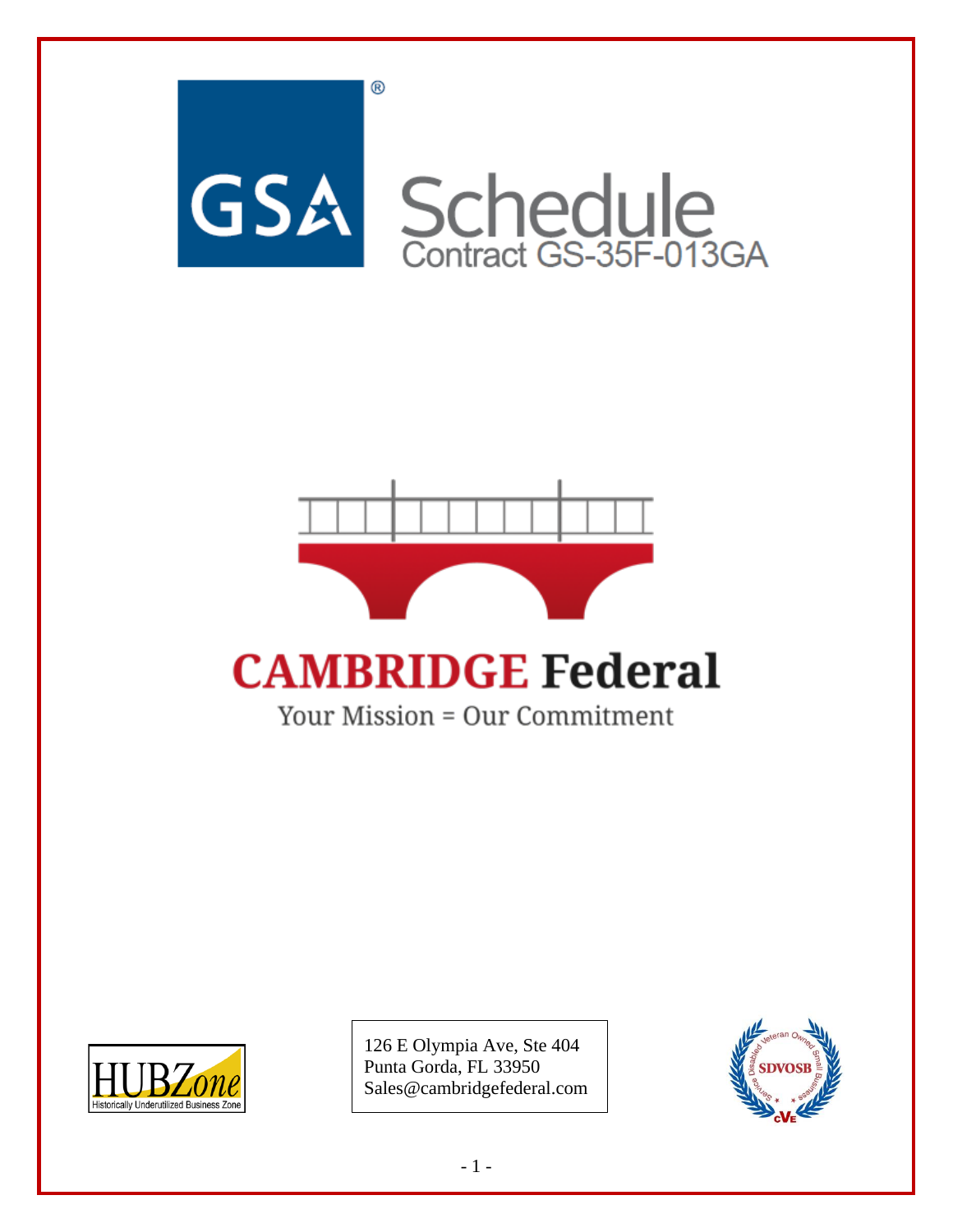

### **Table of Contents**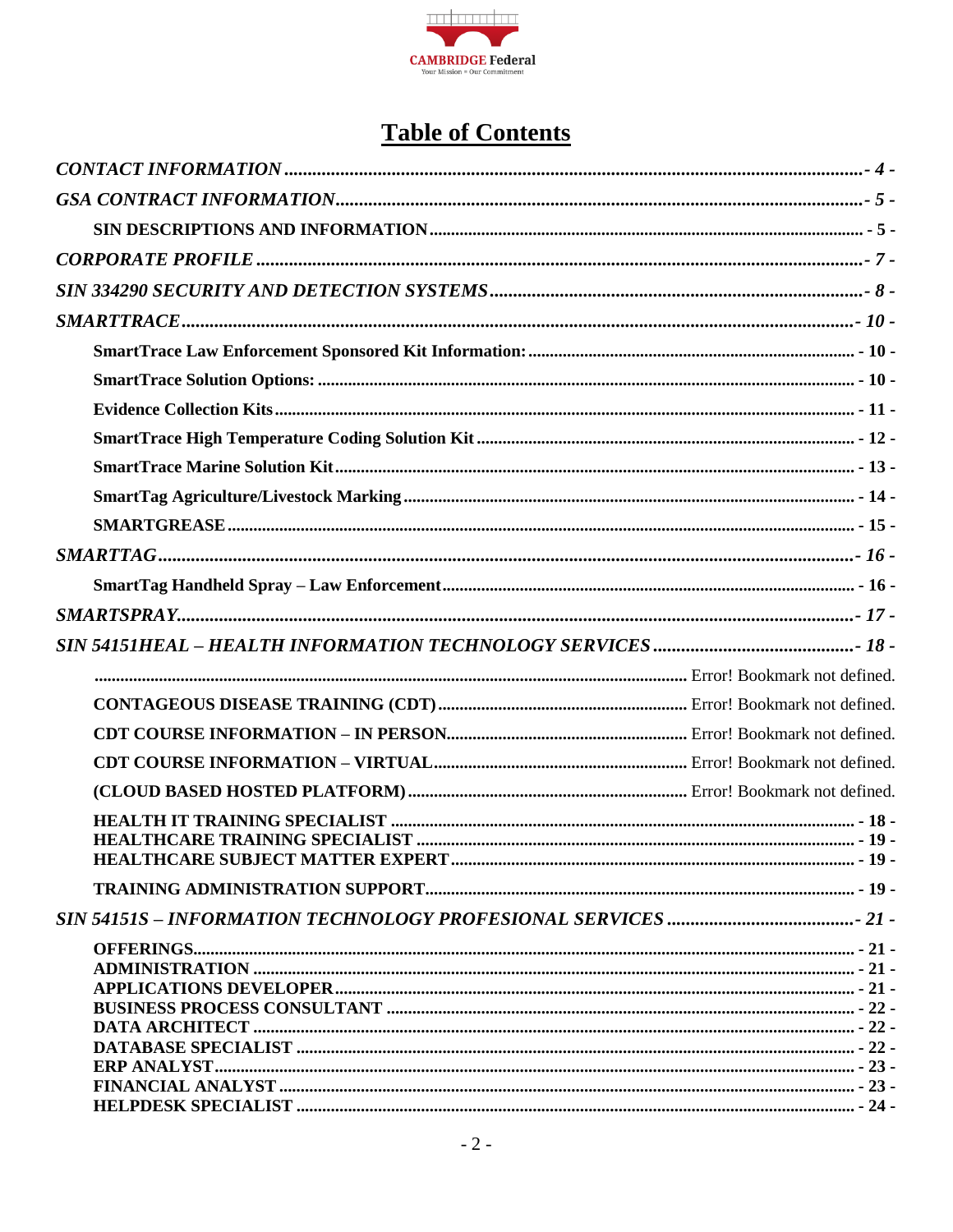

| USA Commitment to Promote Small Business Participation Procurement Programs 38- |  |
|---------------------------------------------------------------------------------|--|
|                                                                                 |  |
|                                                                                 |  |
|                                                                                 |  |
| BASIC GUIDELINES FOR USING "CONTRACTOR TEAM ARRANGEMENTS" 42 -                  |  |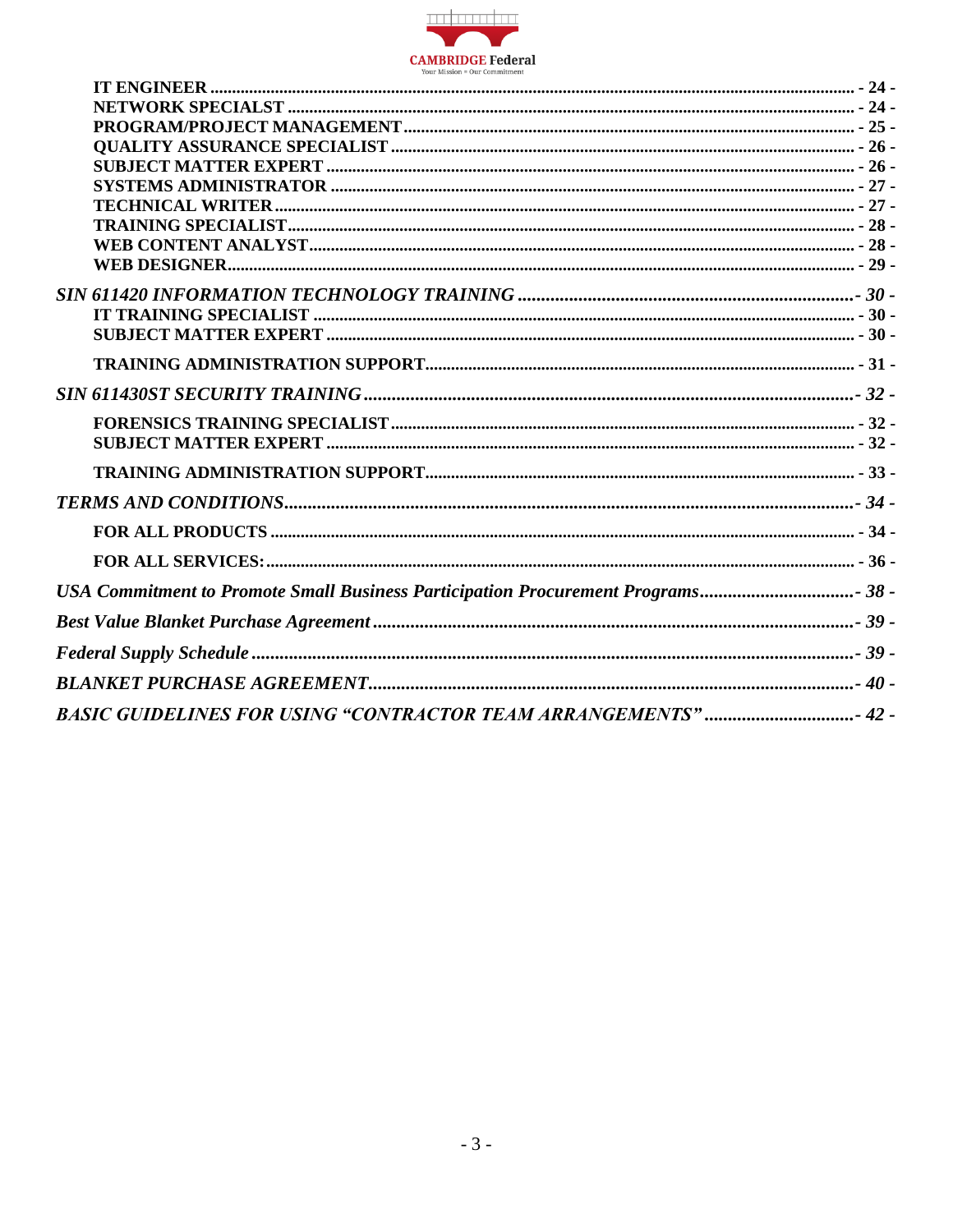

# **CONTACT INFORMATION**

#### **OFFICE**

<span id="page-3-0"></span>Cambridge Federal 126 E Olympia Ave, Ste 404 Punta Gorda, FL 33950

Office: 410.223.7546 Fax: 410.225.4679 Email: Sales@cambridgefederal.com

#### **CORPORATE CERTIFICATIONS**

GSA: GS-35F-013GA DUNS: 052059390 Cage Code: 78MC0 MD DoT SBE: 15-185 SBA HUBZone:53990 VA Certified SDVOSB

#### **POINT OF CONTACTS**

Mike Ross Kelli Clark CEO Office Manager [Mike.ross@cambridgefederal.com](mailto:Mike.ross@cambridgefederal.com) [kelli\\_clark@cambridgefederal.com](mailto:kelli_clark@cambridgefederal.com) Office: 410-221-7546 Office:410-221-7456 Mobile: 410-443-1132 Mobile: 913-387-7195

#### **GSA MAS SINS**

### **541519 Other Computer Related Services (Primary)**<br> **b** of New Equipment **54151S** IT Professional Services

 Purchase of New Equipment Security and Protection Services **54151HEAL** Health Information Wireless Mobility Services Technology Services Information Technology Training **OLM** Order-Level Materials

#### **MARYLAND CONSULTING AND TECHNICAL SERVICES (CATS+) FUNCTIONAL AREAS**

**Area 1: Enterprise Service Provider (ESP) Area 2: Web and Internet Systems Area 3:** Electronic Document Management<br> **Area 6:** Systems/Facilities Management<br> **Area 7:** Info System and Security **Area 6: Systems/Facilities Management Area 8: Application Service Provider Area 10: IT Management Consulting Service Area 11: Business Process Consulting Services Area 16: Media and training Center Support Area 17: Documentation/Technical Writing**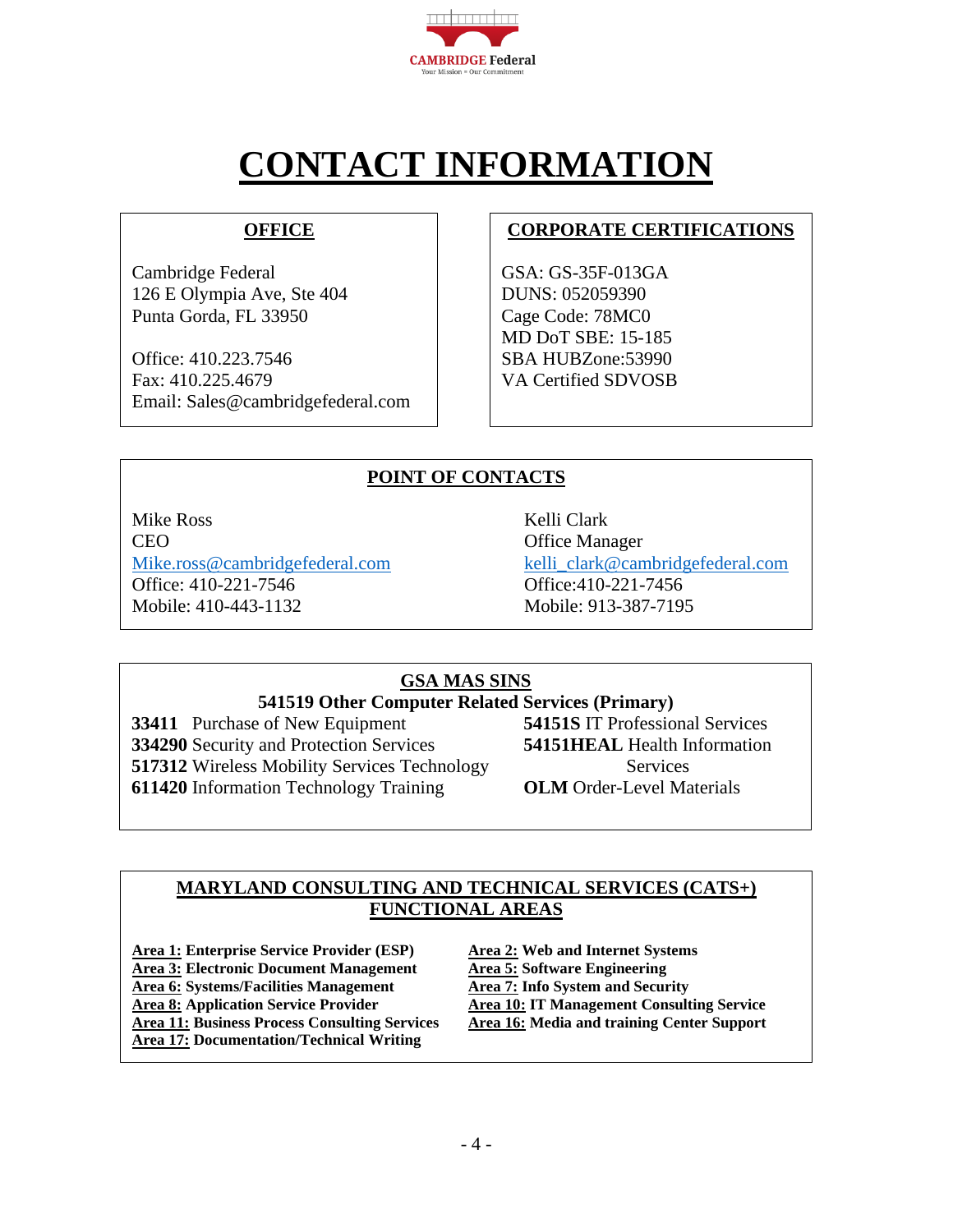

# **GSA CONTRACT INFORMATION**

<span id="page-4-0"></span>**Contract Number:** GS-35F-013GA **Contract Active Period:** October  $12<sup>th</sup>$ , 2021 – October  $11<sup>th</sup>$ , 2026 **Pricelist current through: 03/04/2022**

\*For a full list of our catalogue and purchasing information please visit our GSA Advantage! System Contractor Page ([0W421Z.3RUF0Q\\_GS-35F-013GA\\_GSAPRICELISTCAMBRIDGEFEDERALV2.PDF \(gsaadvantage.gov\)](https://www.gsaadvantage.gov/ref_text/GS35F013GA/0W421Z.3RUF0Q_GS-35F-013GA_GSAPRICELISTCAMBRIDGEFEDERALV2.PDF)) or email us at [sales@cambridgefederal.com](mailto:sales@cambridgefederal.com) to speak to a representative

#### **GSA MAS SINS 541519 Other Computer Related Services (Primary) 33411** Purchase of New Equipment **54151S** IT Professional Services **334290** Security and Protection Systems **54151HEAL** Health Information Technology **611430ST** Security Training Services **611420** Information Technology Training **OLM** Order-Level Materials

#### **SIN DESCRIPTIONS AND INFORMATION**

#### <span id="page-4-1"></span>**541519 Other Computer Related Services (Primary)**

#### **334290 Security and Detection Systems:**

Includes security and detection systems and devices, such as gas detectors, pressure level monitoring, patient/detainee monitoring systems, etc. NOTE: Excludes vehicular alarms. \*NOTE: Subject to Cooperative Purchasing

#### **54151HEAL Health Information Technology Services:**

Includes a wide range of Health IT services to include connected health, electronic health records, health information exchanges, health analytics, personal health information management, innovative Health IT solutions, health informatics, emerging Health IT research, and other Health IT services. \*NOTE: Subject to Cooperative Purchasing

#### **54151S IT Professional Services:**

IT Professional Services and/or labor categories for database planning and design; systems analysis, integration, and design; programming, conversion and implementation support; network services, data/records management, and testing.

\*NOTE: Subject to Cooperative Purchasing

#### **611420 Information Technology Training:**

Includes training on hardware, software, cloud, and other applicable systems. \*NOTE: Subject to Cooperative Purchasing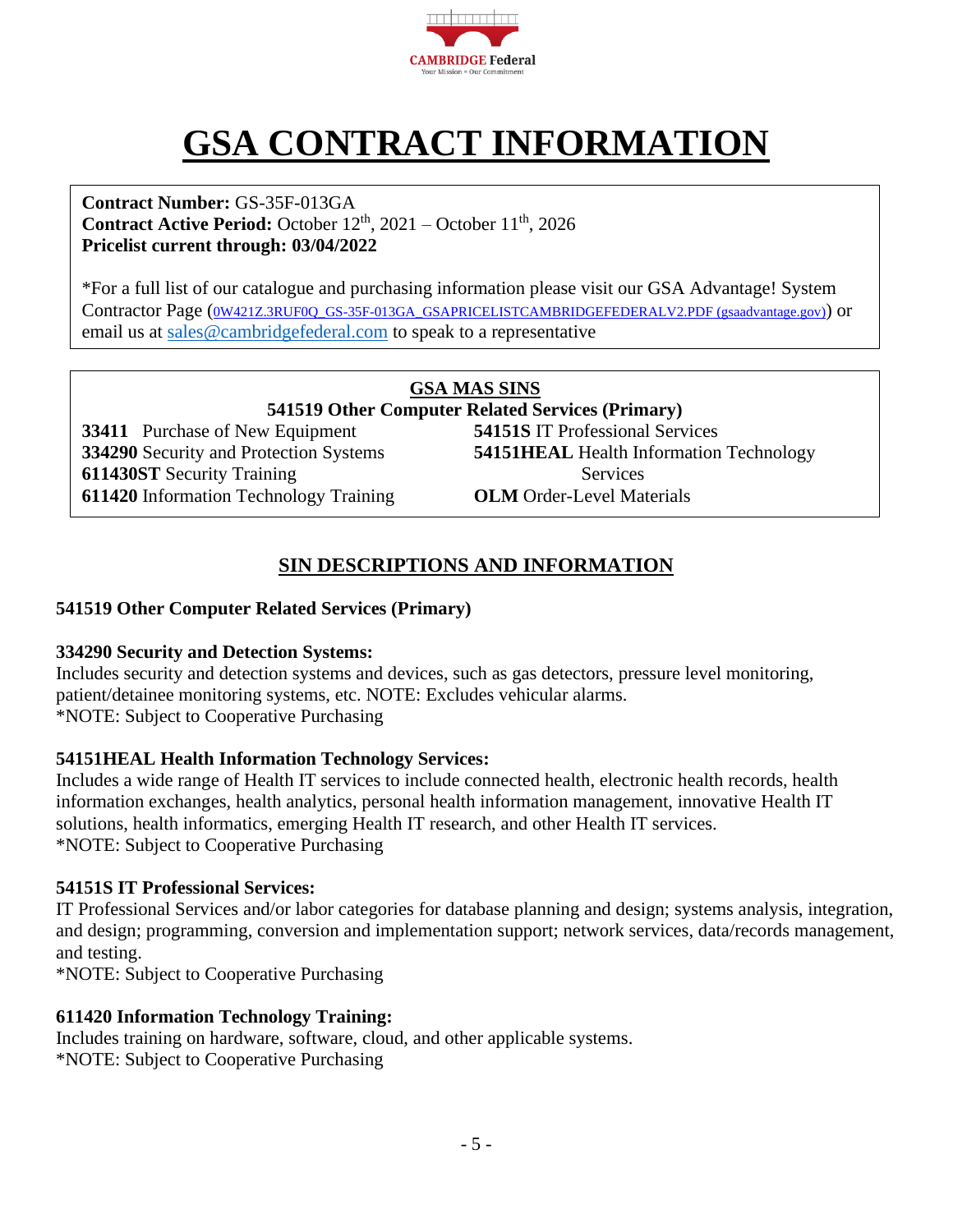

#### **611430ST Security Training**

Includes training for security and detection systems and devices \*NOTE: Subject to Cooperative Purchasing.

#### **As Per GSA IT 70, and now GSA MAS:**

Note 1: All non-professional labor categories must be incidental to and used solely to support hardware, software and/or professional services, and cannot be purchased separately.

Note 2: Offerors and Agencies are advised that the Group 70 – Information Technology Schedule is not to be used as a means to procure services which properly fall under the Brooks Act. These services include, but are not limited to, architectural, engineering, mapping, cartographic production, remote sensing, geographic information systems, and related services. FAR 36.6 distinguishes between mapping services of an A/E nature and mapping services which are not connected nor incidental to the traditionally accepted A/E Services. Note 3: This solicitation is not intended to solicit for the reselling of IT Professional Services, except for the provision of implementation, maintenance, integration, or training services in direct support of a product. Under such circumstances the services must be performance by the publisher or manufacturer or one of their authorized agents.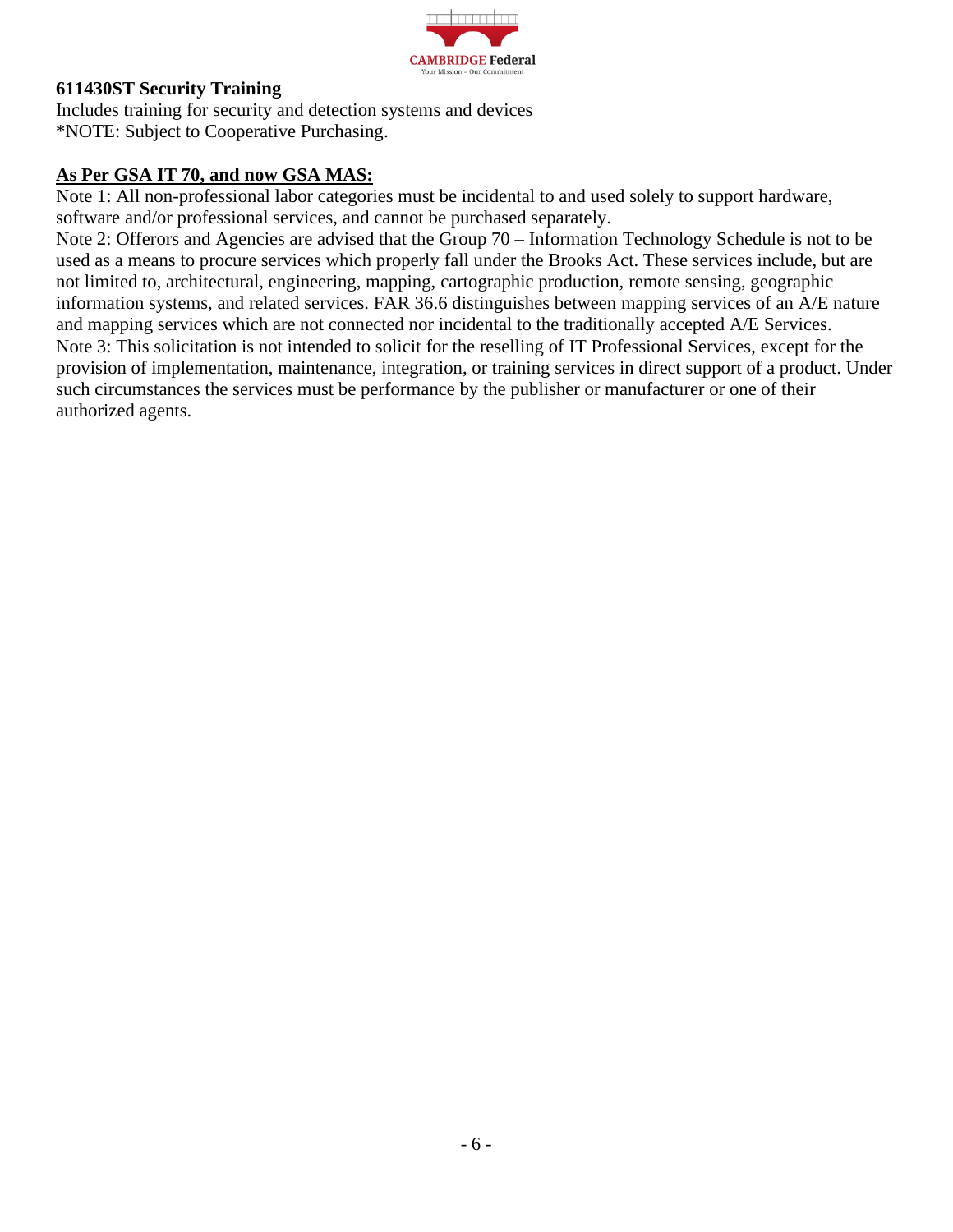

### **CORPORATE PROFILE CAMBRIDGE FEDERAL, CAMBRIDGE FORENSICS dba**

<span id="page-6-0"></span>Michael Ross founded Cambridge Federal in 2012. Mr. Ross is a US Naval Aviator and combat veteran, he served in Beirut and Grenada in the 1980s, is an experience government contracting executive and an Adjunct Professor at Salisbury University. Cambridge Federal (CF) is a certified Service-Disabled Veteran Owned Small Business (SDVOSB), HUBZone, and Maryland DoT Small Business Entity (SBE), with its main office located in Punta Gorda, FL.

CF has three main lines of business:

- (1) Information Technology (IT) products and services
- (2) Asset tracking/Forensic coding/Supply Chain Validation

(3) Internet of Things (IoT).

Across all tree lines of business, CF develops and delivers all things related to training to include eLearning and offers an Online Hosted Platform for training, Training as a Service (TaaS). CF was established to foster economic development, job creation, and to enhance quality of life in the surrounding communities by increasing employment opportunities.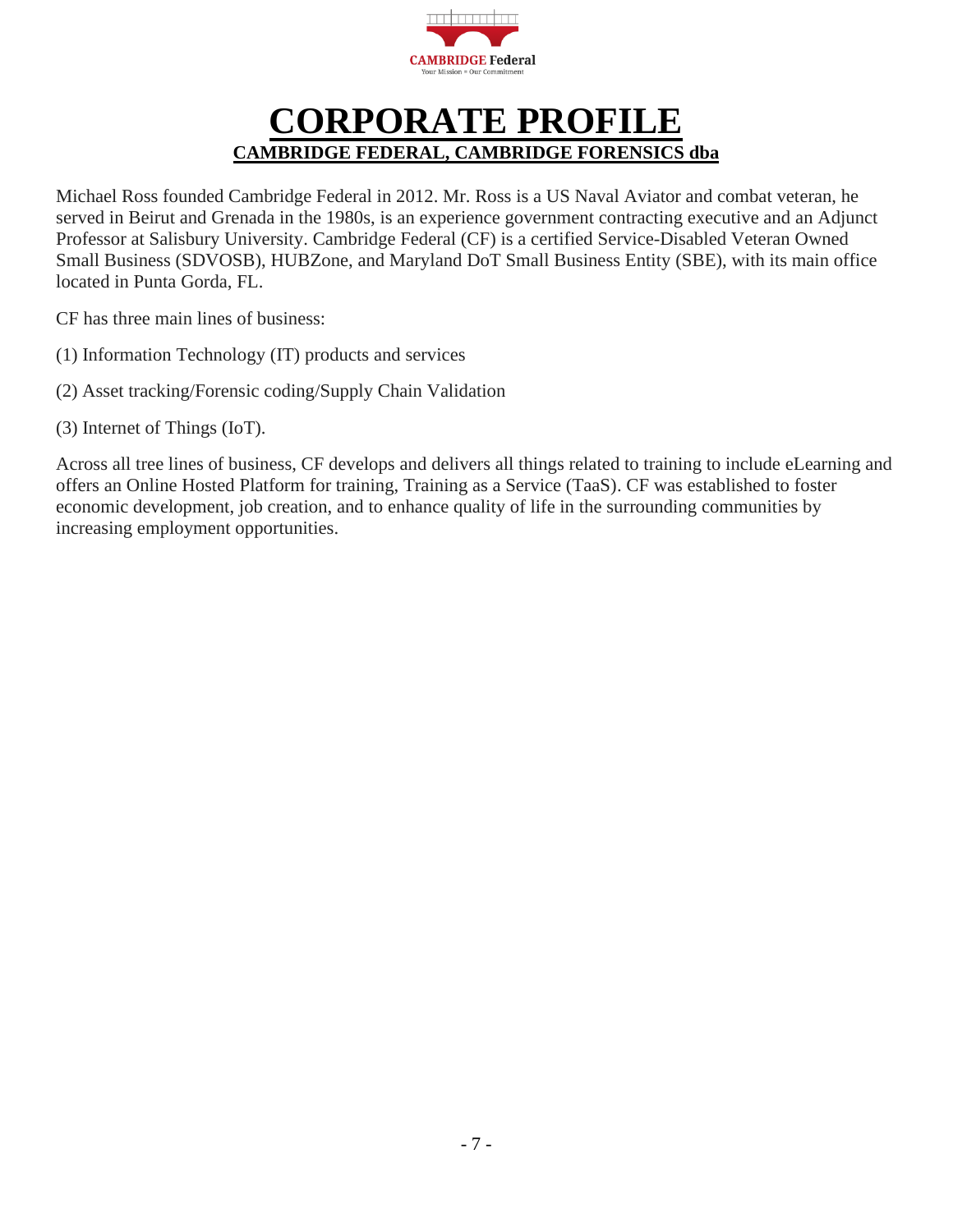

### <span id="page-7-0"></span>**SIN 334290 SECURITY AND DETECTION SYSTEMS** PRODUCTS



SmartWater products are designed to "Forensically" identify an "Asset" to an owner or a "Suspect" back to the scene of a crime/offense, or the original equipment manufacturer in the supply chain. They contain a 1-in-abillion forensic code visible only under a specific UV wavelength light. The "Forensic Code" is identified by Law Enforcement and/or a certified SmartWater trained personnel by collecting a small sample from either the Asset or Suspect. It is then sent to a SmartWater Certified lab, where the code is then identified, linking it back to the original registered source. Forensic Codes are not repeated and are registered to the Property Owner and/or Law Enforcement Agency for specific "Covert Operations". The products are extremely robust and are manufactured to last a minimum of 5-Years on an Asset. Products used to mark suspects are formulated to last for several weeks. It cannot be washed off and will eventually exfoliate off an individual but will last longer on clothing. All "Forensic Coding" water-based solutions are classified as Non-Hazardous.

#### **Comprehensive List of Products**

| <b>Product #</b>    | <b>Product</b>                                                                  | <b>Lead Time</b>          | <b>TAA</b>          | <b>GSA Price</b> |
|---------------------|---------------------------------------------------------------------------------|---------------------------|---------------------|------------------|
| CF-SW-035-STK       | SmartTrace Law Enforcement Sponsored Kit                                        | Negotiated Per Task Order | Yes, as of 3/2022   | \$42.50          |
| CF-SW-001-ST-3ML    | 3ml SmartTrace forensic liquid                                                  | Negotiated Per Task Order | Yes, as of 3/2022   | \$42.50          |
| CF-SW-003-ST-50ML   | 50ml SmartTrace forensic liquid                                                 | Negotiated Per Task Order | Yes, as of 3/2022   | \$134.41         |
| CF-SW-004-ST-200ML  | 200ml SmartTrace forensic liquid                                                | Negotiated Per Task Order | Yes, as of 3/2022   | \$270.27         |
| CF-SW-005-ST-500ML  | 500ml SmartTrace forensic liquid                                                | Negotiated Per Task Order | Yes, as of 3/2022   | \$450.45         |
| CF-SW-087-ST-1L     | 1 Liter SmartTrace forensic liquid                                              | Negotiated Per Task Order | Yes, as of 3/2022   | \$924.49         |
| CF-SW-088-ST-5L     | 5 Liter SmartTrace forensic liquid                                              | Negotiated Per Task Order | Yes, as of 3/2022   | \$1,321.01       |
| CF-SW-XXX-ST-55G    | 55 Gallons SmartTrace forensic liquid - one                                     | Negotiated Per Task Order | Yes, as of 3/2022   | \$48,437.19      |
|                     | forensic code (supplied in 55-5 Liter bottles)                                  |                           |                     |                  |
| CF-SW-244-SG        | SmartGrease Heavy Duty Transferable Grease -<br><b>LAW ENFORCEMENT USE ONLY</b> | Negotiated Per Task Order | Yes, as of 3/2022   | \$78.64          |
| $CF-SW-152-HTM$     | SmartTrace High Temperature Marker Kit                                          | Negotiated Per Task Order | Yes, as of 3/2022   | \$43.58          |
| CF-SW-269-STSLE     | SmartTag Handheld Spray Cannister, Small -<br>LAW ENFORCEMENT USE ONLY          | Negotiated Per Task Order | Yes, as of 3/2022   | \$104.83         |
| CF-SW-270-STSLEP    | SmartTag Handheld Spray Cannister, Large -<br>LAW ENFORCEMENT USE ONLY          | Negotiated Per Task Order | Yes, as of 3/2022   | \$262.08         |
| CF-SW-256-LSM-110ML | 110ml SmartTrace Additive for Agricultural<br>Marking                           | Negotiated Per Task Order | Yes, as of 3/2022   | \$222.77         |
| CF-SW-293-USU       | SmartSpray Universal Spray Unit                                                 | Negotiated Per Task Order | Yes, as of 3/2022   | \$1,813.56       |
| CF-SW-XXX-USU-      | USU with Comms Unit                                                             | Negotiated Per Task Order | Yes, as of 3/2022   | \$3,141.60       |
| <b>wCOMMS</b>       |                                                                                 |                           |                     |                  |
| CF-SW-XXX-COMMS     | Comms unit for USU                                                              | Negotiated Per Task Order | Yes, as of $3/2022$ | \$1,378.04       |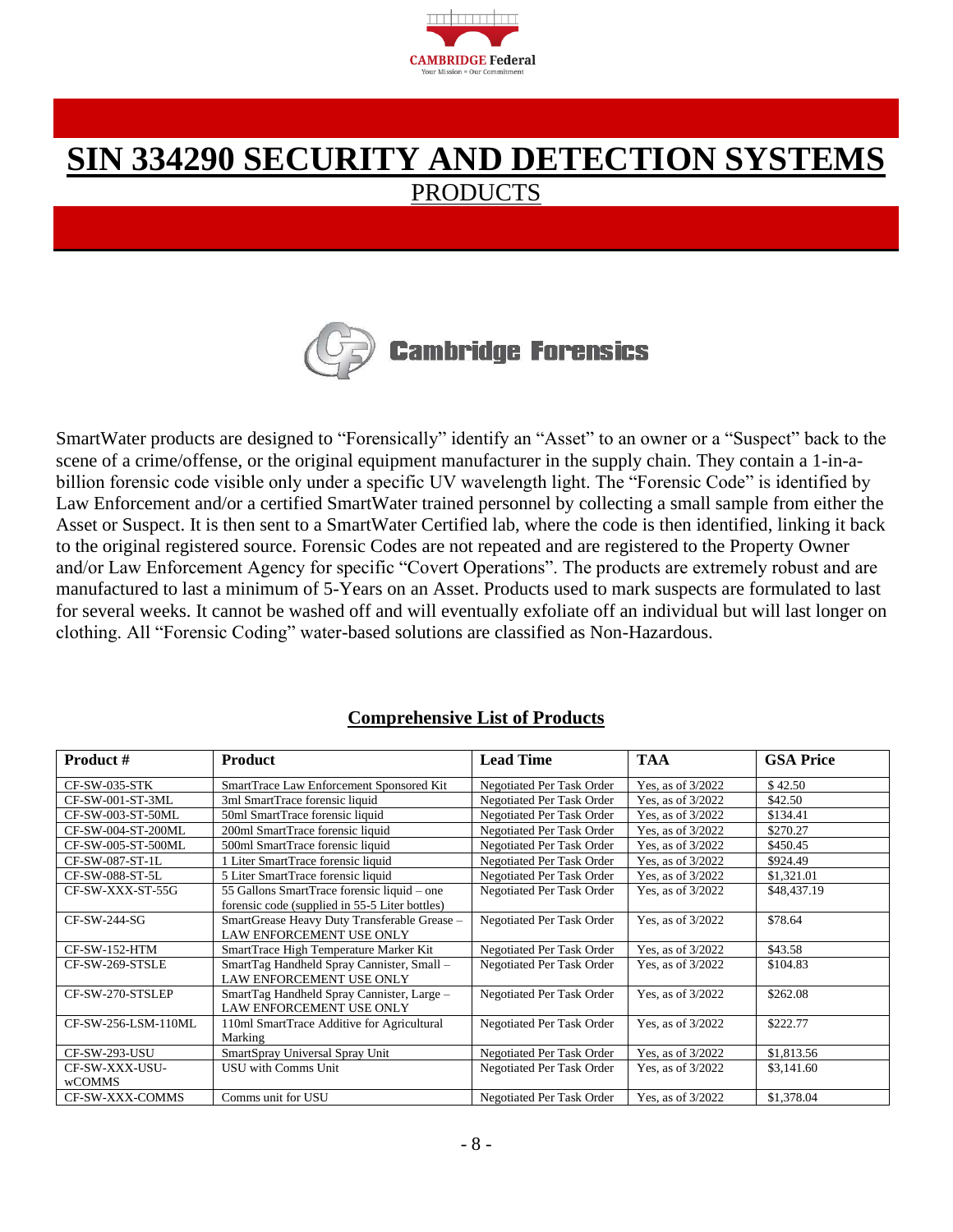

| CF-SW-118-USU-      | SmartSpray Solution for USU                 | Negotiated Per Task Order | Yes, as of 3/2022   | \$267.04   |
|---------------------|---------------------------------------------|---------------------------|---------------------|------------|
| <b>SOLUTION</b>     |                                             |                           |                     |            |
| CF-SW-XXX-MK        | SmartTrace Marine Kit                       | Negotiated Per Task Order | Yes, as of $3/2022$ | \$46.07    |
| <b>CF-XXX-UVBKL</b> | <b>UV Booking Station Kit</b>               | Negotiated Per Task Order | Yes, as of 3/2022   | \$1,950.00 |
| CF-SW-XXX-EV        | <b>Evidence Collection Kits</b>             | Negotiated Per Task Order | Yes, as of $3/2022$ | \$15.00    |
| CF-SW-XXX-EVHH      | Evidence Collection Kits $+$ UV Hand Held   | Negotiated Per Task Order | Yes, as of $3/2022$ | \$105.00   |
|                     | Flashlight                                  |                           |                     |            |
| CF-ANALYSIS-C-US    | Analysis - Covert Operations Only (US-lab)  | Negotiated Per Task Order | Yes, as of 3/2022   | \$1,500.00 |
| CF-ANALYSIS-C-UK    | Analysis - Covert Operations Only (UK-lab)  | Negotiated Per Task Order | Yes, as of $3/2022$ | \$425.00   |
| CF-ANALYSIS-AR-SC-  | Analysis - Asset Recovery/Supply Chain (US- | Negotiated Per Task Order | Yes, as of $3/2022$ | \$1,000.00 |
| US                  | lab)                                        |                           |                     |            |
| CF-ANALYSIS-AR-SC-  | Analysis - Asset Recovery/Supply Chain (UK- | Negotiated Per Task Order | Yes, as of $3/2022$ | \$425.00   |
| UK.                 | lab)                                        |                           |                     |            |
| CF-SIGNAGE-YS       | Signage - 6x9 Yard Sign                     | Negotiated Per Task Order | Yes, as of $3/2022$ | \$15.47    |
| CF-SIGNAGE-SS       | Signage - 12x18 Street Sign                 | Negotiated Per Task Order | Yes, as of $3/2022$ | \$37.57    |
| CF-SIGNAGE-LARGE    | Signage - 18x24 Booking Farm and Comm Sign  | Negotiated Per Task Order | Yes, as of $3/2022$ | \$69.62    |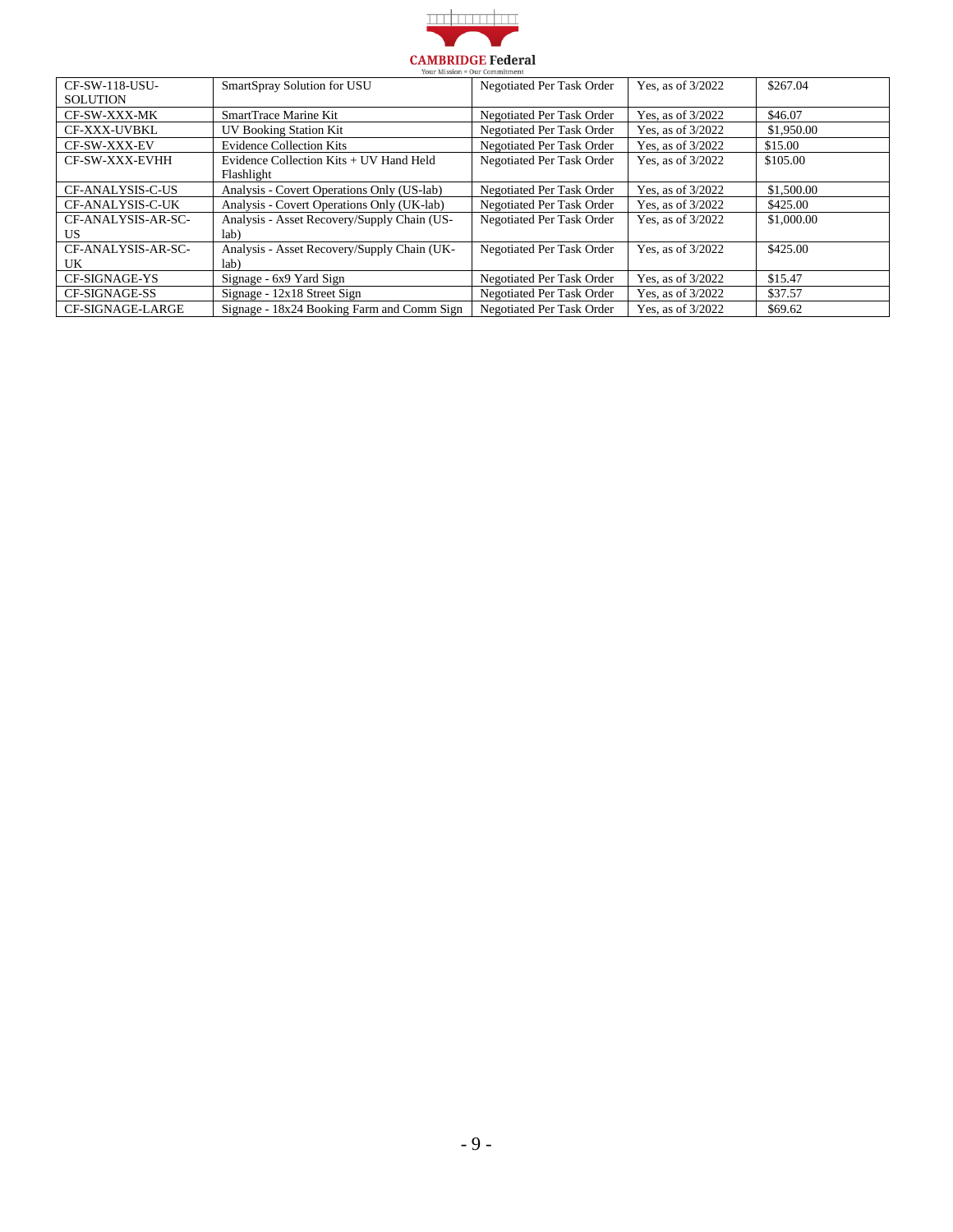

## **SMARTTRACE**

<span id="page-9-0"></span>

#### **SmartTrace Law Enforcement Sponsored Kit Information:**

<span id="page-9-1"></span>SmartTrace Law Enforcement Sponsored Kits are designed to be distributed by Law Enforcement Agencies to assist in reducing crime in targeted areas. Each individual kit contains a 3ml SmartTrace Coding Solution containing a 1-in-a-billion "Forensic Code" visible only under a specific UV wavelength light capable of marking 50-70 individual owner assets, Internal Property Marker Decals for display at property access points stating property is "Forensically" protected, and Small round decals to be placed on assets to identify/warn that the individual asset is "Forensically" marked. The coding solution is extremely robust and is manufactured to last a minimum of 5-Years on an Asset.

#### **Uses:**

These kits are intended for asset tagging in the home, you can tag up to 70 assets with this 3ml vial. Once you tag your items, they are forensically registered to you. If the assets is ever stolen and it is recovered and SmartTrace is detected on the item, the Law Enforcement Agency will use the Evidence Collection Kit to take samples of the solution and send it into the SmartWater lab for verification. This product has a legacy of 100% success rate for proving an item is indeed the owner's property.

| -Product -                                                                    | roduct                                                           | eac<br><b>ime</b>                                            | <b>TEN</b><br>                                                | $\mathbf{r}$ .<br>$\alpha$<br>`'rice |
|-------------------------------------------------------------------------------|------------------------------------------------------------------|--------------------------------------------------------------|---------------------------------------------------------------|--------------------------------------|
| CPTU<br>$\Omega$<br>.7777<br>$\mathbb{F}$ -SW- $\mathbb{C}^r$<br>. .<br>ים בי | <b>Enforcement Sponsored Kit</b><br>Law<br>Smart<br><b>Trace</b> | Order<br>$\sim$<br>$\mathbf{r}$<br>Negotiated<br>Task<br>Per | $\sim$ $\sim$<br>3/2022<br>$V \triangle C$<br>as of<br>- CD - | .42.50                               |

#### **SmartTrace Solution Options:**

<span id="page-9-2"></span>Each of the below listed SmartTrace Coding Solutions contain a 1-in-a-billion "Forensic Code" visible only under a specific UV wavelength light. Solutions can be utilized for identifying an asset back to an owner or commercially to identify supply chain identification/issues. The coding solution is extremely robust and is manufactured to last a minimum of 5-Years on an Asset. Please see individual line items for approximate asset tagging capacity.

#### **Possible solutions in the supply chain:**

- **Original equipment manufacturing**
- **Counterfeit product identification**
- **Pharmaceutical authenticity tracing**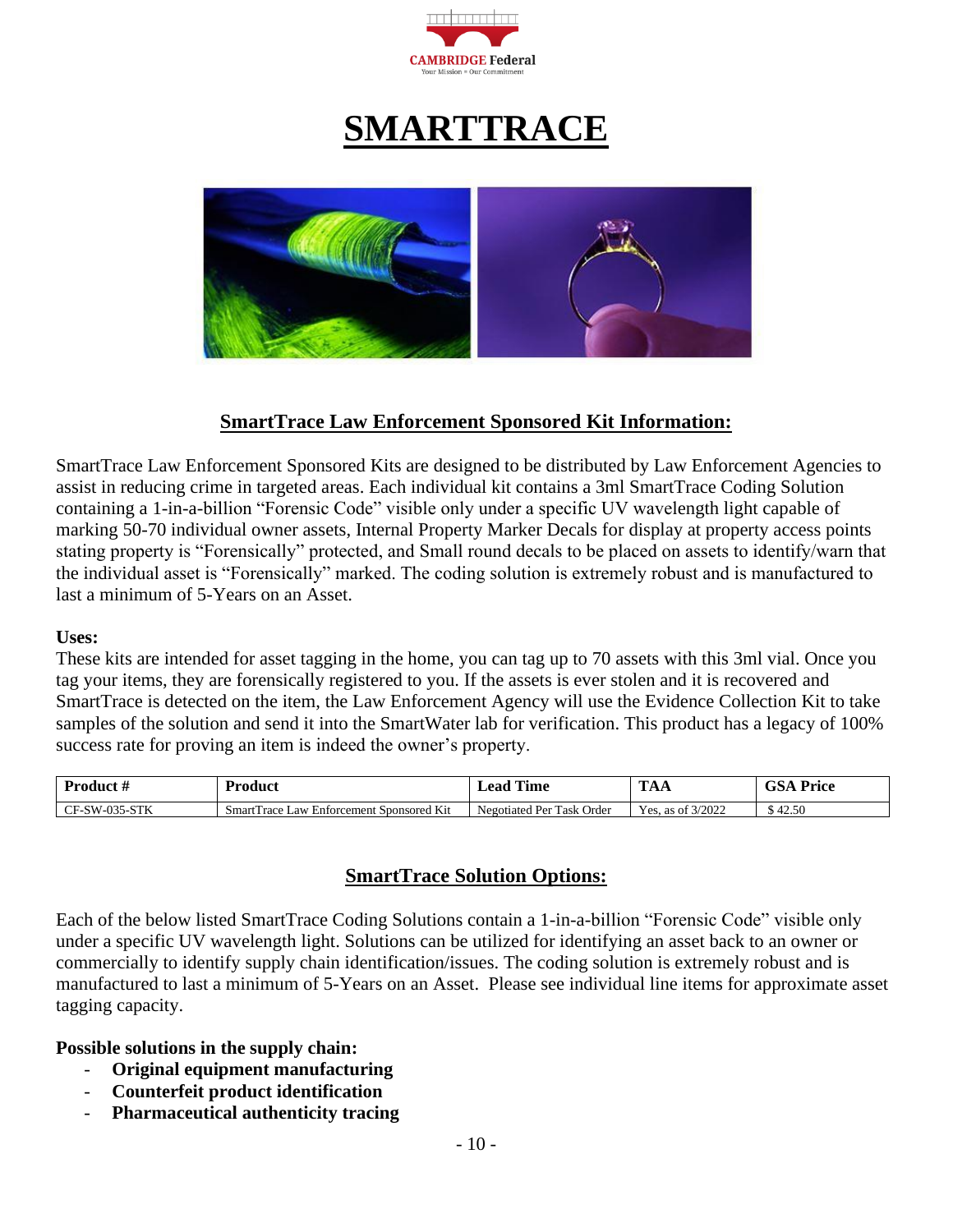

| <b>Product #</b>   | <b>Product</b>                                                                                | <b>Lead Time</b>          | <b>TAA</b>          | <b>GSA Price</b> |
|--------------------|-----------------------------------------------------------------------------------------------|---------------------------|---------------------|------------------|
| CF-SW-001-ST-3ML   | 3ml SmartTrace forensic liquid<br><b>50-70 Assets</b>                                         | Negotiated Per Task Order | Yes, as of $3/2022$ | \$42.50          |
| CF-SW-003-ST-50ML  | 50ml SmartTrace forensic liquid<br>approx. 1,150 assets                                       | Negotiated Per Task Order | Yes, as of 3/2022   | \$134.41         |
| CF-SW-004-ST-200ML | 200ml SmartTrace forensic liquid<br>approx. 4,600 assets                                      | Negotiated Per Task Order | Yes, as of 3/2022   | \$270.27         |
| CF-SW-005-ST-500ML | 500ml SmartTrace forensic liquid<br>Approx. 11,650 assets                                     | Negotiated Per Task Order | Yes, as of 3/2022   | \$450.45         |
| CF-SW-087-ST-1L    | 1 Liter SmartTrace forensic liquid<br>Approx. 23,300 assets                                   | Negotiated Per Task Order | Yes, as of $3/2022$ | \$924.49         |
| CF-SW-088-ST-5L    | 5 Liter SmartTrace forensic liquid<br>Approx. 116,600 assets                                  | Negotiated Per Task Order | Yes, as of 3/2022   | \$1,321.01       |
| CF-SW-XXX-ST-55G   | 55 Gallons SmartTrace forensic liquid – one<br>forensic code (supplied in 55-5 Liter bottles) | Negotiated Per Task Order | Yes, as of 3/2022   | \$48,437.19      |

#### **Evidence Collection Kits**

<span id="page-10-0"></span>Evidence Collection Kits provide all requisite material for law enforcement and/or supply chain professionals to collect suspected SmartWater/SmartTag forensic code; following pre-described chain of custody policies and procedures.

| <b>Product</b> # | <b>Product</b>                                        | Lead Time                 | TAA                 | <b>GSA Price</b> |
|------------------|-------------------------------------------------------|---------------------------|---------------------|------------------|
| CF-SW-XXX-EV     | Evidence Collection Kits                              | Negotiated Per Task Order | Yes. as of $3/2022$ | \$15.00          |
| CF-SW-XXX-EVHH   | Evidence Collection Kits + UV Hand Held<br>Flashlight | Negotiated Per Task Order | Yes, as of $3/2022$ | \$105.00         |

\* NOTE: Requisite training is required with the purchase of SmartTrace products. The training will be scheduled with the customer. Information will be provided in each proposal, please contact [randy\\_b@cambridgefederal.com](mailto:randy_b@cambridgefederal.com) for more information.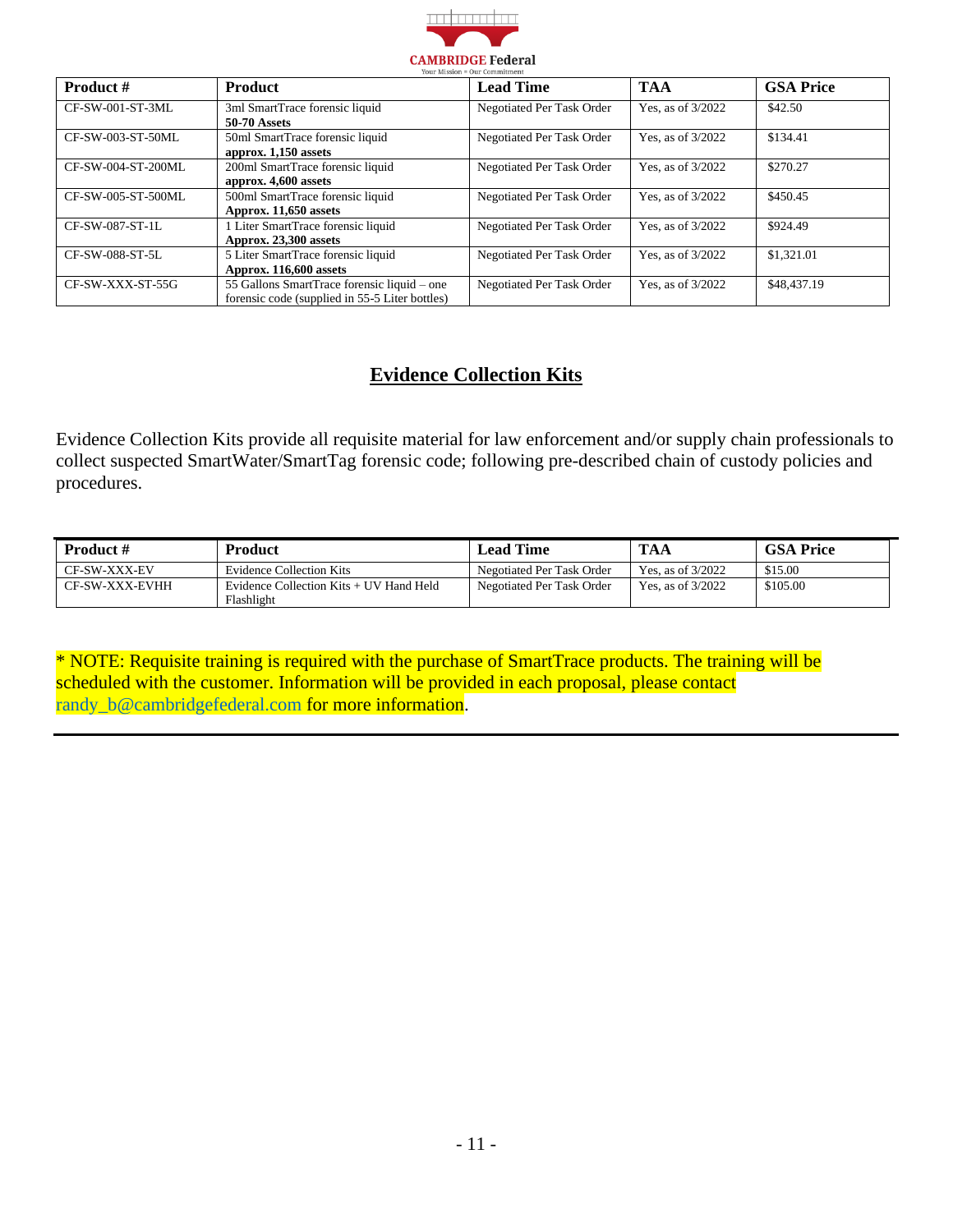

#### <span id="page-11-0"></span>**SmartTrace High Temperature Coding Solution Kit**



SmartTrace High Temperature Coding Solution Kit contains a 3ml SmartTrace High Temperature Coding Solution containing a 1-in-a-billion "Forensic Code" visible only under a specific UV wavelength light and External Property Marker Decals for display on vehicles, e.g. stating Catalytic Converter is "Forensically" protected. The coding solution is extremely robust and is manufactured to last a minimum of 5-Years or 100,000 miles on the Catalytic Converter. This product can be used on multiple high-temperature use cases.

#### **Possible solutions in the supply chain:**

- Catalytic converter tagging
- Airbag tagging
- Heavy machinery parts tagging
- Product authenticity tagging

| Product               | Product                                     | .<br>Time<br>Lead         | $\sim$<br>AА         | $r_{\rm{price}}$ |
|-----------------------|---------------------------------------------|---------------------------|----------------------|------------------|
| -152-HTM<br>$CF-SW-1$ | e High Temperature Marker Kit<br>SmartTrace | Negotiated Per Task Order | as of 3/2022<br>Yes. | \$43.58          |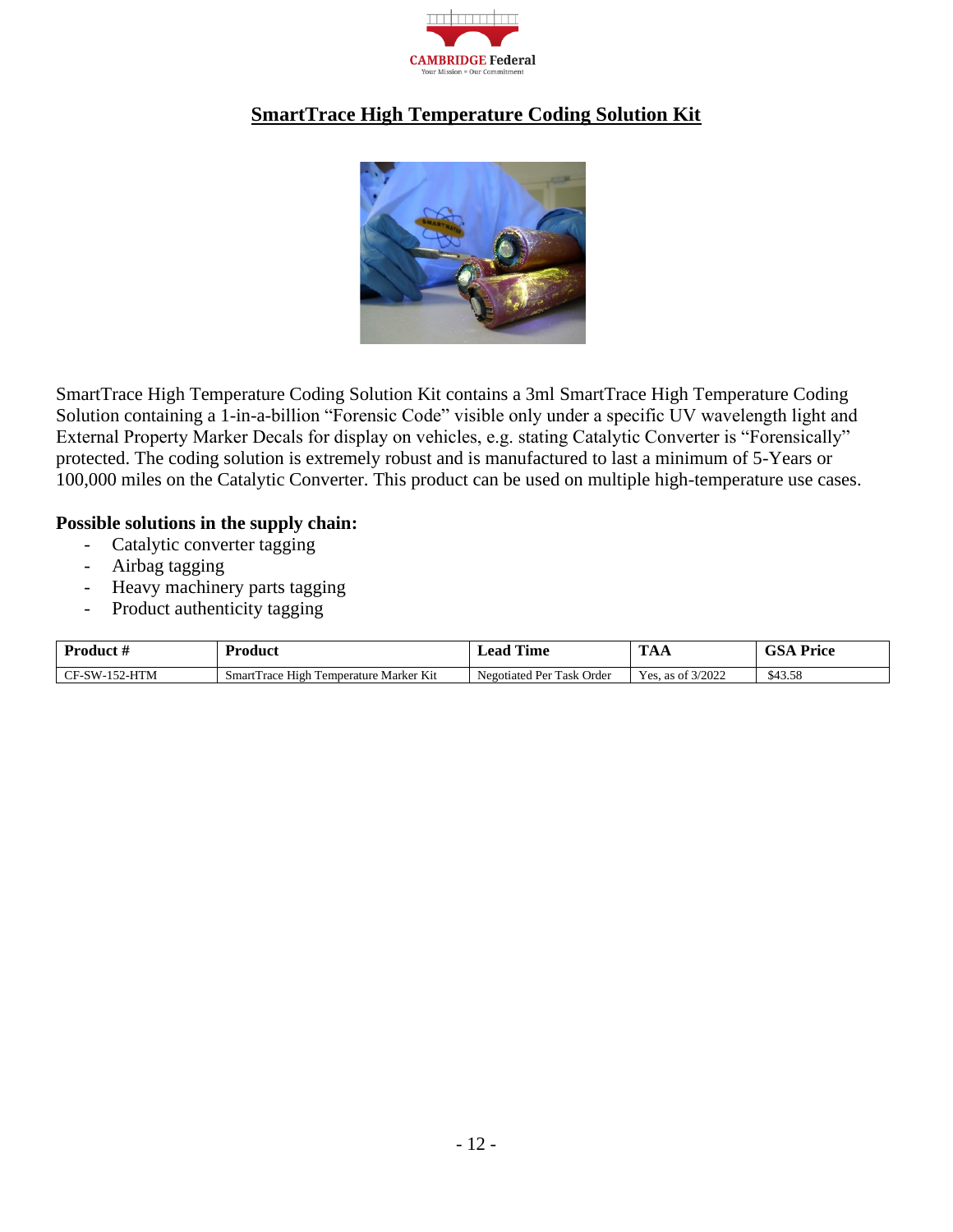

#### **SmartTrace Marine Solution Kit**

<span id="page-12-0"></span>SmartTrace Marine Coding Solution Kit contains a 3ml SmartTrace Coding Solution containing a 1-in-a-billion "Forensic Code" visible only under a specific UV wavelength light and External Property Marker Decals for display on vessel stating that it is "Forensically" protected. The solution can be used all assets of the vessel whether they be submerged or not. The coding solution is extremely robust and is manufactured to last a minimum of 5-Years.

#### **Possible solutions in the marine industry:**

- Original equipment manufacturing
- Identification of high value marine electronics and machinery
- Marking of high value watercraft vessels
- Potential use in aviation related applications

| Product.<br>≖     | ′roduct                      | $T = T$<br><b>ime</b><br>eac                   | <b>TEN</b><br>.                                  | $\alpha$<br>™rice |
|-------------------|------------------------------|------------------------------------------------|--------------------------------------------------|-------------------|
| X-MK<br>. -SW-XXV | Marine Kit<br>Smar'<br>Trace | m<br>Order<br>Par<br>Task<br>Negotiated<br>. . | 30000<br>$\sim$ $\sim$<br>Yes.<br>as of $3/2022$ | \$46.07           |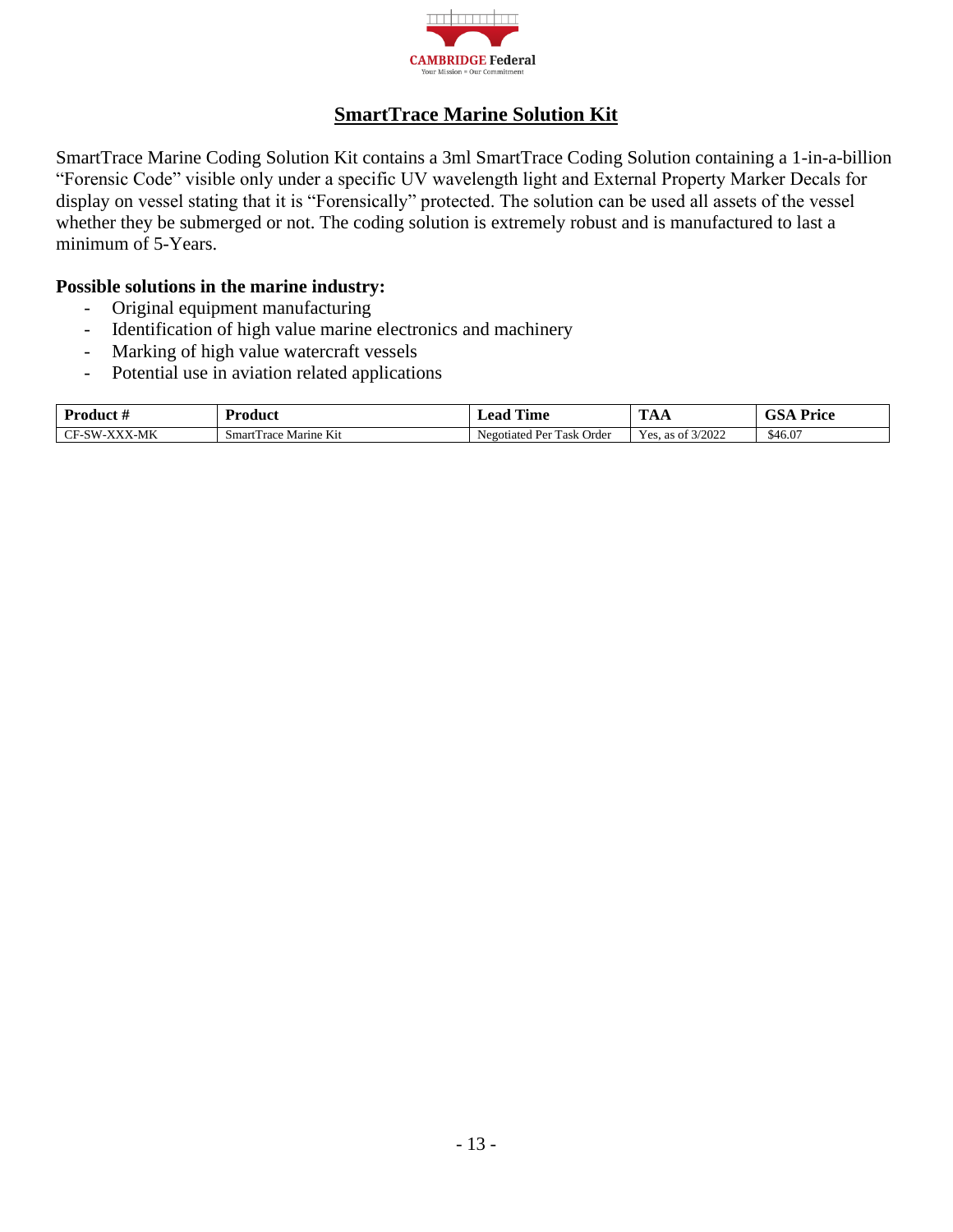

#### **SmartTrace Agriculture/Livestock Marking**

<span id="page-13-0"></span>SmartTrace Additive for Livestock Marking contains a 1-in-a-billion "Forensic Code" visible only under a specific UV wavelength light. It is designed to be applied to Livestock for identifying asset owner without additional branding or tagging requirements. Dependent on the marking location, the "Forensic Code" will last for 6-8 weeks. Application locations vary depending on the type of livestock and can be sprayed or brushed on. All "Forensic Coding" are water-based solutions and classified as Non-Hazardous. SmartTag products are also used to tag Agricultural equipment.

\*For non-consumable applications only - Not FDA approved for human consumption.

#### **Possible solutions in the agriculture industry:**

- Tagging highly sought-after parts of agriculture equipment
- Tagging beehives (non-consumable part of the harvesting process)
- Tagging cattle hooves/non-consumable part of livestock
- Tagging of product packaging in the fruits, vegetables, meats, etc.
- Tagging of products/packaging to trace en-route transit

| <b>Product #</b>    | <b>Product</b>                             | <b>∟ead Time</b>          | <b>TAA</b>          | <b>GSA Price</b> |
|---------------------|--------------------------------------------|---------------------------|---------------------|------------------|
| CF-SW-256-LSM-110ML | 110ml SmartTrace Additive for Agricultural | Negotiated Per Task Order | Yes, as of $3/2022$ | \$222.77         |
|                     | Marking                                    |                           |                     |                  |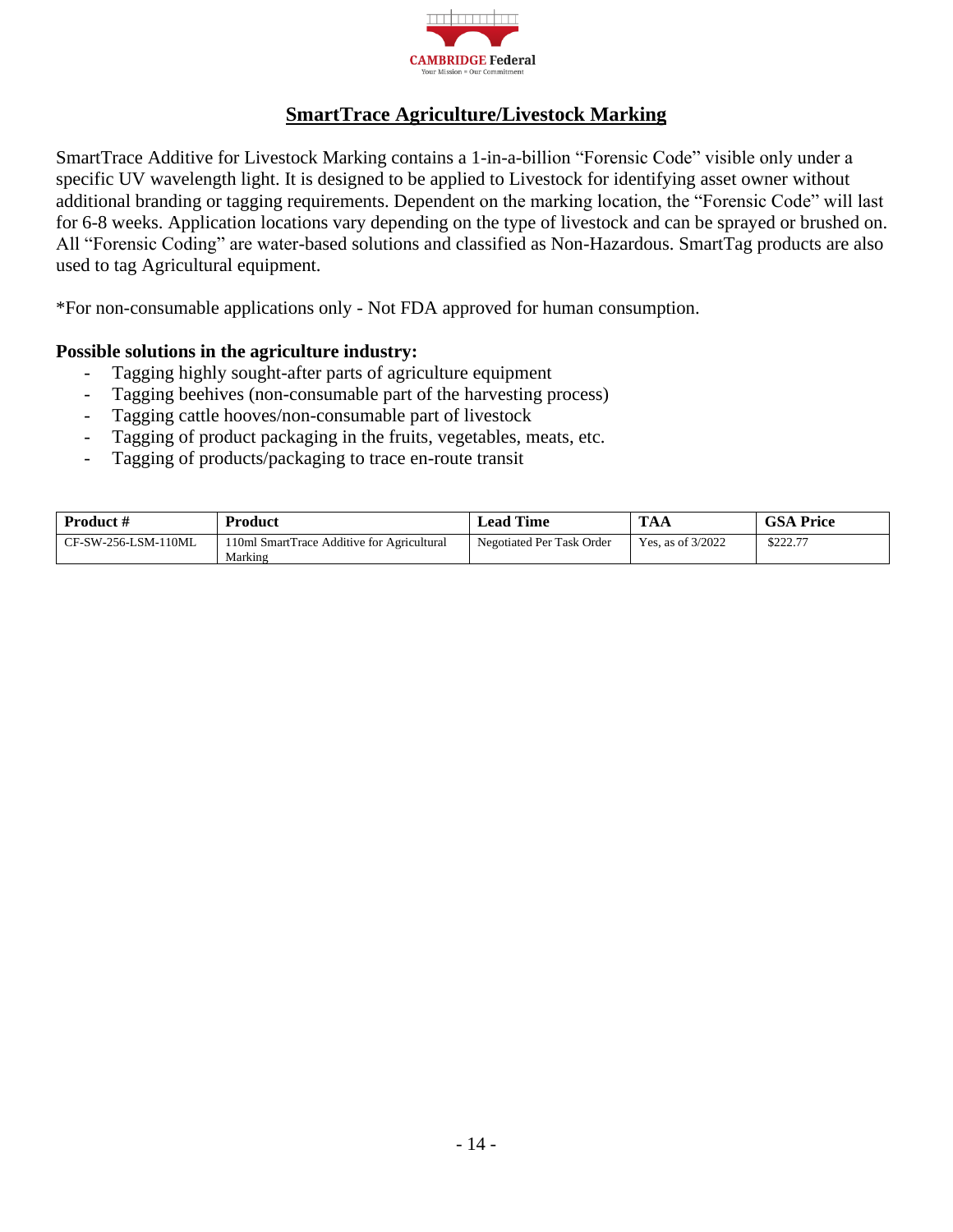

#### **SMARTGREASE**

<span id="page-14-0"></span>

| <b>Product</b> # | Product                                                                  | <b>Lead Time</b>          | $\mathbf{m}$<br>ЖA | <b>GSA Price</b> |
|------------------|--------------------------------------------------------------------------|---------------------------|--------------------|------------------|
| CF-SW-244-SG     | SmartGrease Heavy Duty Transferable Grease<br>- LAW ENFORCEMENT USE ONLY | Negotiated Per Task Order | Yes, as of 3/2022  | \$78.64          |

This product is for LAW ENFORCEMENT USE ONLY. Please contact Cambridge Forensics for inquiries.

Remainder of this page intentionally left blank.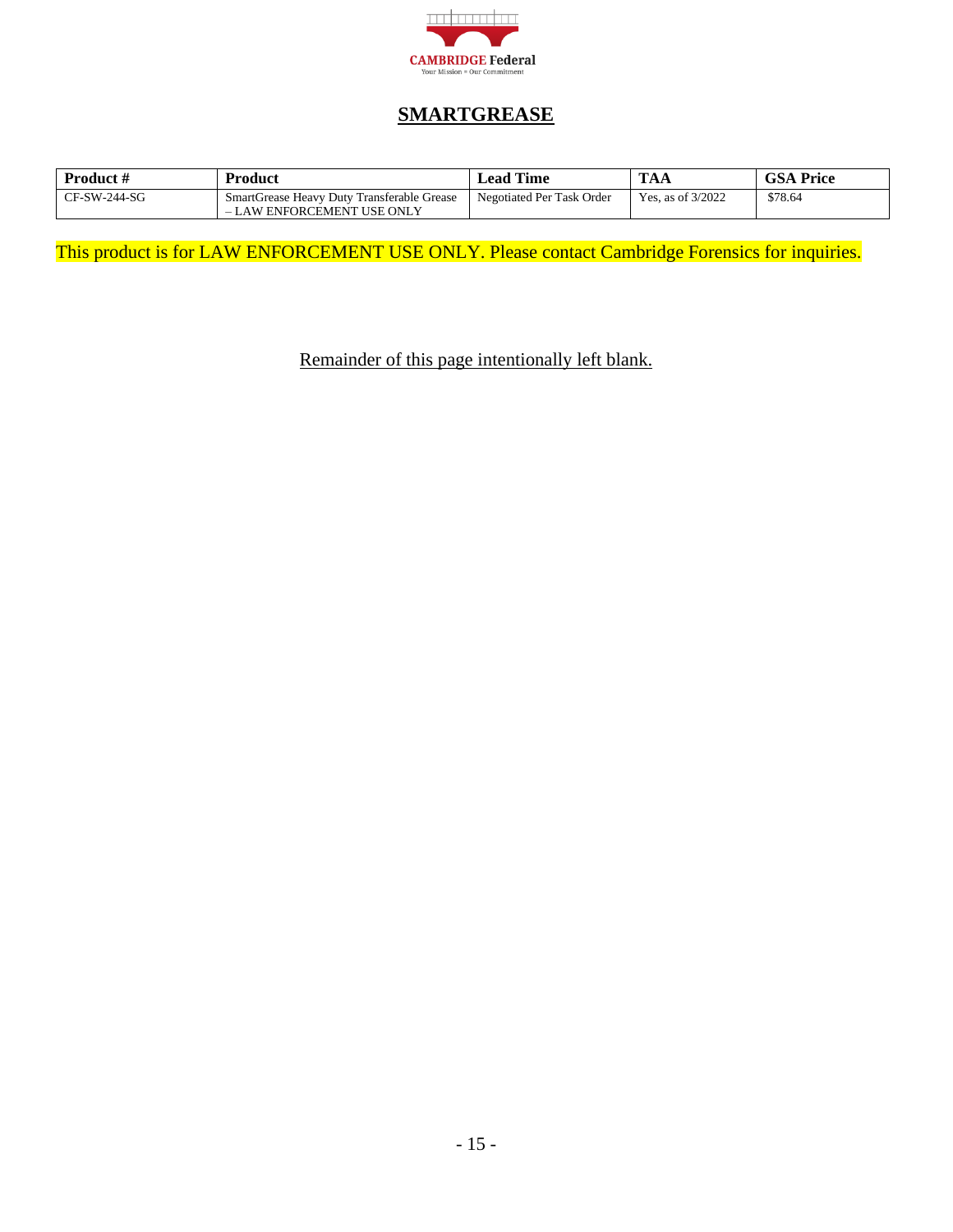

## **SMARTTAG**

<span id="page-15-0"></span>

#### **SmartTag Handheld Spray – Law Enforcement**

<span id="page-15-1"></span>This product is for LAW ENFORCEMENT USE ONLY. The SmartTag is a sprayed propelled cannister containing a 1-in-a-billion "Forensic Code" visible only under a specific UV wavelength light. The SmartTag is designed for use in Social Disorder, Fleeing Suspects or Vehicles and for "Domestic Protective Order" violations. The cannister disburses the SmartTag solution in a precise stream allowing the agent to mark a specified individual. The "Forensic Code" will identify the individual back to the scene. Products used to mark suspects are formulated to last for several weeks. It cannot be washed off and will eventually exfoliate off an individual but will last longer on clothing. All "Forensic Coding" are water-based solutions and classified as Non-Hazardous.

NOTE: Plus denotes that this is a much larger cannister.

| <b>Product #</b> | <b>Product</b>                                                       | <b>Lead Time</b>          | <b>TAA</b>          | <b>GSA Price</b> |
|------------------|----------------------------------------------------------------------|---------------------------|---------------------|------------------|
| CF-SW-269-STSLE  | SmartTag Handheld Spray Cannister – LAW<br>ENFORCEMENT USE ONLY      | Negotiated Per Task Order | Yes, as of $3/2022$ | \$104.83         |
| CF-SW-270-STSLEP | SmartTag Handheld Spray Cannister Plus -<br>LAW ENFORCEMENT USE ONLY | Negotiated Per Task Order | Yes. as of $3/2022$ | \$262.08         |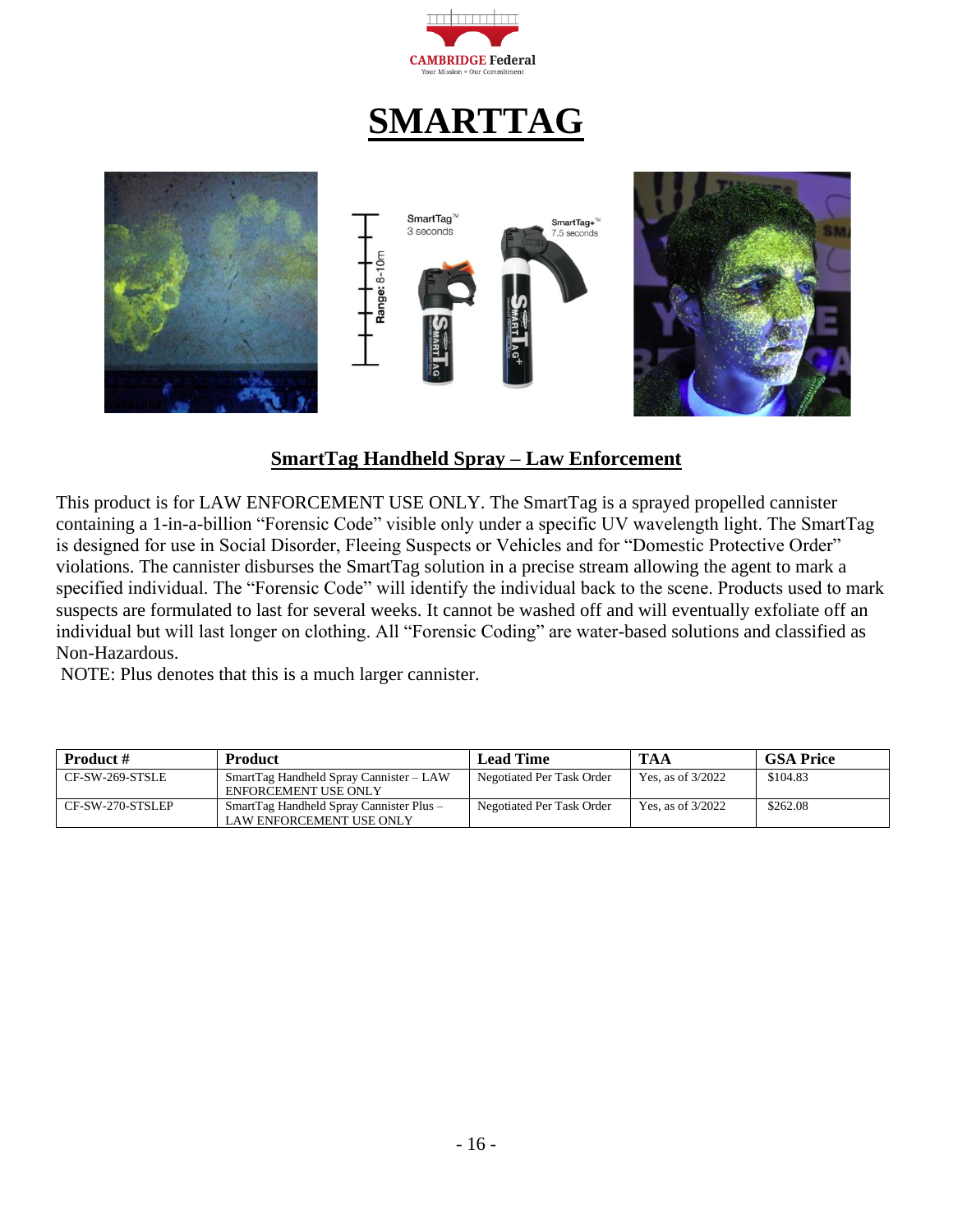

#### <span id="page-16-0"></span>**Product information:**

SmartSpray Universal Spray Units are designed to be used in Residential or Commercial properties. Typically connected to existing alarm systems and installed at entry points or high-risk areas. When activated, the SmartSpray unit will disburse a 1-in-a-billion "Forensically Coded" mist onto the offender only visible under a specific UV wavelength light linking them back to the crime scene. Products used to mark offenders/suspects are formulated to last for several weeks. It cannot be washed off and will eventually exfoliate off an individual but will last longer on clothing. All "Forensic Coding" are water-based solutions and classified as Non-Hazardous.

+ Communications Unit required to integrate the USU to a security system

#### **Possible solutions:**

- Extra security measure for small and large retail businesses
- Can be integrated into existing security systems
- Can be integrated into shipping containers, and/or tractor trailers
- Extra security for homes

| <b>Product #</b>                  | <b>Product</b>                  | <b>Lead Time</b>          | TAA                 | <b>GSA Price</b> |
|-----------------------------------|---------------------------------|---------------------------|---------------------|------------------|
| CF-SW-293-USU                     | SmartSpray Universal Spray Unit | Negotiated Per Task Order | Yes, as of $3/2022$ | \$1,813.56       |
| CF-SW-XXX-USU-<br><b>wCOMMS</b>   | USU with Comms Unit             | Negotiated Per Task Order | Yes, as of $3/2022$ | \$3,141.60       |
| CF-SW-XXX-COMMS                   | Comms unit for USU              | Negotiated Per Task Order | Yes, as of $3/2022$ | \$1,378.04       |
| CF-SW-118-USU-<br><b>SOLUTION</b> | SmartSpray Solution for USU     | Negotiated Per Task Order | Yes, as of $3/2022$ | \$267.04         |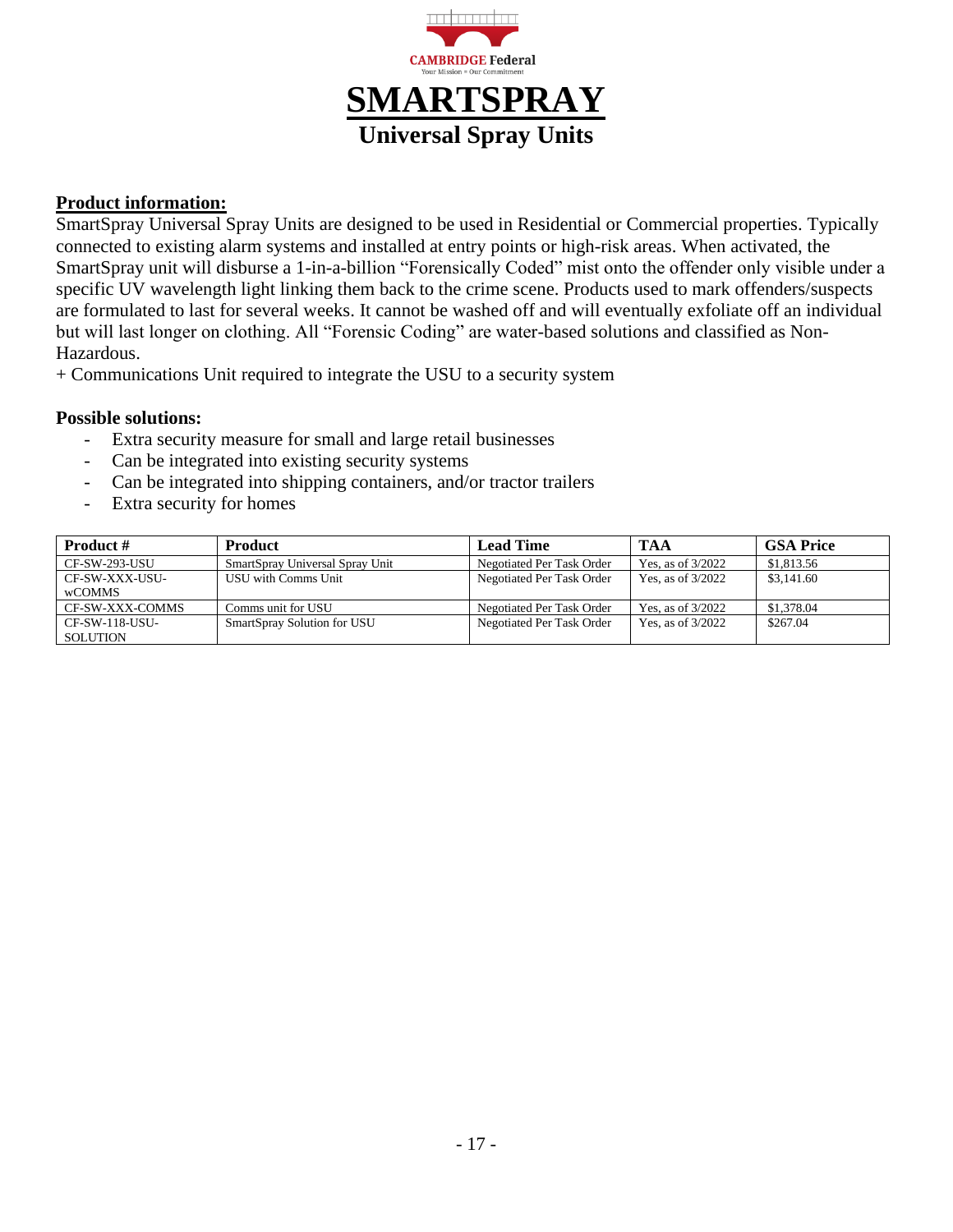

### <span id="page-17-0"></span>**SIN 54151HEAL – HEALTH INFORMATION TECHNOLOGY SERVICES**

**Services** 





Cambridge Federal offers various courses related to Contagious Disease Training for First Responders on how to properly don and doff their Personal Protective Equipment. Cambridge Federal can create and adapt their curriculums to fit your company's needs. Please reach out to us for more information.

#### **HEALTH IT TRAINING SPECIALIST**

<span id="page-17-1"></span>

| <b>Labor Category</b>    | <b>Health IT Training Specialist I</b>                                                             |
|--------------------------|----------------------------------------------------------------------------------------------------|
| Responsibility           | Online training help, support specialist, on-call - eLearning Design and Development of online     |
|                          | courses for First Responder, Medical and Government personnel. CF recruits and retains Training    |
|                          | Specialists and Subject Matter Experts as well as management and Quality Assurance staff to fulfil |
|                          | the needs of the customer                                                                          |
| <b>Minimum Education</b> | B.A. or B.S. and/or 4 years of professional experience                                             |
| Minimum Experience       | 4                                                                                                  |
| Rate/Hr                  | \$100.00                                                                                           |
| <b>Labor Category</b>    | <b>Health IT Training Specialist II</b>                                                            |
| Responsibility           | Online training help, support specialist, on-call - eLearning Design and Development of online     |
|                          | courses for First Responder, Medical and Government personnel. CF recruits and retains Training    |
|                          | Specialists and Subject Matter Experts as well as management and Quality Assurance staff to fulfil |
|                          | the needs of the customer                                                                          |
| Minimum Education        | B.A. or B.S. and/or 8 years of professional experience                                             |
| Minimum Experience       | 8                                                                                                  |
| Rate/Hr                  | \$150.00                                                                                           |
| <b>Labor Category</b>    | <b>Health IT Training Specialist III</b>                                                           |
| Responsibility           | Online training help, support specialist, on-call - eLearning Design and Development of online     |
|                          | courses for First Responder, Medical and Government personnel. CF recruits and retains Training    |
|                          | Specialists and Subject Matter Experts as well as management and Quality Assurance staff to fulfil |
|                          | the needs of the customer                                                                          |
| Minimum Education        | B.A. or B.S. and/or 10 years of professional experience                                            |
| Minimum Experience       | 10                                                                                                 |
| Rate/Hr                  | \$200.00                                                                                           |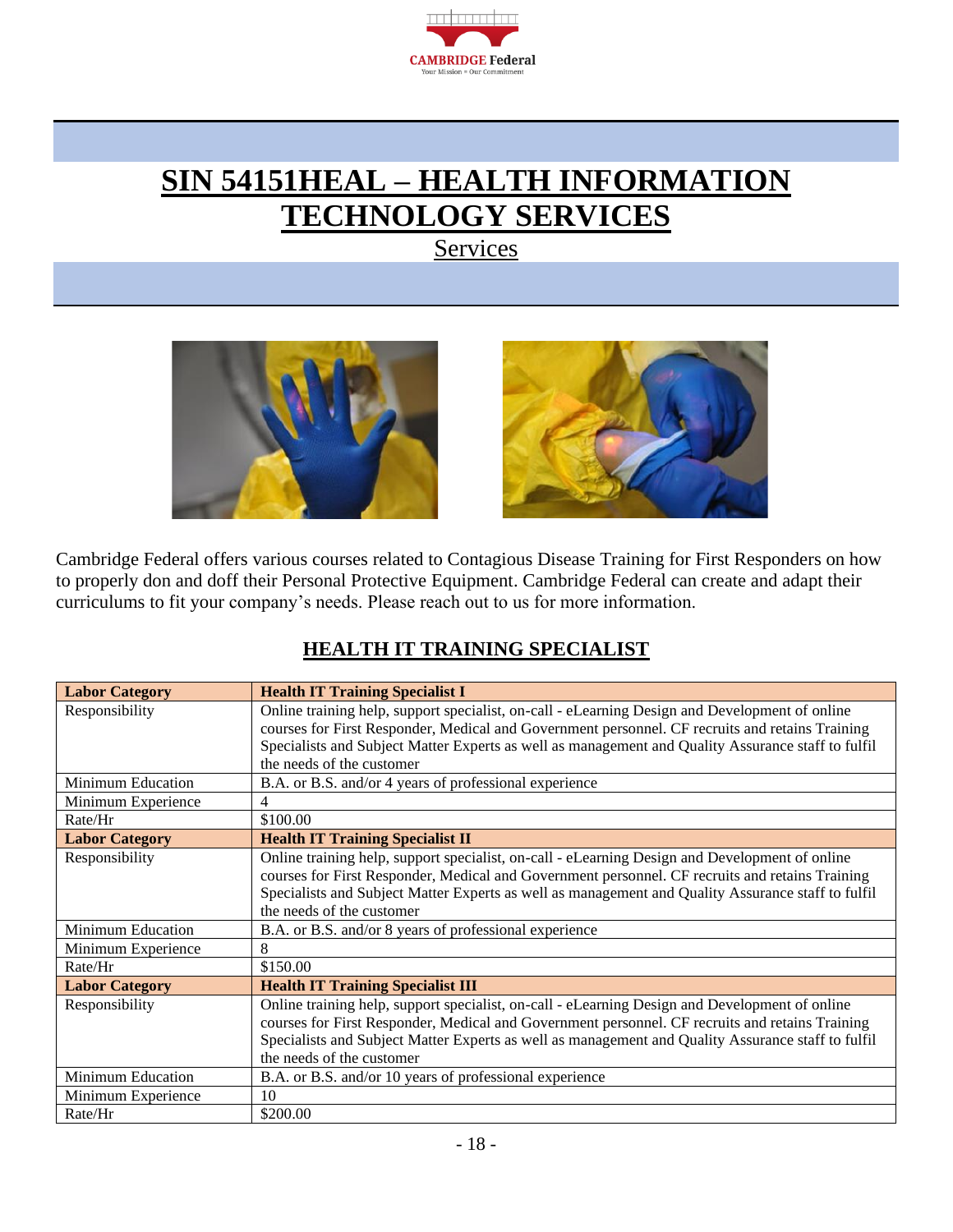

### *HEALTHCARE TRAINING SPECIALIST*

<span id="page-18-0"></span>

| <b>Labor Category</b>    | <b>Healthcare Training Specialist I</b>                                                      |
|--------------------------|----------------------------------------------------------------------------------------------|
| Responsibility           | Develop, revise, and deliver technical training courses and catalogs. Curriculum writing and |
|                          | development. Prepare and work with instructor and student materials. Courses are provided in |
|                          | classrooms, workshops, and seminars.                                                         |
| <b>Minimum Education</b> | B.A. or B.S. and/or 4 years of professional experience                                       |
| Minimum Experience       | 4                                                                                            |
| Rate/Hr                  | \$100.00                                                                                     |
| <b>Labor Category</b>    | <b>Healthcare Training Specialist II</b>                                                     |
| Responsibility           | Develop, revise, and deliver technical training courses and catalogs. Curriculum writing and |
|                          | development. Prepare and work with instructor and student materials. Courses are provided in |
|                          | classrooms, workshops, and seminars.                                                         |
| <b>Minimum Education</b> | B.A. or B.S. and/or 8 years of professional experience                                       |
| Minimum Experience       | 8                                                                                            |
| Rate/Hr                  | \$150.00                                                                                     |
| <b>Labor Category</b>    | <b>Healthcare Training Specialist III</b>                                                    |
| Responsibility           | Develop, revise, and deliver technical training courses and catalogs. Curriculum writing and |
|                          | development. Prepare and work with instructor and student materials. Courses are provided in |
|                          | classrooms, workshops, and seminars.                                                         |
| Minimum Education        | B.A. or B.S. and/or 10 years of professional experience                                      |
| Minimum Experience       | 10                                                                                           |
| Rate/Hr                  | \$200                                                                                        |

#### *HEALTHCARE SUBJECT MATTER EXPERT*

<span id="page-18-1"></span>

| <b>Labor Category</b>    | <b>Healthcare Subject Matter Expert I</b>                                                            |
|--------------------------|------------------------------------------------------------------------------------------------------|
| Responsibility           | Provide Expert Level Support. Assists with analyses and evaluations. Prepare recommendations for     |
|                          | system improvements, optimization, development, and maintenance.                                     |
| <b>Minimum Education</b> | B.A. or B.S. and/or 10 years of professional experience                                              |
| Minimum Experience       | 10                                                                                                   |
| Rate/Hr                  | \$175.00                                                                                             |
| <b>Labor Category</b>    | <b>Healthcare Subject Matter Expert II</b>                                                           |
| Responsibility           | Provide expert level support. Conducts studies and analyses of subject. Finds and presents solutions |
|                          | found. Manages analyses, evaluations, and recommendations.                                           |
| <b>Minimum Education</b> | B.A. or B.S. and/or 15 years of professional experience                                              |
| Minimum Experience       | 15                                                                                                   |
| Rate/Hr                  | \$225.00                                                                                             |
| <b>Labor Category</b>    | <b>Healthcare Subject Matter Expert III</b>                                                          |
| Responsibility           | Provide Expert Level Support. Provides technical, managerial, and administrative support. Conducts   |
|                          | studies and analyses of subject. Finds and presents solutions found. Make recommendations, lead      |
|                          | technical project, and advises system improvements, optimization, and maintenance efforts.           |
| <b>Minimum Education</b> | Masters or Ph.D., and/or 20 years of professional experience                                         |
| Minimum Experience       | 20                                                                                                   |
| Rate/Hr                  | \$350.00                                                                                             |

#### **TRAINING ADMINISTRATION SUPPORT**

<span id="page-18-2"></span>

| <b>Labor Category</b> | <b>Training Administration Support I</b>                                                          |
|-----------------------|---------------------------------------------------------------------------------------------------|
| Responsibility        | Support training courses and course coordination/certification management. Helps to keep track of |
|                       | all course proceedings and works with the Training Specialist in any administrative tasks.        |
| Minimum Education     | B.A. or B.S. and/or 2 years of professional experience                                            |
| Minimum Experience    |                                                                                                   |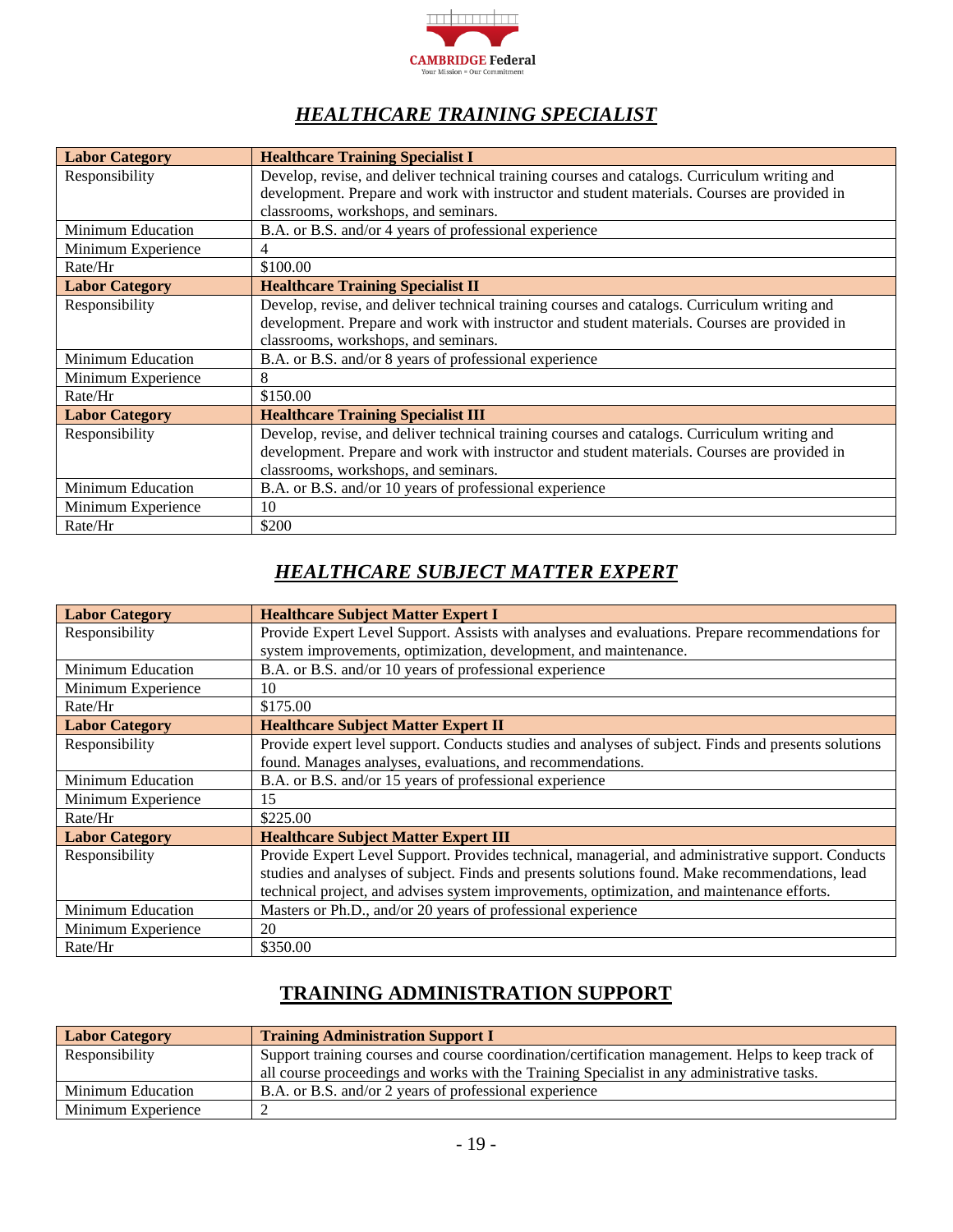

| Rate/Hr               | \$75.00                                                                                           |
|-----------------------|---------------------------------------------------------------------------------------------------|
| <b>Labor Category</b> | <b>Training Administration Support II</b>                                                         |
| Responsibility        | Support training courses and course coordination/certification management. Helps to keep track of |
|                       | all course proceedings and works with the Training Specialist in any administrative tasks.        |
| Minimum Education     | B.A. or B.S. and/or 4 years of professional experience                                            |
| Minimum Experience    | 4                                                                                                 |
| Rate/Hr               | \$100.00                                                                                          |
| <b>Labor Category</b> | <b>Training Administration Support III</b>                                                        |
| Responsibility        | Support training courses and course coordination/certification management. Helps to keep track of |
|                       | all course proceedings and works with the Training Specialist in any administrative tasks.        |
| Minimum Education     | B.A. or B.S. and/or 6 years of professional experience                                            |
| Minimum Experience    | 6                                                                                                 |
| Rate/Hr               | \$125.00                                                                                          |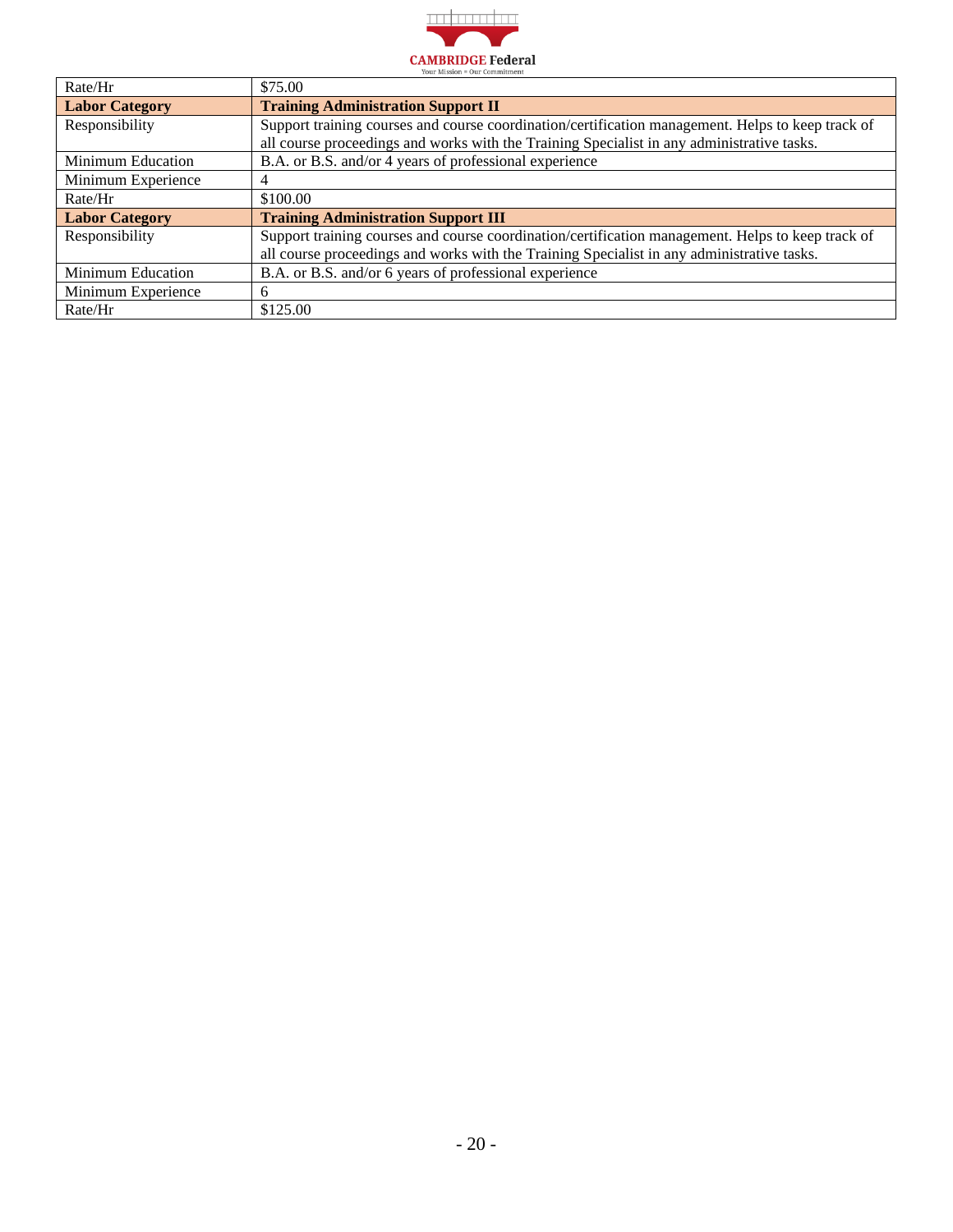

## <span id="page-20-0"></span>**SIN 54151S – INFORMATION TECHNOLOGY PROFESIONAL SERVICES**

### **SERVICES**

#### **OFFERINGS**

<span id="page-20-1"></span>Cambridge Federal has staffed on multiple contracts to support IT Professional services including System Design, Application Development, Analysis, Quality Assurance, and any other IT Services needed. Please see below for our current list of Labor Categories:

#### *ADMINISTRATION*

<span id="page-20-2"></span>

| <b>Labor Category</b>    | <b>Administration I</b>                                                                                                                                                                                                                      |
|--------------------------|----------------------------------------------------------------------------------------------------------------------------------------------------------------------------------------------------------------------------------------------|
| Responsibility           | General Administrative support for projects; secretarial, word-processing, graphics, desktop publishing, editing<br>and coordination. Assist project managers with project schedules, status reports, correspondences, and<br>presentations. |
| <b>Minimum Education</b> | High School Diploma                                                                                                                                                                                                                          |
| Minimum Experience       | $\Omega$                                                                                                                                                                                                                                     |
| Rate/Hr                  | \$45.00                                                                                                                                                                                                                                      |
| <b>Labor Category</b>    | <b>Administration II</b>                                                                                                                                                                                                                     |
| Responsibility           | General Administrative support for projects; secretarial, word-processing, graphics, desktop publishing, editing<br>and coordination. Assist project managers with project schedules, status reports, correspondences, and<br>presentations. |
| <b>Minimum Education</b> | Associates Degree or greater                                                                                                                                                                                                                 |
| Minimum Experience       | 4                                                                                                                                                                                                                                            |
| Rate/Hr                  | \$50.00                                                                                                                                                                                                                                      |
| <b>Labor Category</b>    | <b>Administration III</b>                                                                                                                                                                                                                    |
| Responsibility           | General Administrative support for projects; secretarial, word-processing, graphics, desktop publishing, editing<br>and coordination. Assist project managers with project schedules, status reports, correspondences, and<br>presentations. |
| <b>Minimum Education</b> | Associates Degree or greater                                                                                                                                                                                                                 |
| Minimum Experience       | 8                                                                                                                                                                                                                                            |
| Rate/Hr                  | \$60.00                                                                                                                                                                                                                                      |

### *APPLICATIONS DEVELOPER*

<span id="page-20-3"></span>

| <b>Labor Category</b> | <b>Applications Developer I</b>                                                                         |
|-----------------------|---------------------------------------------------------------------------------------------------------|
| Responsibility        | Assist with the design, development and modification of applications and programs. Compare and evaluate |
|                       | company and competitor's products and equipment. Provide sales team with capability reports.            |
| Minimum Education     | B.A. or B.S. and/or 2 years of professional experience                                                  |
| Minimum Experience    |                                                                                                         |
| Rate/Hr               | \$66.40                                                                                                 |
| <b>Labor Category</b> | <b>Applications Developer II</b>                                                                        |
| Responsibility        | Assist with the design, development and modification of applications and programs. Compare and evaluate |
|                       | company and competitor's products and equipment. Provide sales team with capability reports.            |
| Minimum Education     | B.A. or B.S. and/or 4 years of professional experience                                                  |
| Minimum Experience    |                                                                                                         |
| Rate/Hr               | \$87.71                                                                                                 |
| <b>Labor Category</b> | <b>Applications Developer III</b>                                                                       |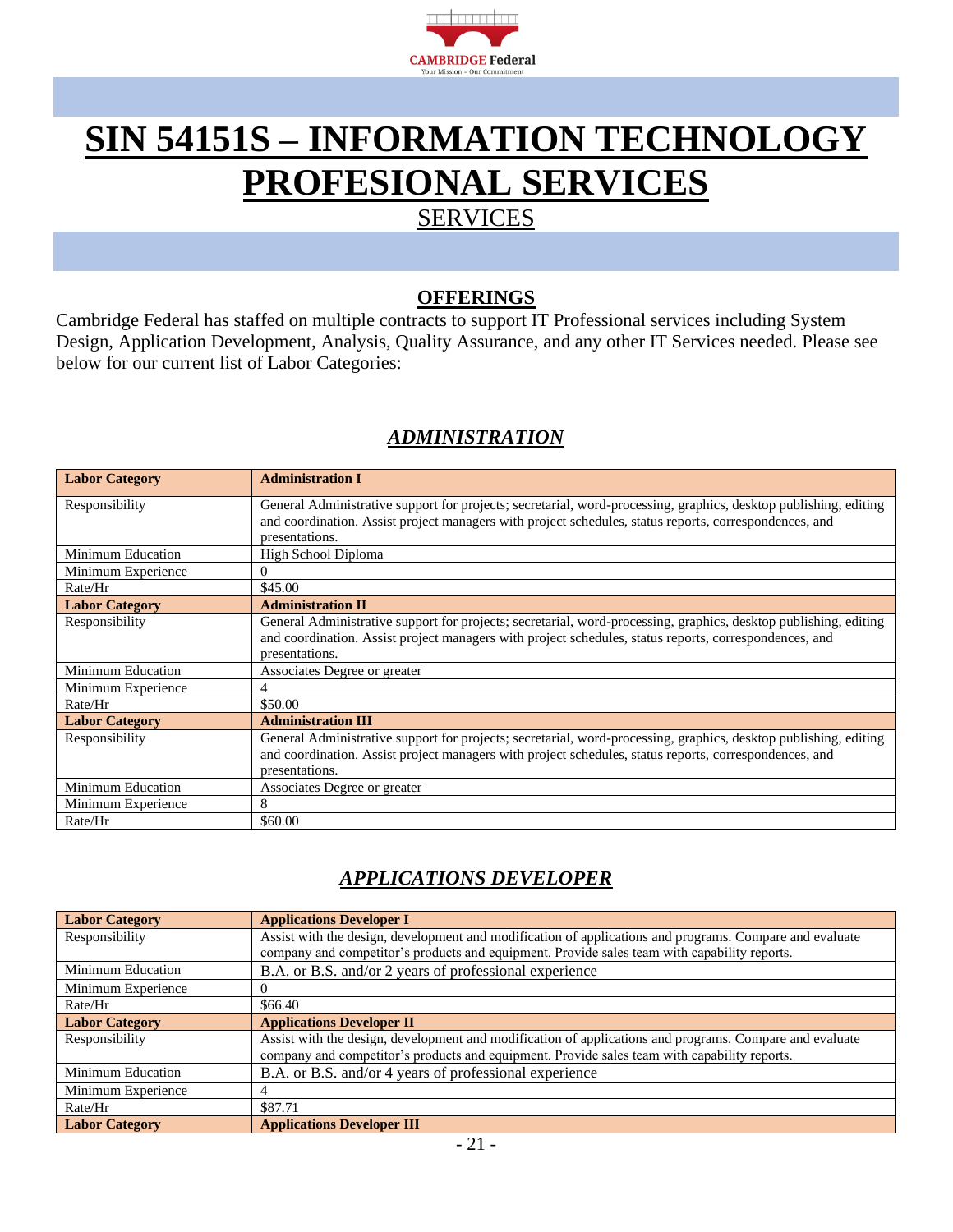

| AVAS STAAVSALIL - VALL VASSALILLILLILLI |                                                                                                         |  |
|-----------------------------------------|---------------------------------------------------------------------------------------------------------|--|
| Responsibility                          | Assist with the design, development and modification of applications and programs. Compare and evaluate |  |
|                                         | company and competitor's products and equipment. Provide sales team with capability reports.            |  |
| Minimum Education                       | B.A. or B.S. and/or 8 years of professional experience                                                  |  |
| Minimum Experience                      |                                                                                                         |  |
| Rate/Hr                                 | \$117.72                                                                                                |  |

#### *BUSINESS PROCESS CONSULTANT*

<span id="page-21-0"></span>

| <b>Labor Category</b>    | <b>Business Process Consultant I</b>                                                                                                                                                                                                         |
|--------------------------|----------------------------------------------------------------------------------------------------------------------------------------------------------------------------------------------------------------------------------------------|
| Responsibility           | Analyze process and re-engineering. Develop and integrate new process, methods, and practices. Recommend<br>and initiate quality improvement. Understand technical problems and solutions. Train and communicate new<br>process and methods. |
| Minimum Education        | B.A. or B.S. and/or 4 years of professional experience                                                                                                                                                                                       |
| Minimum Experience       |                                                                                                                                                                                                                                              |
| Rate/Hr                  | \$85.00                                                                                                                                                                                                                                      |
| <b>Labor Category</b>    | <b>Business Process Consultant II</b>                                                                                                                                                                                                        |
| Responsibility           | Analyze process and re-engineering. Develop and integrate new process, methods, and practices. Recommend<br>and initiate quality improvement. Understand technical problems and solutions. Train and communicate new<br>process and methods. |
| <b>Minimum Education</b> | B.A. or B.S. and/or 4 years of professional experience                                                                                                                                                                                       |
| Minimum Experience       | $\overline{4}$                                                                                                                                                                                                                               |
| Rate/Hr                  | \$120.00                                                                                                                                                                                                                                     |
| <b>Labor Category</b>    | <b>Business Process Consultant III</b>                                                                                                                                                                                                       |
| Responsibility           | Analyze process and re-engineering. Develop and integrate new process, methods, and practices. Recommend<br>and initiate quality improvement. Understand technical problems and solutions. Train and communicate new<br>process and methods. |
| <b>Minimum Education</b> | B.A. or B.S. and/or 8 years of professional experience                                                                                                                                                                                       |
| Minimum Experience       | 8                                                                                                                                                                                                                                            |
| Rate/Hr                  | \$150.00                                                                                                                                                                                                                                     |

### *DATA ARCHITECT*

<span id="page-21-1"></span>

| <b>Labor Category</b> | Data Architect                                                                                          |
|-----------------------|---------------------------------------------------------------------------------------------------------|
| Responsibility        | Create and Implement Methods of storing and maintaining data. Adhere to quality standards for new data. |
|                       | Develop methods of warehouse implementation, data acquisition and archive recovery.                     |
| Minimum Education     | B.A. or B.S. and/or 4 years of professional experience                                                  |
| Minimum Experience    |                                                                                                         |
| Rate/Hr               | \$125.00                                                                                                |

#### *DATABASE SPECIALIST*

<span id="page-21-2"></span>

| <b>Labor Category</b> | <b>Database Specialist I</b>                                                                                  |
|-----------------------|---------------------------------------------------------------------------------------------------------------|
| Responsibility        | Develop and maintain policies and procedures for security. Analyze security risk and develop solutions. Solve |
|                       | performance, capacity, and data issues. Monitor operation of multi-computer site. Perform backups, tuning and |
|                       | file recoveries. System application and software installation, testing, recovery, and configuration.          |
| Minimum Education     | B.A. or B.S. and/or 6 years of professional experience                                                        |
| Minimum Experience    |                                                                                                               |
| Rate/Hr               | \$100.00                                                                                                      |
| <b>Labor Category</b> | <b>Database Specialist II</b>                                                                                 |
| Responsibility        | Develop and maintain policies and procedures for security. Analyze security risk and develop solutions. Solve |
|                       | performance, capacity, and data issues. Monitor operation of multi-computer site. Perform backups, tuning and |
|                       | file recoveries. System application and software installation, testing, recovery, and configuration.          |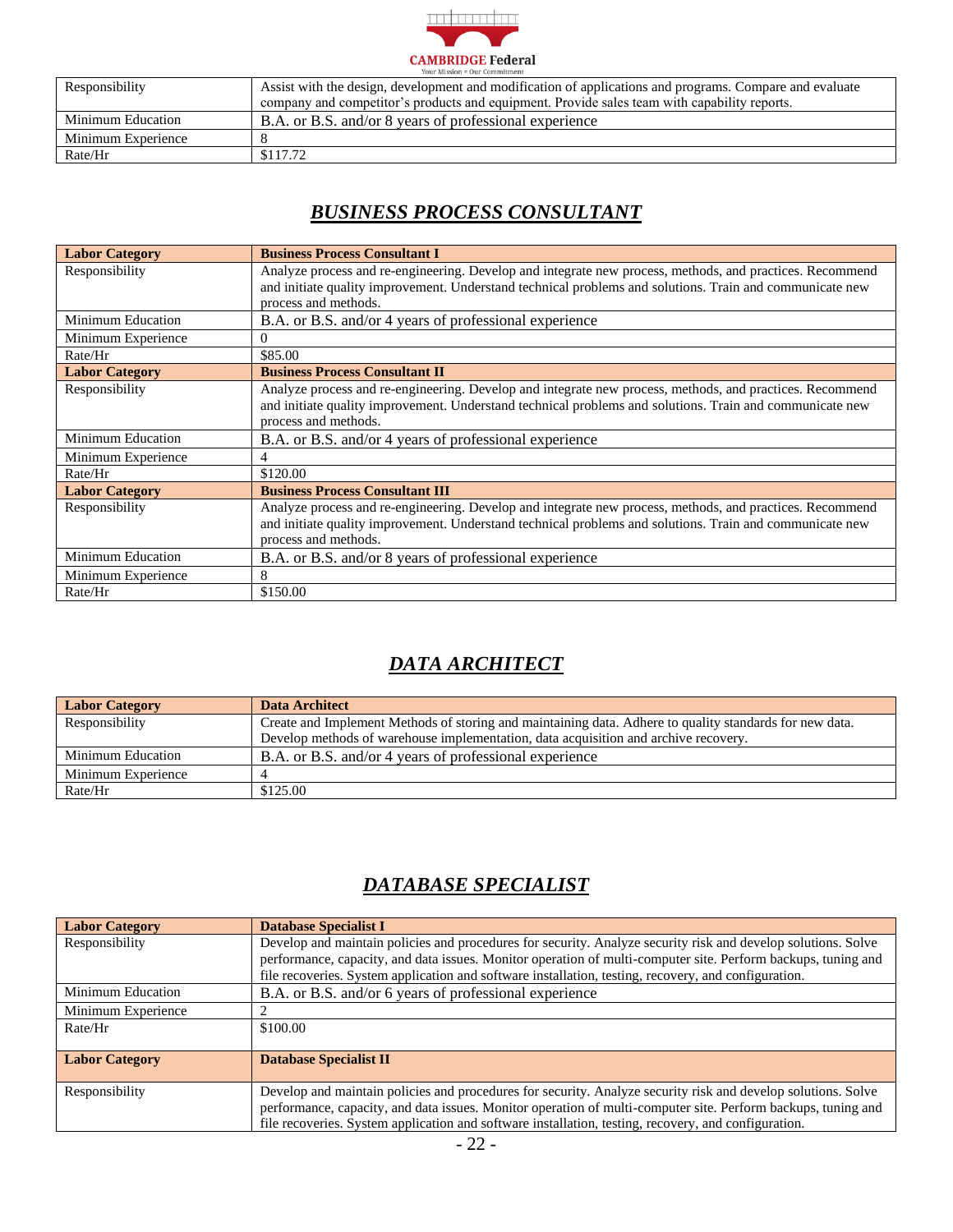

| Minimum Education     | B.A. or B.S. and/or 10 years of professional experience                                                                                                                                                                                                                                                                                |
|-----------------------|----------------------------------------------------------------------------------------------------------------------------------------------------------------------------------------------------------------------------------------------------------------------------------------------------------------------------------------|
| Minimum Experience    |                                                                                                                                                                                                                                                                                                                                        |
| Rate/Hr               | \$150.00                                                                                                                                                                                                                                                                                                                               |
| <b>Labor Category</b> | <b>Database Specialist III</b>                                                                                                                                                                                                                                                                                                         |
| Responsibility        | Develop and maintain policies and procedures for security. Analyze security risk and develop solutions. Solve<br>performance, capacity, and data issues. Monitor operation of multi-computer site. Perform backups, tuning and<br>file recoveries. System application and software installation, testing, recovery, and configuration. |
| Minimum Education     | B.A. or B.S. and/or 15 years of professional experience                                                                                                                                                                                                                                                                                |
| Minimum Experience    | 10                                                                                                                                                                                                                                                                                                                                     |
| Rate/Hr               | \$200.00                                                                                                                                                                                                                                                                                                                               |

#### *ERP ANALYST*

<span id="page-22-0"></span>

| <b>Labor Category</b>    | <b>ERP Analyst I</b>                                                                               |
|--------------------------|----------------------------------------------------------------------------------------------------|
| Responsibility           | Implement and maintain the Enterprise Resource Planning (ERP) System. Tests ERP periodically to    |
|                          | make sure business standards and needs are met. Facilities ERP integration with other applications |
| <b>Minimum Education</b> | B.A. or B.S. and/or 4 years of professional experience                                             |
| Minimum Experience       | $\Omega$                                                                                           |
| Rate/Hr                  | \$100.00                                                                                           |
| <b>Labor Category</b>    | <b>ERP Analyst II</b>                                                                              |
| Responsibility           | Implement and maintain the Enterprise Resource Planning (ERP) System. Tests ERP periodically to    |
|                          | make sure business standards and needs are met. Facilities ERP integration with other applications |
| Minimum Education        | B.A. or B.S. and/or 4 years of professional experience                                             |
| Minimum Experience       | 4                                                                                                  |
| Rate/Hr                  | \$150.00                                                                                           |
| <b>Labor Category</b>    | <b>ERP Analyst III</b>                                                                             |
| Responsibility           | Implement and maintain the Enterprise Resource Planning (ERP) System. Tests ERP periodically to    |
|                          | make sure business standards and needs are met. Facilities ERP integration with other applications |
| <b>Minimum Education</b> | B.A. or B.S. and/or 8 years of professional experience                                             |
| Minimum Experience       | 8                                                                                                  |
| Rate/Hr                  | \$250.00                                                                                           |

#### *FINANCIAL ANALYST*

<span id="page-22-1"></span>

| <b>Labor Category</b>    | <b>Financial Analyst I</b>                                                                         |
|--------------------------|----------------------------------------------------------------------------------------------------|
| Responsibility           | Manage financial projects. Develop work plans. Gather financial data. Monitor all projects to make |
|                          | sure all stay within budget. Analysis of potential problems and solutions. Adhere to established   |
|                          | accounting principles and practices. Report to project manager.                                    |
| Minimum Education        | B.A. or B.S. and/or 4 years of professional experience                                             |
| Minimum Experience       | 0                                                                                                  |
| Rate/Hr                  | \$100.00                                                                                           |
| <b>Labor Category</b>    | <b>Financial Analyst II</b>                                                                        |
| Responsibility           | Manage financial projects. Develop work plans. Gather financial data. Monitor all projects to make |
|                          | sure all stay within budget. Analysis of potential problems and solutions. Adhere to established   |
|                          | accounting principles and practices. Report to project manager.                                    |
| <b>Minimum Education</b> | B.A. or B.S. and/or 4 years of professional experience                                             |
| Minimum Experience       | 4                                                                                                  |
| Rate/Hr                  | \$150.00                                                                                           |
| <b>Labor Category</b>    | <b>Financial Analyst III</b>                                                                       |
| Responsibility           | Manage financial projects. Develop work plans. Gather financial data. Monitor all projects to make |
|                          | sure all stay within budget. Analysis of potential problems and solutions. Adhere to established   |
|                          | accounting principles and practices. Report to project manager.                                    |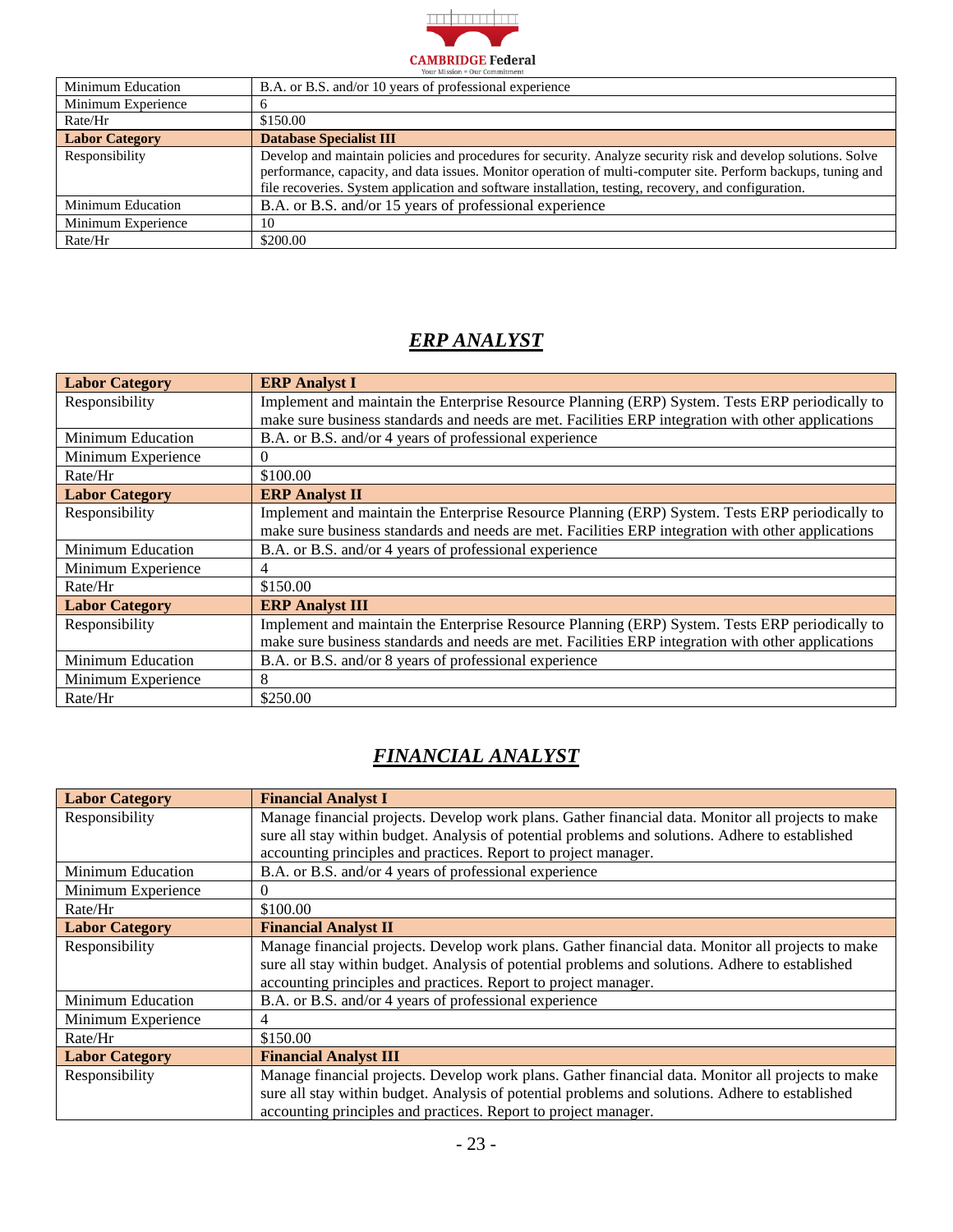

| Minimum<br>Education  | and/or $\delta$<br>s of professional experience<br>years<br>or B.S. |
|-----------------------|---------------------------------------------------------------------|
| Minimum<br>Experience |                                                                     |
| Rate/Hr               | \$200.00                                                            |

#### *HELPDESK SPECIALIST*

<span id="page-23-0"></span>

| <b>Labor Category</b>    | <b>Helpdesk Specialist I</b>                                                               |
|--------------------------|--------------------------------------------------------------------------------------------|
| Responsibility           | Identify, diagnose, and solve end users' hardware and software issues. Telephone and email |
|                          | communication. Document, track, and monitor issues                                         |
| <b>Minimum Education</b> | High School Diploma and/or Associates                                                      |
| Minimum Experience       | $\Omega$                                                                                   |
| Rate/Hr                  | \$60.00                                                                                    |
| <b>Labor Category</b>    | <b>Helpdesk Specialist II</b>                                                              |
| Responsibility           | Identify, diagnose, and solve end users' hardware and software issues. Telephone and email |
|                          | communication. Document, track, and monitor issues                                         |
| Minimum Education        | High School Diploma and/or Associates                                                      |
| Minimum Experience       | 4                                                                                          |
| Rate/Hr                  | \$80.00                                                                                    |
| <b>Labor Category</b>    | <b>Helpdesk Specialist III</b>                                                             |
| Responsibility           | Identify, diagnose, and solve end users' hardware and software issues. Telephone and email |
|                          | communication. Document, track, and monitor issues                                         |
| <b>Minimum Education</b> | High School Diploma and/or Associates                                                      |
| Minimum Experience       | 8                                                                                          |
| Rate/Hr                  | \$95.00                                                                                    |

#### *IT ENGINEER*

<span id="page-23-1"></span>

| <b>Labor Category</b>    | <b>IT Engineer I</b>                                                                              |
|--------------------------|---------------------------------------------------------------------------------------------------|
| Responsibility           | Develop, code, debug, and implement software systems. Routine task to gain experience with the    |
|                          | engineering process and programs.                                                                 |
| <b>Minimum Education</b> | B.A. or B.S. and/or 4 years of experience                                                         |
| Minimum Experience       | $\Omega$                                                                                          |
| Rate/Hr                  | \$100.00                                                                                          |
| <b>Labor Category</b>    | <b>IT Engineer II</b>                                                                             |
| Responsibility           | Develop, code, debug, and implement software systems. Develop and implement analysis, design,     |
|                          | quality assurance and maintenance processes. Defines requirements, specifications, quality plans  |
|                          | and configuration management plans. Performs computer analysis and testing.                       |
| <b>Minimum Education</b> | B.A. or B.S. and/or 4 years of experience                                                         |
| Minimum Experience       | 4                                                                                                 |
| Rate/Hr                  | \$125.00                                                                                          |
| <b>Labor Category</b>    | <b>IT Engineer III</b>                                                                            |
| Responsibility           | Develop, code, debug, and implement software systems. Defines requirements, specifications,       |
|                          | quality plans and configuration management plans. Performs computer analysis and testing. Directs |
|                          | software development lifecycles. Develops and implements software requirements, quality plan,     |
|                          | design, configuration management plan and verification plan.                                      |
| <b>Minimum Education</b> | B.A. or B.S. and/or 8 years of experience                                                         |
| Minimum Experience       | 8                                                                                                 |
| Rate/Hr                  | \$175.00                                                                                          |

#### *NETWORK SPECIALST*

<span id="page-23-2"></span>

| <b>Labor Category</b> | <b>Network Specialist I</b> |
|-----------------------|-----------------------------|
|-----------------------|-----------------------------|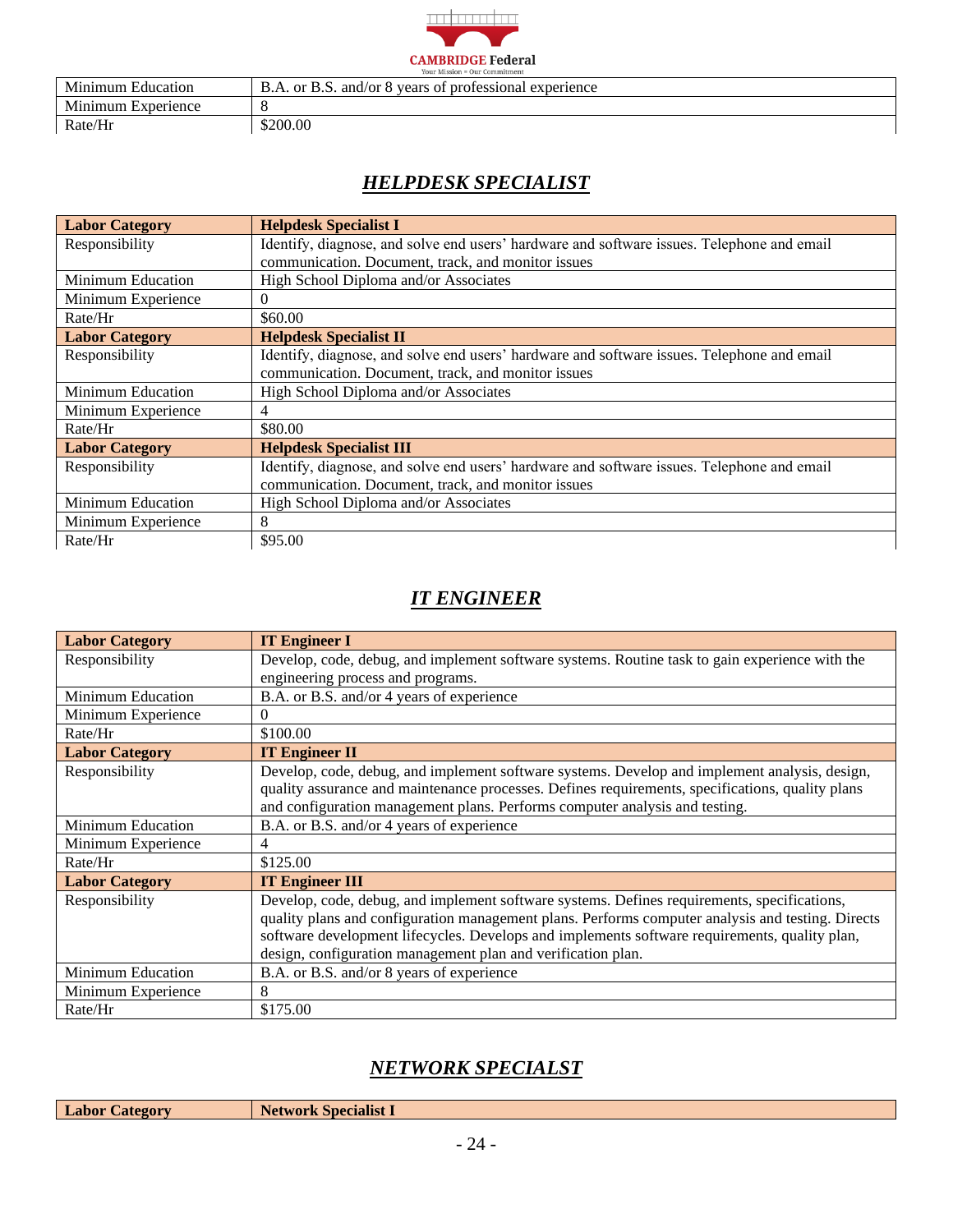

| Responsibility<br><b>Minimum Education</b> | Support, design, maintain and monitor internal and external networks. Manage systems,<br>applications, security, and network configurations. Resolves issues. Implement file recovery plan.<br>Develop and integrate upgrades, applications, and equipment. Provide technical support, guidance,<br>and training to users.<br>B.A. or B.S. and/or 4 years of experience |
|--------------------------------------------|-------------------------------------------------------------------------------------------------------------------------------------------------------------------------------------------------------------------------------------------------------------------------------------------------------------------------------------------------------------------------|
| Minimum Experience                         | $\Omega$                                                                                                                                                                                                                                                                                                                                                                |
| Rate/Hr                                    | \$75.00                                                                                                                                                                                                                                                                                                                                                                 |
| <b>Labor Category</b>                      | <b>Network Specialist II</b>                                                                                                                                                                                                                                                                                                                                            |
| Responsibility                             | Support, design, maintain and monitor internal and external networks. Manage systems,<br>applications, security, and network configurations. Resolves issues. Implement file recovery plan.<br>Develop and integrate upgrades, applications, and equipment. Provide technical support, guidance,<br>and training to users.                                              |
| <b>Minimum Education</b>                   | B.A. or B.S. and/or 4 years of experience                                                                                                                                                                                                                                                                                                                               |
| Minimum Experience                         | 4                                                                                                                                                                                                                                                                                                                                                                       |
| Rate/Hr                                    | \$110.00                                                                                                                                                                                                                                                                                                                                                                |
| <b>Labor Category</b>                      | <b>Network Specialist III</b>                                                                                                                                                                                                                                                                                                                                           |
| Responsibility                             | Support, design, maintain and monitor internal and external networks. Manage systems,<br>applications, security, and network configurations. Resolves issues. Implement file recovery plan.<br>Develop and integrate upgrades, applications, and equipment. Provide technical support, guidance,<br>and training to users.                                              |
| <b>Minimum Education</b>                   | B.A. or B.S. and/or 8 years of experience                                                                                                                                                                                                                                                                                                                               |
| Minimum Experience                         | 8                                                                                                                                                                                                                                                                                                                                                                       |
| Rate/Hr                                    | \$150.00                                                                                                                                                                                                                                                                                                                                                                |

#### *PROGRAM/PROJECT MANAGEMENT*

<span id="page-24-0"></span>

| <b>Labor Category</b>    | <b>Program Manager I</b>                                                                              |
|--------------------------|-------------------------------------------------------------------------------------------------------|
| Responsibility           | Oversee and develop project schedules, issue management plans and risk management plans.              |
|                          | Hire/Staff projects. Monitor project resources and contract deliverables. Plan, direct and coordinate |
|                          | multiple projects. Develop and implement work standards and project schedules.                        |
| Minimum Education        | B.A. or B.S. and/or 4 years of experience                                                             |
| Minimum Experience       | $\Omega$                                                                                              |
| Rate/Hr                  | \$120.00                                                                                              |
| <b>Labor Category</b>    | <b>Program Manager II</b>                                                                             |
| Responsibility           | Oversee and develop project schedules, issue management plans and risk management plans.              |
|                          | Hire/Staff projects. Monitor project resources and contract deliverables. Plan, direct and coordinate |
|                          | multiple projects. Develop and implement work standards and project schedules.                        |
| Minimum Education        | B.A. or B.S. and/or 4 years of experience                                                             |
| Minimum Experience       | 4                                                                                                     |
| Rate/Hr                  | \$175.00                                                                                              |
| <b>Labor Category</b>    | <b>Program Manager III</b>                                                                            |
| Responsibility           | Oversee and develop project schedules, issue management plans and risk management plans.              |
|                          | Hire/Staff projects. Monitor project resources and contract deliverables. Plan, direct and coordinate |
|                          | multiple projects. Develop and implement work standards and project schedules.                        |
| <b>Minimum Education</b> | B.A. or B.S. and/or 8 years of experience                                                             |
| Minimum Experience       |                                                                                                       |
| Rate/Hr                  | \$225.00                                                                                              |

| <b>Labor Category</b> | <b>Project Manager I</b>                                                                              |
|-----------------------|-------------------------------------------------------------------------------------------------------|
| Responsibility        | Coordinate resources, establish deadlines and assign responsibilities. Track progress of projects and |
|                       | develop project reports and other deliverables assigned by Project Management. Ensure goals and       |
|                       | objectives are met. Provide technical direction, work standards and project procedures. Oversee and   |
|                       | develop configuration of hardware and software.                                                       |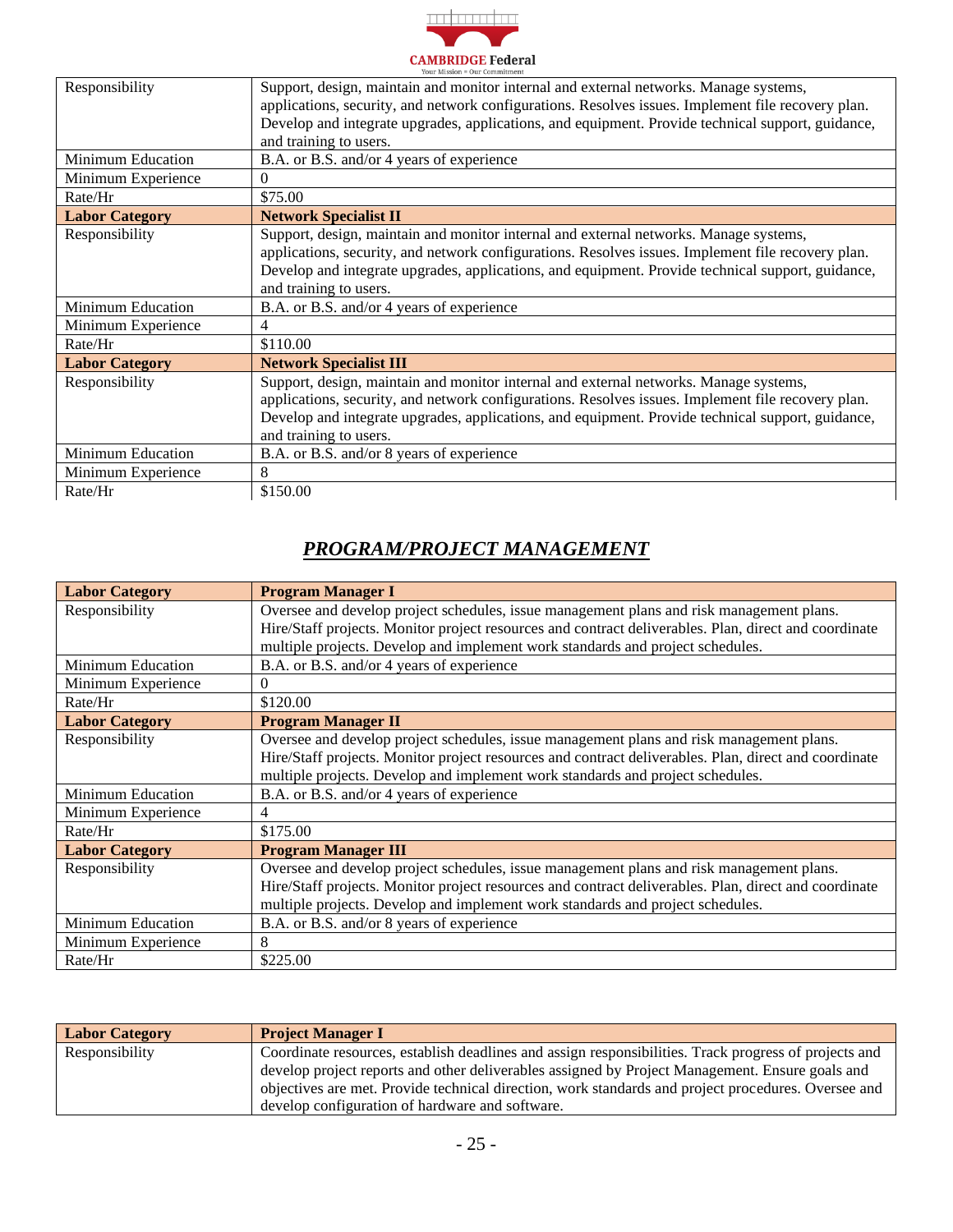

| <b>Minimum Education</b> | B.A. or B.S. and/or 4 years of experience                                                                                                                                                                                                                                                                                                                          |
|--------------------------|--------------------------------------------------------------------------------------------------------------------------------------------------------------------------------------------------------------------------------------------------------------------------------------------------------------------------------------------------------------------|
| Minimum Experience       |                                                                                                                                                                                                                                                                                                                                                                    |
| Rate/Hr                  | \$120.00                                                                                                                                                                                                                                                                                                                                                           |
| <b>Labor Category</b>    | <b>Project Manager II</b>                                                                                                                                                                                                                                                                                                                                          |
| Responsibility           | Coordinate resources, establish deadlines and assign responsibilities. Track progress of projects and<br>develop project reports and other deliverables assigned by Project Management. Ensure goals and<br>objectives are met. Provide technical direction, work standards and project procedures. Oversee and<br>develop configuration of hardware and software. |
| <b>Minimum Education</b> | B.A. or B.S. and/or 4 years of experience                                                                                                                                                                                                                                                                                                                          |
| Minimum Experience       | 4                                                                                                                                                                                                                                                                                                                                                                  |
| Rate/Hr                  | \$150.00                                                                                                                                                                                                                                                                                                                                                           |
| <b>Labor Category</b>    | <b>Project Manager III</b>                                                                                                                                                                                                                                                                                                                                         |
| Responsibility           | Coordinate resources, establish deadlines and assign responsibilities. Track progress of projects and<br>develop project reports and other deliverables assigned by Project Management. Ensure goals and<br>objectives are met. Provide technical direction, work standards and project procedures. Oversee and<br>develop configuration of hardware and software. |
| <b>Minimum Education</b> | B.A. or B.S. and/or 8 years of experience                                                                                                                                                                                                                                                                                                                          |
| Minimum Experience       | 8                                                                                                                                                                                                                                                                                                                                                                  |
| Rate/Hr                  | \$190.00                                                                                                                                                                                                                                                                                                                                                           |

#### *QUALITY ASSURANCE SPECIALIST*

<span id="page-25-0"></span>

| <b>Labor Category</b>    | <b>Quality Assurance Specialist I</b>                                                                  |
|--------------------------|--------------------------------------------------------------------------------------------------------|
| Responsibility           | Production Support assisting in preventing mistakes and defects in the operations and execution of a   |
|                          | service and/or product. This position ensures the quality standards are consistently maintained in the |
|                          | product and the results.                                                                               |
| <b>Minimum Education</b> | B.A. or B.S. and/or 4 years of experience                                                              |
| Minimum Experience       | $\Omega$                                                                                               |
| Rate/Hr                  | \$85.00                                                                                                |
| <b>Labor Category</b>    | <b>Quality Assurance Specialist II</b>                                                                 |
| Responsibility           | Production Support assisting in preventing mistakes and defects in the operations and execution of a   |
|                          | service and/or product. This position ensures the quality standards are consistently maintained in the |
|                          | product and the results.                                                                               |
| Minimum Education        | B.A. or B.S. and/or 4 years of experience                                                              |
| Minimum Experience       | 4                                                                                                      |
| Rate/Hr                  | \$125.00                                                                                               |
| <b>Labor Category</b>    | <b>Quality Assurance Specialist III</b>                                                                |
| Responsibility           | Production Support assisting in preventing mistakes and defects in the operations and execution of a   |
|                          | service and/or product. This position ensures the quality standards are consistently maintained in the |
|                          | product and the results.                                                                               |
| Minimum Education        | B.A. or B.S. and/or 8 years of experience                                                              |
| Minimum Experience       | 8                                                                                                      |
| Rate/Hr                  | \$160.00                                                                                               |

#### *SUBJECT MATTER EXPERT*

<span id="page-25-1"></span>

| <b>Labor Category</b> | <b>Subject Matter Expert I</b>                                                                   |
|-----------------------|--------------------------------------------------------------------------------------------------|
| Responsibility        | Provide Expert Level Support. Assists with analyses and evaluations. Prepare recommendations for |
|                       | system improvements, optimization, development, and maintenance.                                 |
| Minimum Education     | B.A. or B.S. and/or 4 years of experience                                                        |
| Minimum Experience    |                                                                                                  |
| Rate/Hr               | \$100.00                                                                                         |
| <b>Labor Category</b> | <b>Subject Matter Expert II</b>                                                                  |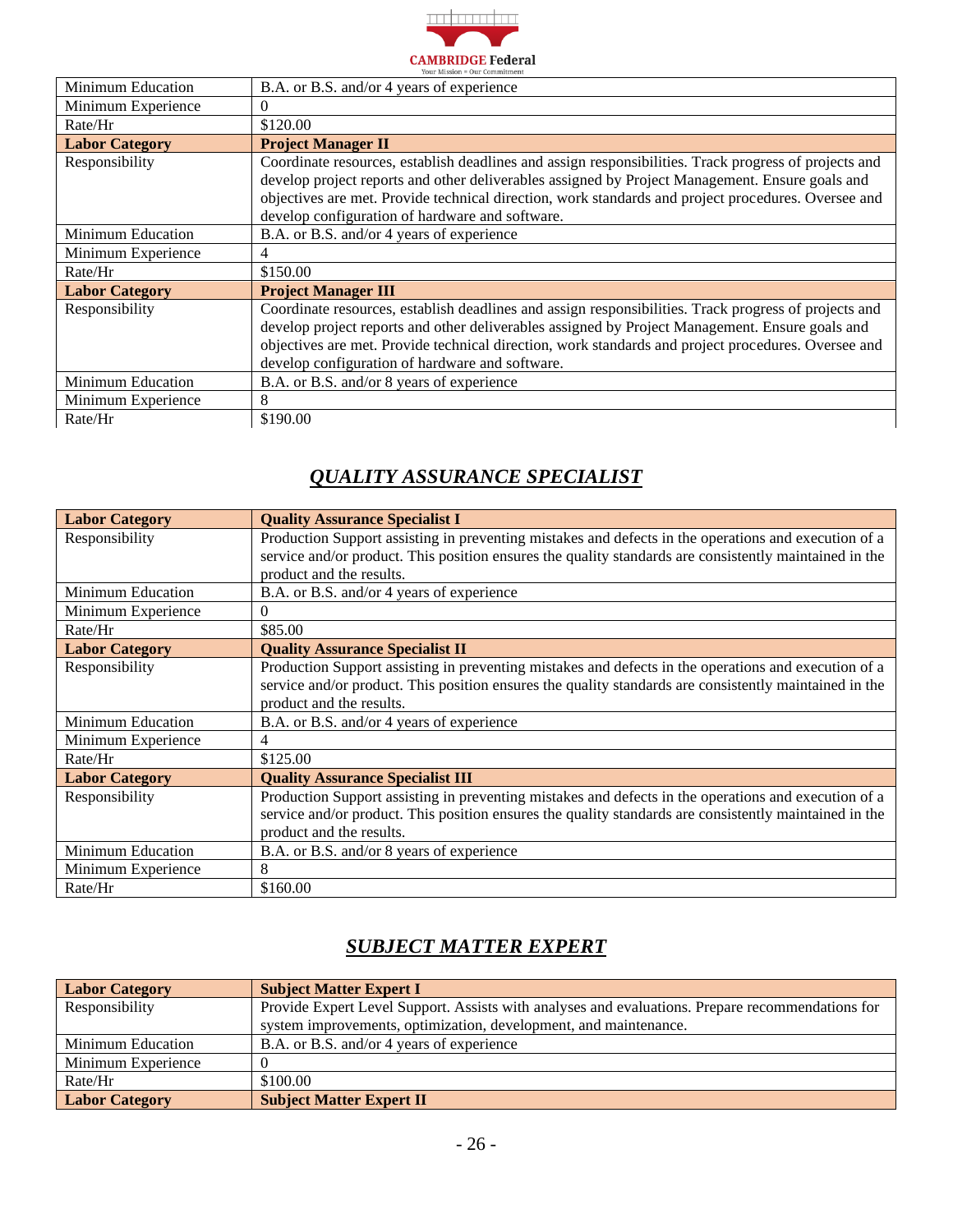

| Responsibility        | Provide Expert Level Support. Assists with analyses and evaluations. Prepare recommendations for     |
|-----------------------|------------------------------------------------------------------------------------------------------|
|                       | system improvements, optimization, development, and maintenance.                                     |
| Minimum Education     | B.A. or B.S. and/or 4 years of experience                                                            |
| Minimum Experience    | 4                                                                                                    |
| Rate/Hr               | \$200.00                                                                                             |
| <b>Labor Category</b> | <b>Subject Matter Expert III</b>                                                                     |
| Responsibility        | Provide expert level support. Conducts studies and analyses of subject. Finds and presents solutions |
|                       | found. Manages analyses, evaluations, and recommendations.                                           |
| Minimum Education     | B.A. or B.S. and/or 8 years of experience                                                            |
| Minimum Experience    | 8                                                                                                    |
| Rate/Hr               | \$300.00                                                                                             |
| <b>Labor Category</b> | <b>Subject Matter Expert IV</b>                                                                      |
| Responsibility        | Provide Expert Level Support. Provides technical, managerial, and administrative support. Conducts   |
|                       | studies and analyses of subject. Finds and presents solutions found. Make recommendations, lead      |
|                       | technical project and advises system improvements, optimization and maintenance efforts.             |
| Minimum Education     | Masters or Ph.D.                                                                                     |
| Minimum Experience    | 20                                                                                                   |
| Rate/Hr               | \$400.00                                                                                             |

#### *SYSTEMS ADMINISTRATOR*

<span id="page-26-0"></span>

| <b>Labor Category</b>    | <b>Systems Administrator I</b>                                                                     |
|--------------------------|----------------------------------------------------------------------------------------------------|
| Responsibility           | Provide Administration services for Systems including analyzing system logs, identifying potential |
|                          | issues with system, applying operating system updates, patches and configuration changes.          |
|                          | Installing and configuring new hardware and software; adding, removing, or updating user account   |
|                          | information, resetting passwords, etc. Assisting in technical queries and assisting users.         |
| Minimum Education        | B.A. or B.S. and/or 4 years of experience                                                          |
| Minimum Experience       | $\Omega$                                                                                           |
| Rate/Hr                  | \$85.00                                                                                            |
| <b>Labor Category</b>    | <b>Systems Administrator II</b>                                                                    |
| Responsibility           | Provide Administration services for Systems including analyzing system logs, identifying potential |
|                          | issues with system, applying operating system updates, patches and configuration changes.          |
|                          | Installing and configuring new hardware and software; adding, removing, or updating user account   |
|                          | information, resetting passwords, etc. Assisting in technical queries and assisting users.         |
| Minimum Education        | B.A. or B.S. and/or 4 years of experience                                                          |
| Minimum Experience       | $\overline{\mathcal{A}}$                                                                           |
| Rate/Hr                  | \$125.00                                                                                           |
| <b>Labor Category</b>    | <b>Systems Administrator III</b>                                                                   |
| Responsibility           | Provide Administration services for Systems including analyzing system logs, identifying potential |
|                          | issues with system, applying operating system updates, patches and configuration changes.          |
|                          | Installing and configuring new hardware and software; adding, removing, or updating user account   |
|                          | information, resetting passwords, etc. Assisting in technical queries and assisting users.         |
| <b>Minimum Education</b> | B.A. or B.S. and/or 8 years of experience                                                          |
| Minimum Experience       | 8                                                                                                  |
| Rate/Hr                  | \$160.00                                                                                           |

### *TECHNICAL WRITER*

<span id="page-26-1"></span>

| <b>Labor Category</b> | <b>Technical Writer I</b>                                                                             |
|-----------------------|-------------------------------------------------------------------------------------------------------|
| Responsibility        | Observe production, development, and experimental activities. Study blueprints, sketches, drawings,   |
|                       | part list, mockups, product samples. Read journals and reports. Interview production and              |
|                       | engineering personnel. Maintain records and files. Write, edit, and develop graphic presentations for |
|                       | manuals, reports, and project plans. Design layout for publication.                                   |
| Minimum Education     | B.A. or B.S. and/or 4 years of experience                                                             |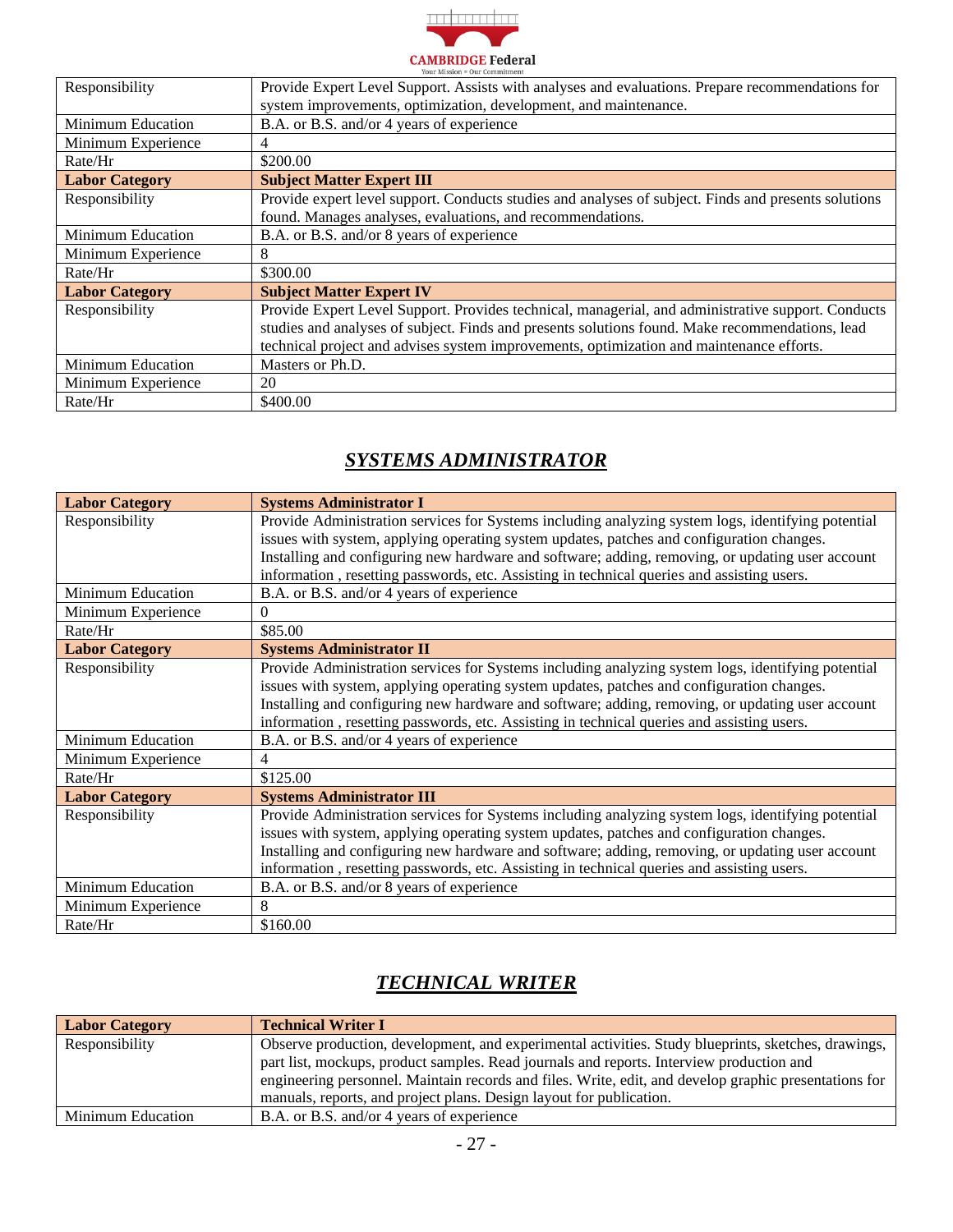

┑

| Minimum Experience       | 0                                                                                                                                                                                                                                                                                                                                                                               |
|--------------------------|---------------------------------------------------------------------------------------------------------------------------------------------------------------------------------------------------------------------------------------------------------------------------------------------------------------------------------------------------------------------------------|
| Rate/Hr                  | \$75.00                                                                                                                                                                                                                                                                                                                                                                         |
| <b>Labor Category</b>    | <b>Technical Writer II</b>                                                                                                                                                                                                                                                                                                                                                      |
| Responsibility           | Observe production, development, and experimental activities. Study blueprints, sketches, drawings,<br>part list, mockups, product samples. Read journals and reports. Interview production and<br>engineering personnel. Maintain records and files. Write, edit, and develop graphic presentations for<br>manuals, reports, and project plans. Design layout for publication. |
| <b>Minimum Education</b> | B.A. or B.S. and/or 4 years of experience                                                                                                                                                                                                                                                                                                                                       |
| Minimum Experience       | 4                                                                                                                                                                                                                                                                                                                                                                               |
| Rate/Hr                  | \$100.00                                                                                                                                                                                                                                                                                                                                                                        |
| <b>Labor Category</b>    | <b>Technical Writer III</b>                                                                                                                                                                                                                                                                                                                                                     |
| Responsibility           | Observe production, development, and experimental activities. Study blueprints, sketches, drawings,<br>part list, mockups, product samples. Read journals and reports. Interview production and<br>engineering personnel. Maintain records and files. Write, edit, and develop graphic presentations for<br>manuals, reports, and project plans. Design layout for publication. |
| Minimum Education        | B.A. or B.S. and/or 8 years of experience                                                                                                                                                                                                                                                                                                                                       |
| Minimum Experience       | 8                                                                                                                                                                                                                                                                                                                                                                               |
| Rate/Hr                  | \$150.00                                                                                                                                                                                                                                                                                                                                                                        |

#### *TRAINING SPECIALIST*

<span id="page-27-0"></span>

| <b>Labor Category</b> | <b>Training Specialist I</b>                                                                 |
|-----------------------|----------------------------------------------------------------------------------------------|
| Responsibility        | Develop, revise, and deliver technical training courses and catalogs. Curriculum writing and |
|                       | development. Prepare instructor and student materials. Courses are provided in classrooms,   |
|                       | workshops, and seminars.                                                                     |
| Minimum Education     | B.A. or B.S. and/or 4 years of experience                                                    |
| Minimum Experience    | $\Omega$                                                                                     |
| Rate/Hr               | \$75.00                                                                                      |
| <b>Labor Category</b> | <b>Training Specialist II</b>                                                                |
| Responsibility        | Develop, revise, and deliver technical training courses and catalogs. Curriculum writing and |
|                       | development. Prepare instructor and student materials. Courses are provided in classrooms,   |
|                       | workshops, and seminars.                                                                     |
| Minimum Education     | B.A. or B.S. and/or 4 years of experience                                                    |
| Minimum Experience    | 4                                                                                            |
| Rate/Hr               | \$100.00                                                                                     |
| <b>Labor Category</b> | <b>Training Specialist III</b>                                                               |
| Responsibility        | Develop, revise, and deliver technical training courses and catalogs. Curriculum writing and |
|                       | development. Prepare instructor and student materials. Courses are provided in classrooms,   |
|                       | workshops, and seminars. Daily supervision and direction to staff                            |
| Minimum Education     | B.A. or B.S. and/or 8 years of experience                                                    |
| Minimum Experience    | 8                                                                                            |
| Rate/Hr               | \$150.00                                                                                     |

### *WEB CONTENT ANALYST*

<span id="page-27-1"></span>

| <b>Labor Category</b> | <b>Web Content Analyst</b>                                                                      |
|-----------------------|-------------------------------------------------------------------------------------------------|
| Responsibility        | Develop web content. Make website user-friendly and interactive. Research and provide end users |
|                       | with up-to-date information. Manage editorial activities.                                       |
| Minimum Education     | B.A. or B.S. and/or 4 years of experience                                                       |
| Minimum Experience    |                                                                                                 |
| Rate/Hr               | \$108.63                                                                                        |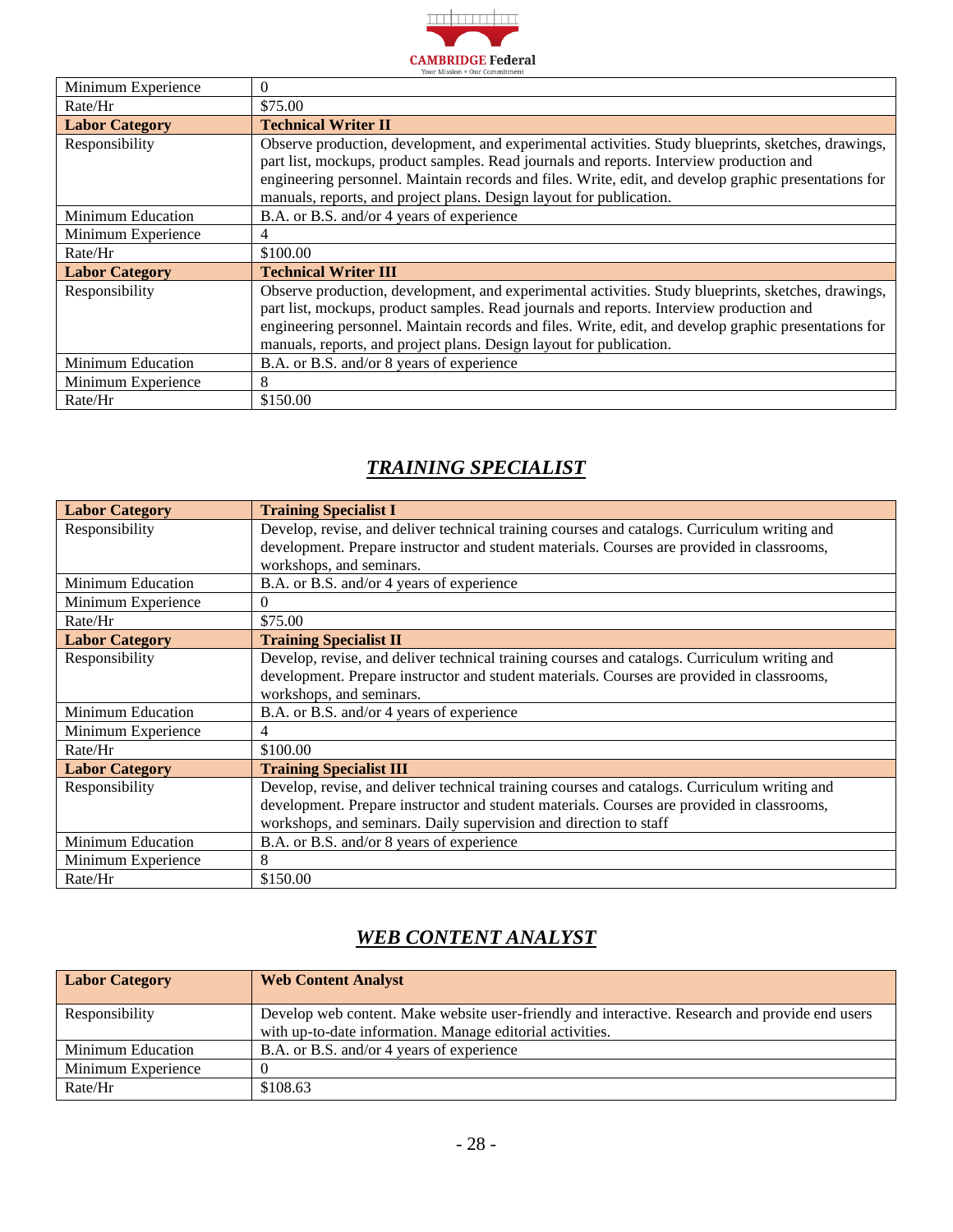

#### *WEB DESIGNER*

<span id="page-28-0"></span>

| <b>Labor Category</b>    | <b>Web Designer I</b>                                                                  |
|--------------------------|----------------------------------------------------------------------------------------|
| Responsibility           | Develops graphic and web designs for company website. Adheres to company standards and |
|                          | guidelines. Enhance existing graphics and designs.                                     |
| <b>Minimum Education</b> | B.A. or B.S. and/or 4 years of experience                                              |
| Minimum Experience       | $\Omega$                                                                               |
| Rate/Hr                  | \$75.00                                                                                |
| <b>Labor Category</b>    | <b>Web Designer II</b>                                                                 |
| Responsibility           | Develops graphic and web designs for company website. Adheres to company standards and |
|                          | guidelines. Enhance existing graphics and designs.                                     |
| <b>Minimum Education</b> | B.A. or B.S. and/or 4 years of experience                                              |
| Minimum Experience       | 4                                                                                      |
| Rate/Hr                  | \$100.00                                                                               |
| <b>Labor Category</b>    | <b>Web Designer III</b>                                                                |
| Responsibility           | Develops graphic and web designs for company website. Adheres to company standards and |
|                          | guidelines. Enhance existing graphics and designs.                                     |
| <b>Minimum Education</b> | B.A. or B.S. and/or 8 years of experience                                              |
| Minimum Experience       | 8                                                                                      |
| Rate/Hr                  | \$125.00                                                                               |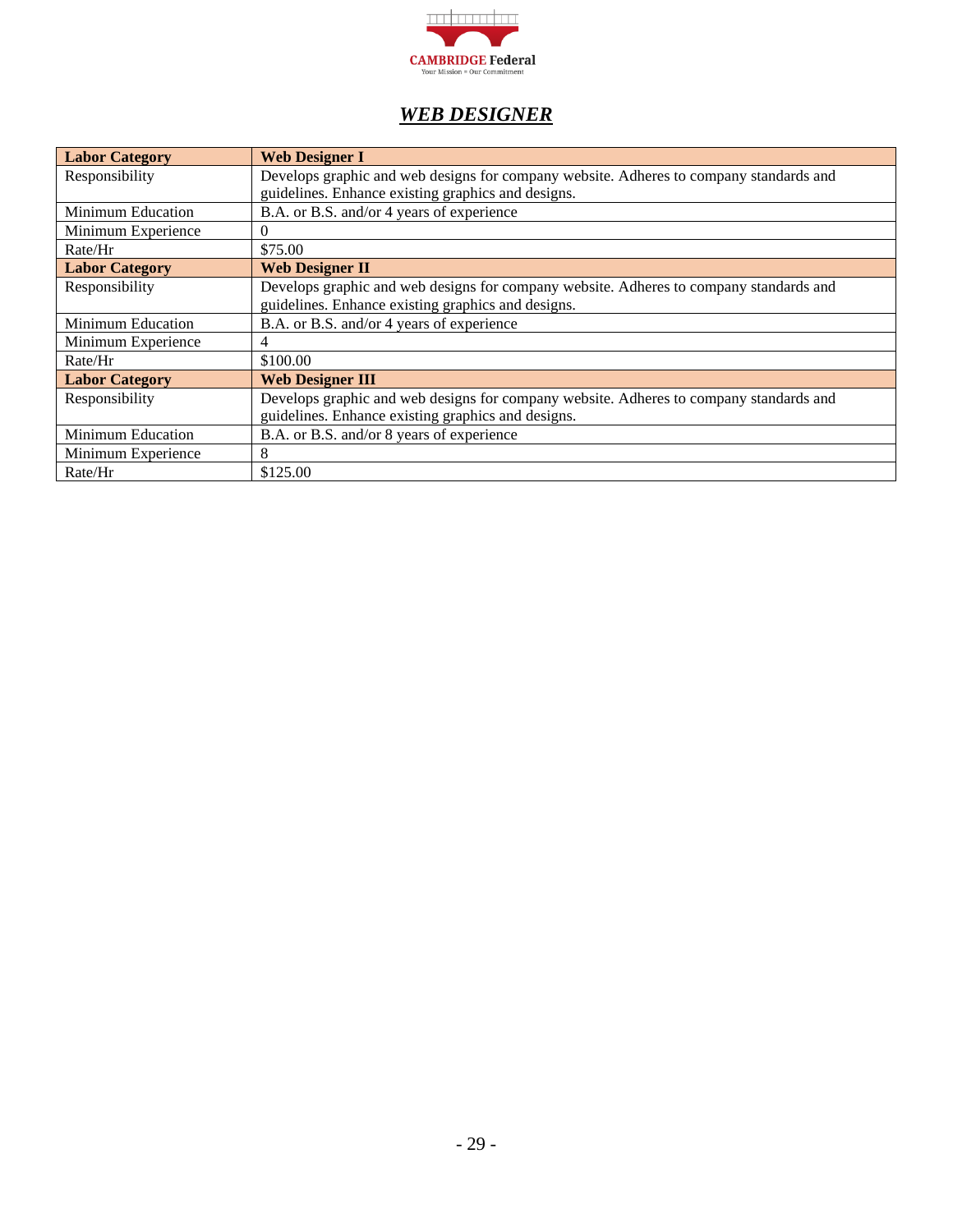

### <span id="page-29-0"></span>**SIN 611420 INFORMATION TECHNOLOGY TRAINING**

**Services** 

#### *IT TRAINING SPECIALIST*

<span id="page-29-1"></span>

| <b>Labor Category</b>    | <b>IT Training Specialist I</b>                                                                |
|--------------------------|------------------------------------------------------------------------------------------------|
| Responsibility           | eLearning Design and Development of online courses for adult and university level learning. CF |
|                          | recruits and retains Training Specialists and Subject Matter Experts as well as management and |
|                          | Quality Assurance staff to fulfil the needs of the customer                                    |
| <b>Minimum Education</b> | B.A. or B.S. and/or 4 years of professional experience                                         |
| Minimum Experience       | 4                                                                                              |
| Rate/Hr                  | \$100                                                                                          |
| <b>Labor Category</b>    | <b>IT Training Specialist II</b>                                                               |
| Responsibility           | eLearning Design and Development of online courses for adult and university level learning. CF |
|                          | recruits and retains Training Specialists and Subject Matter Experts as well as management and |
|                          | Quality Assurance staff to fulfil the needs of the customer                                    |
| <b>Minimum Education</b> | B.A. or B.S. and/or 8 years of professional experience                                         |
| Minimum Experience       | 8                                                                                              |
| Rate/Hr                  | \$150                                                                                          |
| <b>Labor Category</b>    | <b>IT Training Specialist III</b>                                                              |
| Responsibility           | eLearning Design and Development of online courses for adult and university level learning. CF |
|                          | recruits and retains Training Specialists and Subject Matter Experts as well as management and |
|                          | Quality Assurance staff to fulfil the needs of the customer                                    |
| Minimum Education        | B.A. or B.S. and/or 10 years of professional experience                                        |
| Minimum Experience       | 10                                                                                             |
| Rate/Hr                  | \$200                                                                                          |

#### *SUBJECT MATTER EXPERT*

<span id="page-29-2"></span>

| <b>Labor Category</b>    | <b>Subject Matter Expert I</b>                                                                       |
|--------------------------|------------------------------------------------------------------------------------------------------|
| Responsibility           | Provide Expert Level Support. Assists with analyses and evaluations. Prepare recommendations for     |
|                          | system improvements, optimization, development and maintenance.                                      |
| Minimum Education        | B.A. or B.S., and/or 10 years of professional experience                                             |
| Minimum Experience       | 10                                                                                                   |
| Rate/Hr                  | \$175.00                                                                                             |
| <b>Labor Category</b>    | <b>Subject Matter Expert II</b>                                                                      |
| Responsibility           | Provide expert level support. Conducts studies and analyses of subject. Finds and presents solutions |
|                          | found. Manages analyses, evaluations, and recommendations for system improvements,                   |
|                          | optimization, development, and maintenance.                                                          |
| Minimum Education        | B.A. or B.S., and/or 15 years of professional experience                                             |
| Minimum Experience       | 15                                                                                                   |
| Rate/Hr                  | \$225.00                                                                                             |
| <b>Labor Category</b>    | <b>Subject Matter Expert III</b>                                                                     |
| Responsibility           | Provide Expert Level Support. Provides technical, managerial, and administrative support. Conducts   |
|                          | studies and analyses of subject. Finds and presents solutions found. Make recommendations, lead      |
|                          | technical project and advises system improvements, optimization and maintenance efforts.             |
| <b>Minimum Education</b> | Masters or Ph.D., and/or 20 years of professional experience                                         |
| Minimum Experience       | 20                                                                                                   |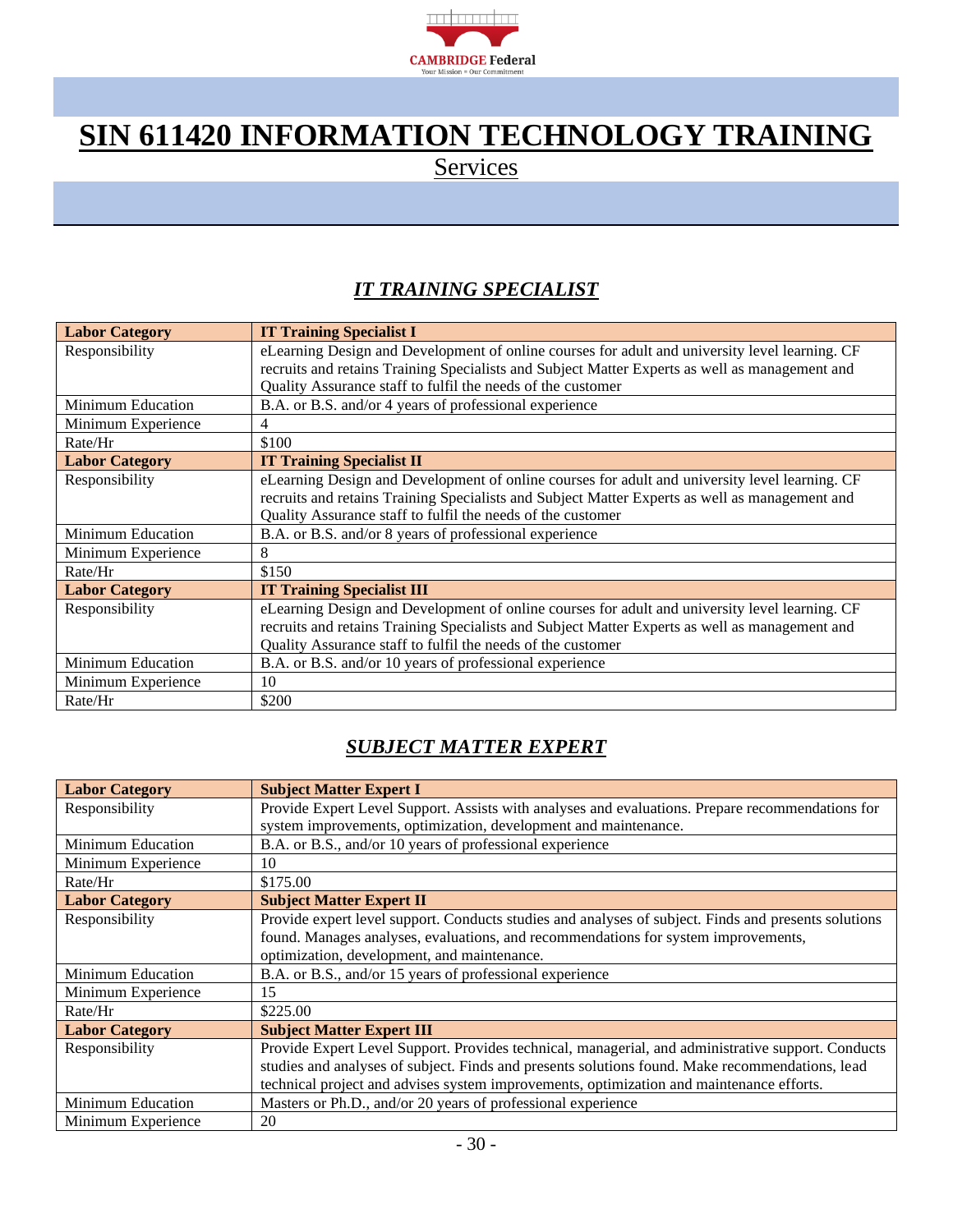

| Rate/Hr               | \$300.00                                                                                           |
|-----------------------|----------------------------------------------------------------------------------------------------|
| <b>Labor Category</b> | <b>Subject Matter Expert IV</b>                                                                    |
| Responsibility        | Provide Expert Level Support. Provides technical, managerial, and administrative support. Conducts |
|                       | studies and analyses of subject. Finds and presents solutions found. Make recommendations, lead    |
|                       | technical project and advises system improvements, optimization and maintenance efforts.           |
| Minimum Education     | Masters or Ph.D., and/or 25 years of professional experience                                       |
| Minimum Experience    | 25                                                                                                 |
| Rate/Hr               | \$350.00                                                                                           |

#### **TRAINING ADMINISTRATION SUPPORT**

<span id="page-30-0"></span>

| <b>Labor Category</b>    | <b>Training Administration Support I</b>                                                          |
|--------------------------|---------------------------------------------------------------------------------------------------|
| Responsibility           | Support training courses and course coordination/certification management. Helps to keep track of |
|                          | all course proceedings and works with the Training Specialist in any administrative tasks.        |
| <b>Minimum Education</b> | B.A. or B.S. and/or 2 years of professional experience                                            |
| Minimum Experience       | 2                                                                                                 |
| Rate/Hr                  | \$75.00                                                                                           |
| <b>Labor Category</b>    | <b>Training Administration Support II</b>                                                         |
| Responsibility           | Support training courses and course coordination/certification management. Helps to keep track of |
|                          | all course proceedings and works with the Training Specialist in any administrative tasks.        |
| <b>Minimum Education</b> | B.A. or B.S. and/or 4 years of professional experience                                            |
| Minimum Experience       | 4                                                                                                 |
| Rate/Hr                  | \$100.00                                                                                          |
| <b>Labor Category</b>    | <b>Training Administration Support III</b>                                                        |
| Responsibility           | Support training courses and course coordination/certification management. Helps to keep track of |
|                          | all course proceedings and works with the Training Specialist in any administrative tasks.        |
| <b>Minimum Education</b> | B.A. or B.S. and/or 6 years of professional experience                                            |
| Minimum Experience       | 6                                                                                                 |
| Rate/Hr                  | \$125.00                                                                                          |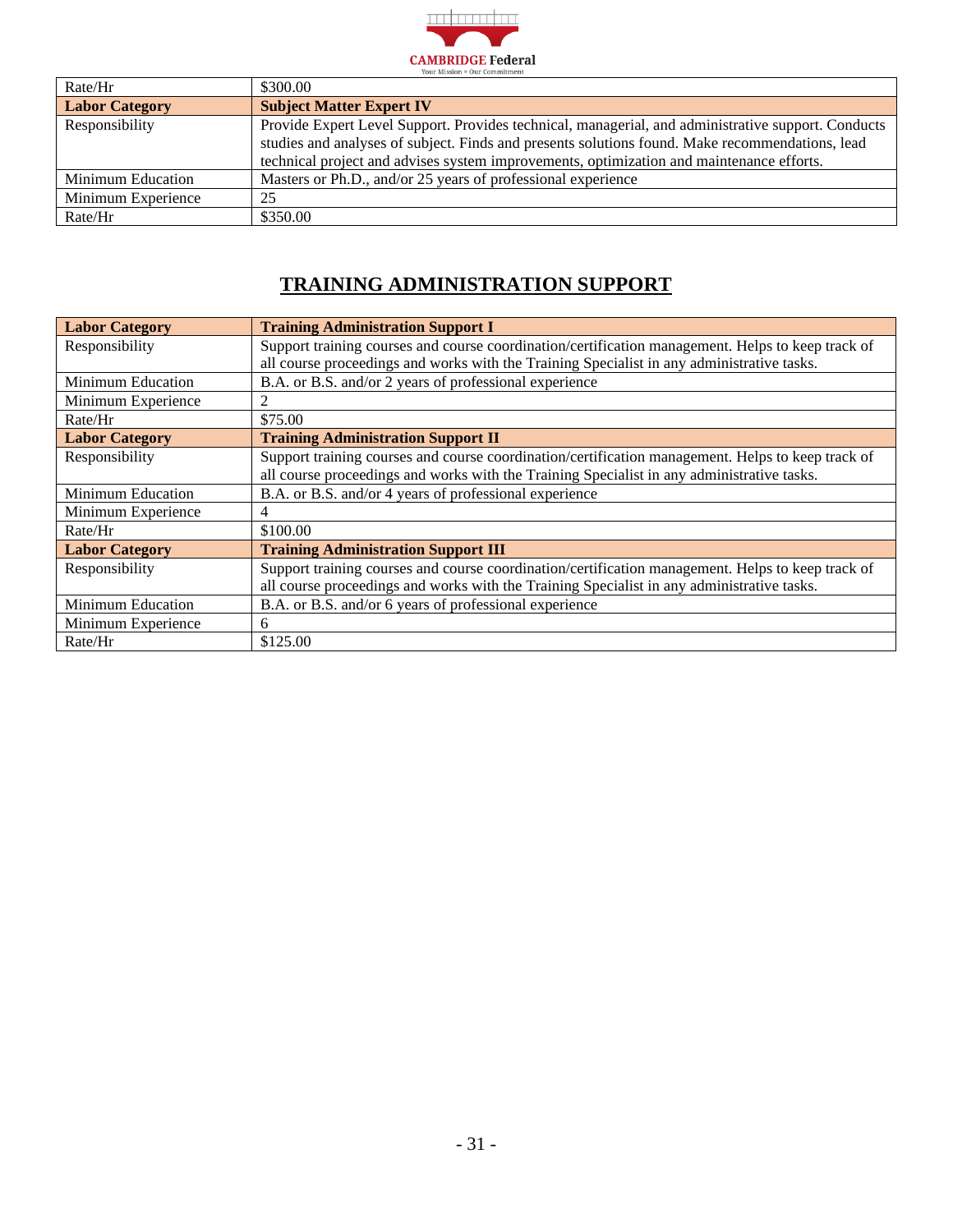

### <span id="page-31-0"></span>**SIN 611430ST SECURITY TRAINING** FORENSIC TRAINING SERVICES

#### **FORENSICS TRAINING SPECIALIST**

<span id="page-31-1"></span>

| <b>Labor Category</b>    | <b>Forensics Training Specialist I</b>                                                             |  |  |  |  |
|--------------------------|----------------------------------------------------------------------------------------------------|--|--|--|--|
| Responsibility           | Assist with Federal, State, and Local Law enforcement, Chain of Custody training and general       |  |  |  |  |
|                          | forensic applications. Develop, revise, and deliver technical training courses and catalogs.       |  |  |  |  |
|                          | Curriculum writing and development. Prepare instructor and student materials. Courses are provided |  |  |  |  |
|                          | in classrooms, workshops, seminars, to include virtually hosted training.                          |  |  |  |  |
| <b>Minimum Education</b> | B.A. or B.S. and/or 4 years of professional experience                                             |  |  |  |  |
| Minimum Experience       | $\Omega$                                                                                           |  |  |  |  |
| Rate/Hr                  | \$125.00                                                                                           |  |  |  |  |
| <b>Labor Category</b>    | <b>Forensics Training Specialist II</b>                                                            |  |  |  |  |
| Responsibility           | Assist with Federal, State, and Local Law enforcement, Chain of Custody training and general       |  |  |  |  |
|                          | forensic applications. Develop, revise, and deliver technical training courses and catalogs.       |  |  |  |  |
|                          | Curriculum writing and development. Prepare instructor and student materials. Courses are provided |  |  |  |  |
|                          | in classrooms, workshops, seminars, to include virtually hosted training.                          |  |  |  |  |
| <b>Minimum Education</b> | B.A. or B.S. and/or 8 years of professional experience                                             |  |  |  |  |
| Minimum Experience       | 8                                                                                                  |  |  |  |  |
| Rate/Hr                  | \$150.00                                                                                           |  |  |  |  |
| <b>Labor Category</b>    | <b>Forensics Training Specialist III</b>                                                           |  |  |  |  |
| Responsibility           | Assist with Federal, State, and Local Law enforcement, Chain of Custody training and general       |  |  |  |  |
|                          | forensic applications. Develop, revise and deliver technical training courses and catalogs.        |  |  |  |  |
|                          | Curriculum writing and development. Prepare instructor and student materials. Courses are provided |  |  |  |  |
|                          | in classrooms, workshops, seminars, to include virtually hosted training.                          |  |  |  |  |
| <b>Minimum Education</b> | B.A. or B.S. and/or 10 years of professional experience                                            |  |  |  |  |
| Minimum Experience       | 10                                                                                                 |  |  |  |  |
| Rate/Hr                  | \$200.00                                                                                           |  |  |  |  |

#### *SUBJECT MATTER EXPERT*

<span id="page-31-2"></span>

| <b>Labor Category</b>    | <b>Subject Matter Expert I</b>                                                                                                                                                                   |  |  |  |  |  |
|--------------------------|--------------------------------------------------------------------------------------------------------------------------------------------------------------------------------------------------|--|--|--|--|--|
| Responsibility           | Provide Expert Level Support. Assists with analyses and evaluations. Prepare recommendations for<br>system improvements, optimization, development, and maintenance. Develop, revise and deliver |  |  |  |  |  |
|                          | technical training courses and catalogs. Curriculum writing and development. Work with instructor                                                                                                |  |  |  |  |  |
|                          | to prepare instructor and student materials. Courses are provided in classrooms, workshops and                                                                                                   |  |  |  |  |  |
|                          | seminars.                                                                                                                                                                                        |  |  |  |  |  |
| <b>Minimum Education</b> | B.S., and/or 10 years of professional experience                                                                                                                                                 |  |  |  |  |  |
| Minimum Experience       | 10                                                                                                                                                                                               |  |  |  |  |  |
| Rate/Hr                  | \$175.00                                                                                                                                                                                         |  |  |  |  |  |
| <b>Labor Category</b>    | <b>Subject Matter Expert II</b>                                                                                                                                                                  |  |  |  |  |  |
| Responsibility           | Provide expert level support. Conducts studies and analyses of subject. Finds and presents solutions                                                                                             |  |  |  |  |  |
|                          | found. Manages analyses, evaluations, and recommendations for system improvements,                                                                                                               |  |  |  |  |  |
|                          | optimization, development, and maintenance. Develop, revise and deliver technical training courses                                                                                               |  |  |  |  |  |
|                          | and catalogs. Curriculum writing and development. Work with instructor to prepare instructor and                                                                                                 |  |  |  |  |  |
|                          | student materials. Courses are provided in classrooms, workshops and seminars.                                                                                                                   |  |  |  |  |  |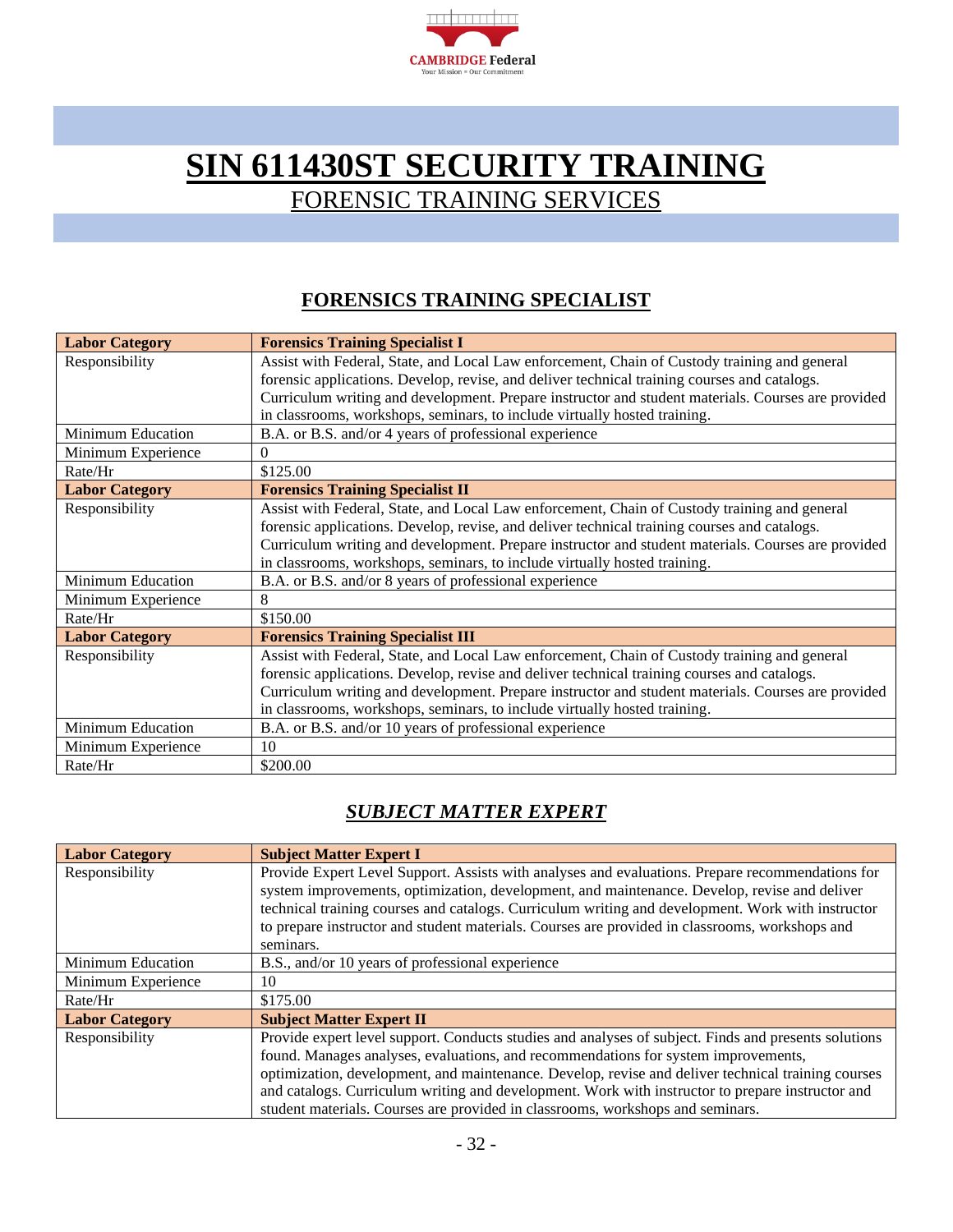

| <b>Minimum Education</b> | B.S., and/or 15 years of professional experience                                                                                                                                                                                                                                                                                                                                                                                                                                                                                                   |  |  |
|--------------------------|----------------------------------------------------------------------------------------------------------------------------------------------------------------------------------------------------------------------------------------------------------------------------------------------------------------------------------------------------------------------------------------------------------------------------------------------------------------------------------------------------------------------------------------------------|--|--|
| Minimum Experience       | 5                                                                                                                                                                                                                                                                                                                                                                                                                                                                                                                                                  |  |  |
| Rate/Hr                  | \$225.00                                                                                                                                                                                                                                                                                                                                                                                                                                                                                                                                           |  |  |
| <b>Labor Category</b>    | <b>Subject Matter Expert III</b>                                                                                                                                                                                                                                                                                                                                                                                                                                                                                                                   |  |  |
| Responsibility           | Provide Expert Level Support. Provides technical, managerial, and administrative support. Conducts<br>studies and analyses of subject. Finds and presents solutions found. Make recommendations, lead<br>technical project, and advises system improvements, optimization and maintenance efforts.<br>Develop, revise and deliver technical training courses and catalogs. Curriculum writing and<br>development. Work with instructor to prepare instructor and student materials. Courses are provided<br>in classrooms, workshops and seminars. |  |  |
| Minimum Education        | Masters or Ph.D., and/or 20 years of professional experience                                                                                                                                                                                                                                                                                                                                                                                                                                                                                       |  |  |
| Minimum Experience       | 20                                                                                                                                                                                                                                                                                                                                                                                                                                                                                                                                                 |  |  |
| Rate/Hr                  | \$400.00                                                                                                                                                                                                                                                                                                                                                                                                                                                                                                                                           |  |  |

#### **TRAINING ADMINISTRATION SUPPORT**

<span id="page-32-0"></span>

| <b>Labor Category</b>    | <b>Training Administration Support I</b>                                                           |  |  |  |  |  |
|--------------------------|----------------------------------------------------------------------------------------------------|--|--|--|--|--|
| Responsibility           | Support training courses and course coordination/certification management. Work with instructor to |  |  |  |  |  |
|                          | prepare instructor and student materials. Courses are provided in classrooms, workshops and        |  |  |  |  |  |
|                          | seminars.                                                                                          |  |  |  |  |  |
| <b>Minimum Education</b> | B.S. and/or 2 years of professional experience                                                     |  |  |  |  |  |
| Minimum Experience       | $\overline{2}$                                                                                     |  |  |  |  |  |
| Rate/Hr                  | \$75.00                                                                                            |  |  |  |  |  |
| <b>Labor Category</b>    | <b>Training Administration Support II</b>                                                          |  |  |  |  |  |
| Responsibility           | Support training courses and course coordination/certification management. Work with instructor to |  |  |  |  |  |
|                          | prepare instructor and student materials. Courses are provided in classrooms, workshops and        |  |  |  |  |  |
|                          | seminars.                                                                                          |  |  |  |  |  |
| Minimum Education        | B.S. and/or 4 years of professional experience                                                     |  |  |  |  |  |
| Minimum Experience       | 4                                                                                                  |  |  |  |  |  |
| Rate/Hr                  | \$100.00                                                                                           |  |  |  |  |  |
| <b>Labor Category</b>    | <b>Training Administration Support III</b>                                                         |  |  |  |  |  |
| Responsibility           | Support training courses and course coordination/certification management. Work with instructor to |  |  |  |  |  |
|                          | prepare instructor and student materials. Courses are provided in classrooms, workshops and        |  |  |  |  |  |
|                          | seminars.                                                                                          |  |  |  |  |  |
| <b>Minimum Education</b> | B.S. and/or 6 years of professional experience                                                     |  |  |  |  |  |
| Minimum Experience       | 6                                                                                                  |  |  |  |  |  |
| Rate/Hr                  | \$125.00                                                                                           |  |  |  |  |  |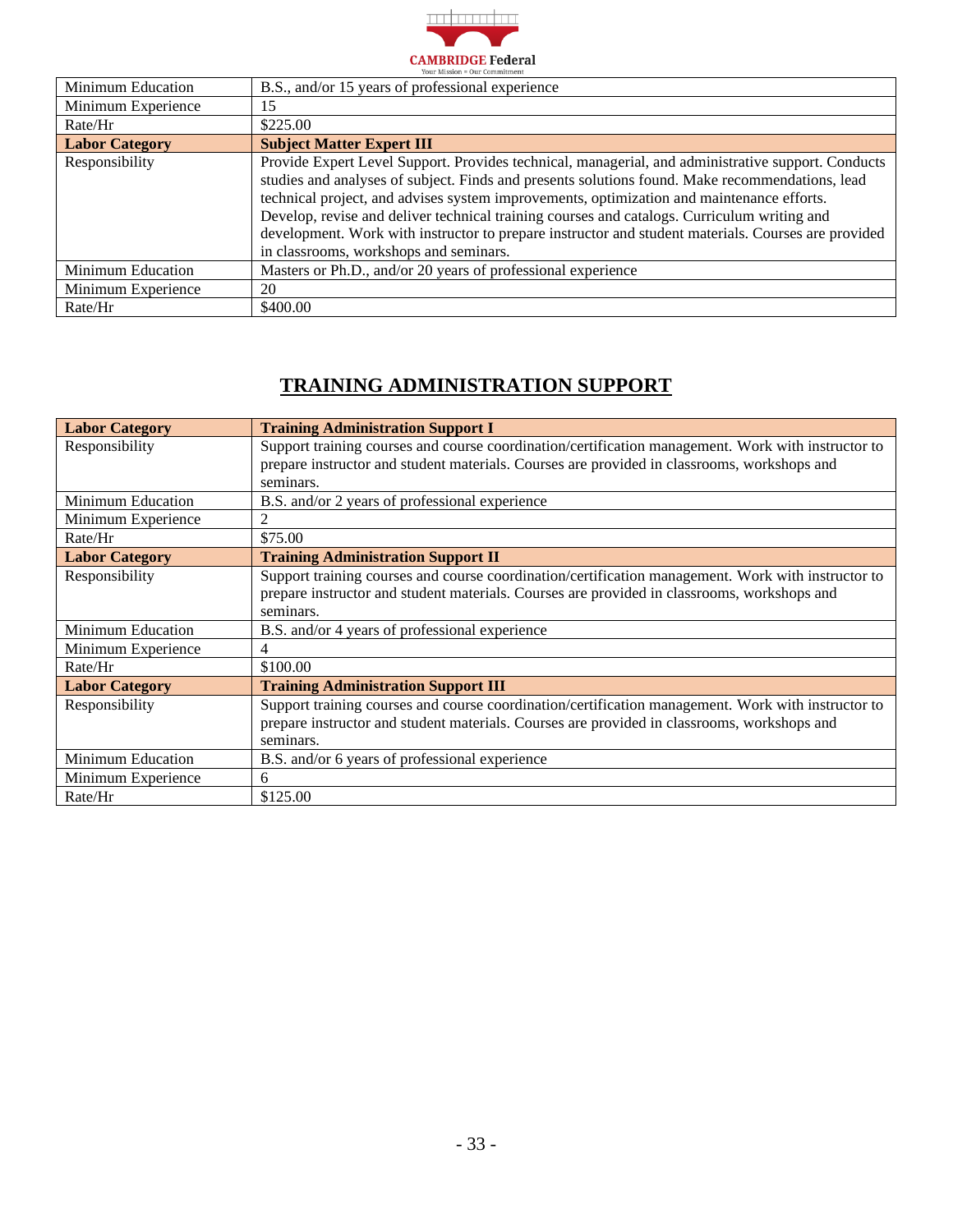

#### **FOR ALL PRODUCTS**

#### <span id="page-33-1"></span><span id="page-33-0"></span>1. SCOPE

a. The prices, terms and conditions below stated, cover the respective Special Item Number (SIN): i. 334290 – Security Detection

2. MATERIAL AND WORKMANSHIP All equipment furnished hereunder must satisfactorily perform the function for which it is intended.

3. ORDER Written orders, EDI orders (GSA Advantage! and FACNET), credit card orders, and orders placed under blanket purchase agreements (BPA) agreements shall be the basis for purchase in accordance with the provisions of this contract. If time of delivery extends beyond the expiration date of the contract, the Contractor will be obligated to meet the delivery and installation date specified in the original order. For credit card orders and BPAs, telephone orders are permissible.

- a. Vendor Minimum Order Limit: \$100.00
- b. Vendor Maximum Order Limit: None. Order volume manufacturer/shipping lead time provided in quotes.
- c. Cambridge Federal offers a bulk/volume discount of 1% to single orders of over \$500,000.
- 4. TRANSPORTATION OF EQUIPMENT
	- a. Delivery in days after receipt of order (DARO) by SIN as required in solicitation. TBD on a task order basis.
	- b. For locations within the 48 contiguous States, the District of Columbia and port or consolidation point, within the aforementioned areas for orders received from overseas activities, the FOB point is destination (FAR 52.247-34). For locations in Alaska, Hawaii, Puerto Rico and U.S. Territories abroad, the FOB point is destination IAW "FOB Inland Carrier, Point of Exportation" (FAR 52.247-38) and "FOB Inland Point, Country of Importation" (FAR 52.247-39). Expedited delivery requests that transcend the FAR clauses cited herein shall be outside the scope of this contract award.
	- c. Time of Delivery: The Contractor shall deliver to destination within the number of calendar days after receipt of order (ARO), as set forth below:
		-
- 5. SPECIAL ITEM NUMBER DELIVERY TIME (Days ARO)
- 
- 6. 334290 As negotiated between contractor and ordering agency

a. EXPEDITED DELIVERY: Contact contractor for expedited delivery availability.

- 7. INSTALLATION AND TECHNICAL SERVICES
	- a. INSTALLATION. When the equipment provided under this contract is not normally self- installable, the Contractor's technical personnel shall be available to the ordering activity, at the ordering activity's location, to install the equipment and to train ordering activity personnel in the use and maintenance of the equipment. The charges, if any, for such services are listed below, or in the price schedule: The equipment is not self-installable.
	- b. INSTALLATION, DEINSTALLATION, REINSTALLATION. The Davis-Bacon Act (40 U.S.C. 276a-276a-7) provides that contracts in excess of \$2,000 to which the United States or the District of Columbia is a party for construction, alteration, or repair (including painting and decorating) of public buildings or public works with the United States, shall contain a clause that no laborer or mechanic employed directly upon the site of the work shall receive less than the prevailing wage rates as determined by the Secretary of Labor. The requirements of the Davis-Bacon Act do not apply if the construction work is incidental to the furnishing of supplies, equipment, or services. For example, the requirements do not apply to simple installation or alteration of a public building or public work that is incidental to furnishing supplies or equipment under a supply contract. However, if the construction, alteration, or repair is segregable and exceeds \$2,000, then the requirement of the Davis-Bacon Act applies. The ordering activity issuing the task order against this contract will be responsible for proper administration and enforcement of the Federal labor standards covered by the Davis-Bacon Act. The proper Davis-Bacon wage determination will be issued by the ordering activity at the time a request for quotations is made for applicable construction classified installation, deinstallation, and reinstallation services under respective SINs.
	- c. OPERATING AND MAINTENANCE MANUALS. The Contractor shall furnish the ordering activity with one (1) copy of all operating and maintenance manuals which are normally provided with the equipment being purchased.

8. INSPECTION/ACCEPTANCE The Contractor shall only tender for acceptance those items that conform to the requirements of this contract. The ordering activity reserves the right to inspect or test any equipment that has been tendered for acceptance. The ordering activity may require repair or replacement of nonconforming equipment at no increase in contract price. The ordering activity must exercise its post acceptance rights (1) within a reasonable time after the defect was discovered or should have been discovered; and (2) before any substantial change occurs in the condition of the item, unless the change is due to the defect in the item.

- 9. WARRANTY
	- a. Unless specified otherwise in this contract, the Contractor's standard commercial warranty as stated in the contract's commercial pricelist will apply to this contract.
	- b. The Contractor warrants and implies that the items delivered hereunder are merchantable and fit for use for the particular purpose described in this contract.
	- c. Limitation of Liability. Except as otherwise provided by an express or implied warranty, the Contractor will not be liable to the ordering activity for consequential damages resulting from any defect or deficiencies in accepted items.
	- d. If inspection and repair of defective equipment under this warranty will be performed at the Contractor's plant, the address is as follows: Inspection and repair will not be performed at Contractor's plant.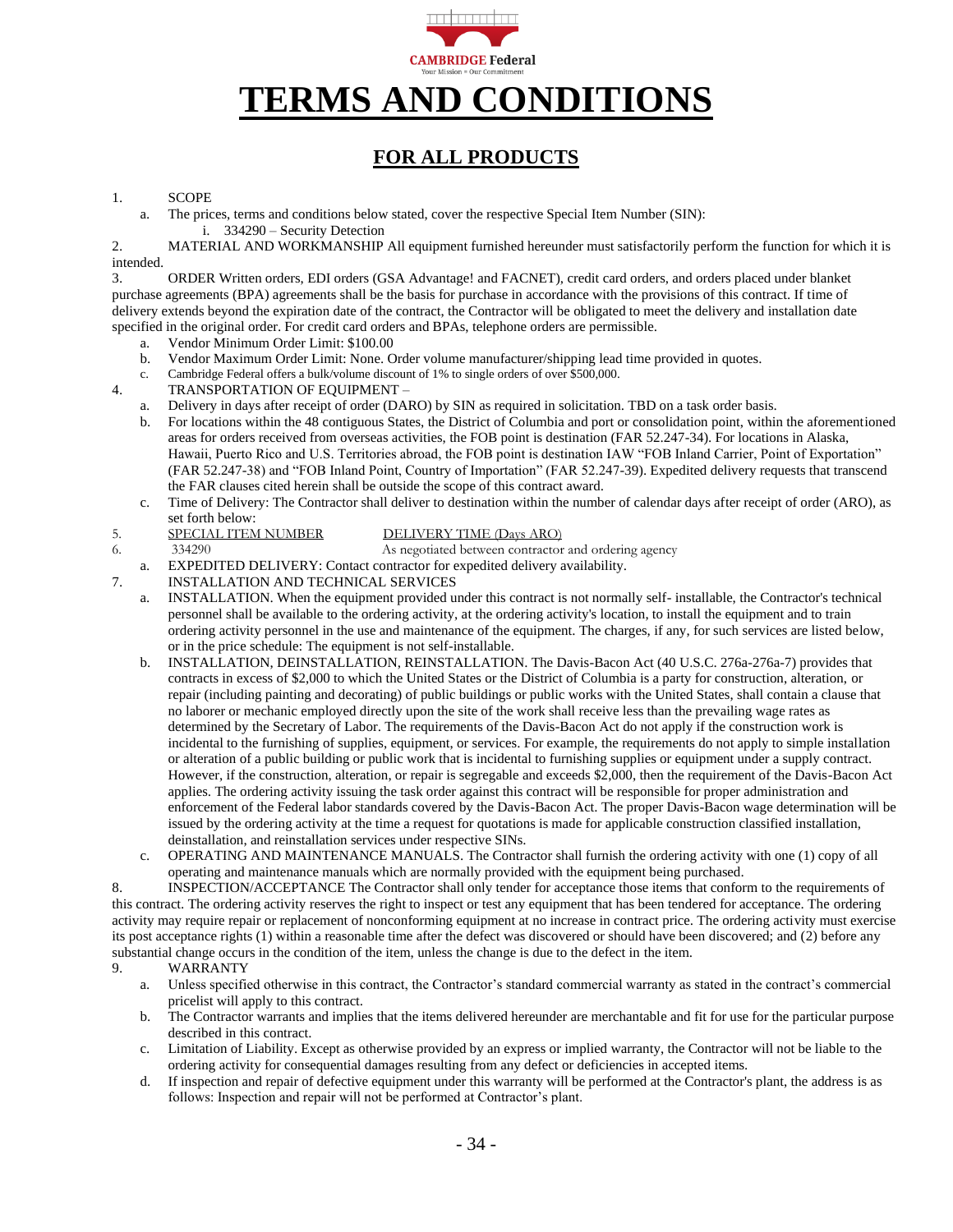

10. PURCHASE PRICE FOR ORDERED EQUIPMENT The purchase price that the ordering activity will be charged will be the ordering activity purchase price in effect at the time of order placement, or the ordering activity purchase price in effect on the installation date (or delivery date when installation is not applicable), whichever is less.

11. RESPONSIBILITIES OF THE CONTRACTOR The Contractor shall comply with all laws, ordinances, and regulations (Federal, State, City or otherwise) covering work of this character, and shall include all costs, if any, of such compliance in the prices quoted in this offer.

12. TRADE-IN OF INFORMATION TECHNOLOGY EQUIPMENT When an ordering activity determines that Information Technology equipment will be replaced, the ordering activity shall follow the contracting policies and procedures in the Federal Acquisition Regulation (FAR), the policies and procedures regarding disposition of information technology excess personal property in the Federal Property Management Regulations (FPMR) (41 CFR 101-43.6), and the policies and procedures on exchange/sale contained in the FPMR (41 CFR part 101-46).

- 13. No other Terms and/or Concessions.
- 14. Exclusions to price list: Negotiated at task order level
- 15. Exceptions to any solicitation Terms and Conditions: Negotiated at task order level
- 16. Sub K Plan: Negotiated at task order level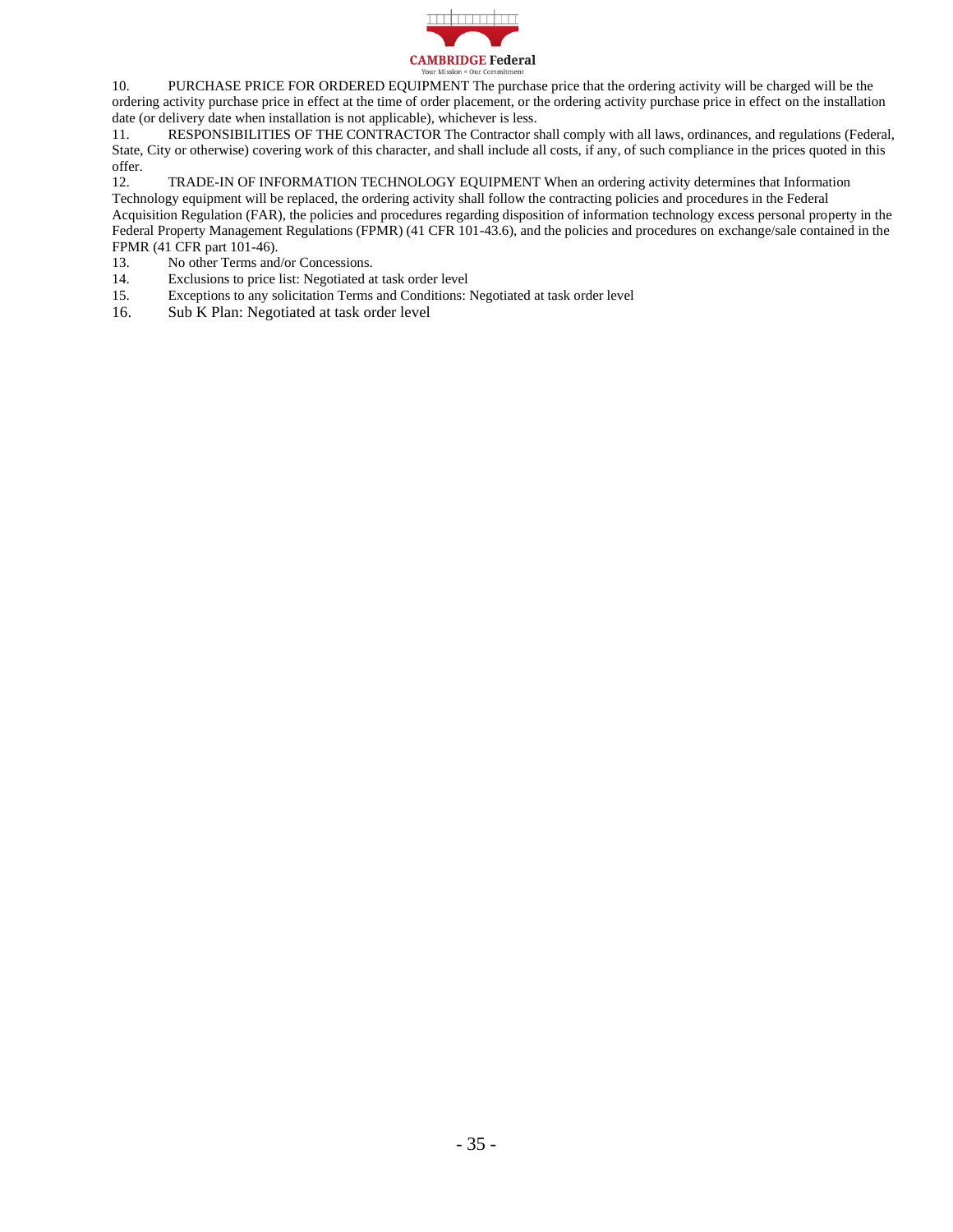

#### **FOR ALL SERVICES:**

#### <span id="page-35-0"></span>1. SCOPE

- a. The prices, terms and conditions stated under Special Item Number (SIN) 611420 apply exclusively to IT Professional Services within the scope of this Information Technology Schedule.
- b. The Contractor shall provide services at the Contractor's facility and/or at the ordering activity location, as agreed to by the Contractor and the ordering activity.
- 2. PERFORMANCE INCENTIVES I-FSS-60 Performance Incentives (April 2000)
	- a. Performance incentives may be agreed upon between the Contractor and the ordering activity on individual fixed price orders or Blanket Purchase Agreements under this contract.
	- b. The ordering activity must establish a maximum performance incentive price for these services and/or total solutions on individual orders or Blanket Purchase Agreements.
	- c. Incentives should be designed to relate results achieved by the contractor to specified targets. To the maximum extent practicable, ordering activities shall consider establishing incentives where performance is critical to the ordering activity's mission and incentives are likely to motivate the contractor. Incentives shall be based on objectively measurable tasks.

#### 3. ORDER

- a. Agencies may use written orders, EDI orders, blanket purchase agreements, individual purchase orders, or task orders for ordering services under this contract. Blanket Purchase Agreements shall not extend beyond the end of the contract period; all services and delivery shall be made and the contract terms and conditions shall continue in effect until the completion of the order. Orders for tasks which extend beyond the fiscal year for which funds are available shall include FAR 52.232-19 (Deviation – May 2003) Availability of Funds for the Next Fiscal Year. The purchase order shall specify the availability of funds and the period for which funds are available.
- b. All task orders are subject to the terms and conditions of the contract. In the event of conflict between a task order and the contract, the contract will take precedence.
- 4. PERFORMANCE OF SERVICES
	- The Contractor shall commence performance of services on the date agreed to by the Contractor and the ordering activity.
	- b. The Contractor agrees to render services only during normal working hours, unless otherwise agreed to by the Contractor and the ordering activity.
	- c. The ordering activity should include the criteria for satisfactory completion for each task in the Statement of Work or Delivery Order. Services shall be completed in a good and workmanlike manner.
	- d. Any Contractor travel required in the performance of IT Services must comply with the Federal Travel Regulation or Joint Travel Regulations, as applicable, in effect on the date(s) the travel is performed. Established Federal Government per diem rates will apply to all Contractor travel. Contractors cannot use GSA city pair contracts.
- 5. STOP-WORK ORDER (FAR 52.242-15) (AUG 1989)
	- The Contracting Officer may, at any time, by written order to the Contractor, require the Contractor to stop all, or any part, of the work called for by this contract for a period of 90 days after the order is delivered to the Contractor, and for any further period to which the parties may agree. The order shall be specifically identified as a stop-work order issued under this clause. Upon receipt of the order, the Contractor shall immediately comply with its terms and take all reasonable steps to minimize the incurrence of costs allocable to the work covered by the order during the period of work stoppage. Within a period of 90 days after a stop-work is delivered to the Contractor, or within any extension of that period to which the parties shall have agreed, the Contracting Officer shall either- (1) Cancel the stop-work order; or (2) Terminate the work covered by the order as provided in the Default, or the Termination for Convenience of the Government, clause of this contract.
	- b. If a stop-work order issued under this clause is canceled or the period of the order or any extension thereof expires, the Contractor shall resume work. The Contracting Officer shall make an equitable adjustment in the delivery schedule or contract price, or both, and the contract shall be modified, in writing, accordingly, if- (1) The stop-work order results in an increase in the time required for, or in the Contractor's cost properly allocable to, the performance of any part of this contract; and (2) The Contractor asserts its right to the adjustment within 30 days after the end of the period of work stoppage; provided, that, if the Contracting Officer decides the facts justify the action, the Contracting Officer may receive and act upon the claim submitted at any time before final payment under this contract.
	- c. If a stop-work order is not canceled and the work covered by the order is terminated for the convenience of the Government, the Contracting Officer shall allow reasonable costs resulting from the stop-work order in arriving at the termination settlement.
	- d. If a stop-work order is not canceled and the work covered by the order is terminated for default, the Contracting Officer shall allow, by equitable adjustment or otherwise, reasonable costs resulting from the stop-work order.
- 6. INSPECTION OF SERVICES In accordance with FAR 52.212-4 CONTRACT TERMS AND CONDITIONS--COMMERCIAL ITEMS (MAR 2009) (DEVIATION I - FEB 2007) for Firm Fixed Price orders and FAR 52.212-4 CONTRACT TERMS AND CONDITIONS −COMMERCIAL ITEMS (MAR 2009) (ALTERNATE I − OCT 2008) (DEVIATION I – FEB 2007) applies to Time-and-Materials and Labor-Hour Contracts orders placed under this contract.
- 7. RESPONSIBILITIES OF THE CONTRACTOR The Contractor shall comply with all laws, ordinances, and regulations (Federal, State, City, or otherwise) covering work of this character. If the end product of a task order is software, then FAR 52.227-14 (Dec 2007) Rights in Data – General, may apply.
- 8. RESPONSIBILITIES OF THE ORDERING ACTIVITY Subject to security regulations, the ordering activity shall permit Contractor access to all facilities necessary to perform the requisite IT Professional Services.
- 9. INDEPENDENT CONTRACTOR All IT Professional Services performed by the Contractor under the terms of this contract shall be as an independent Contractor, and not as an agent or employee of the ordering activity.
- 10. ORGANIZATIONAL CONFLICTS OF INTEREST
	- a. Definitions. "Contractor" means the person, firm, unincorporated association, joint venture, partnership, or corporation that is a party to this contract. "Contractor and its affiliates" and "Contractor or its affiliates" refers to the Contractor, its chief executives, directors, officers, subsidiaries, affiliates, subcontractors at any tier, and consultants and any joint venture involving the Contractor, any entity into or with which the Contractor subsequently merges or affiliates, or any other successor or assignee of the Contractor. An "Organizational conflict of interest" exists when the nature of the work to be performed under a proposed ordering activity contract, without some restriction on ordering activities by the Contractor and its affiliates, may either (i) result in an unfair competitive advantage to the Contractor or its affiliates or (ii) impair the Contractor's or its affiliates' objectivity in performing contract work.
	- b. To avoid an organizational or financial conflict of interest and to avoid prejudicing the best interests of the ordering activity, ordering activities may place restrictions on the Contractors, its affiliates, chief executives, directors, subsidiaries and subcontractors at any tier when placing orders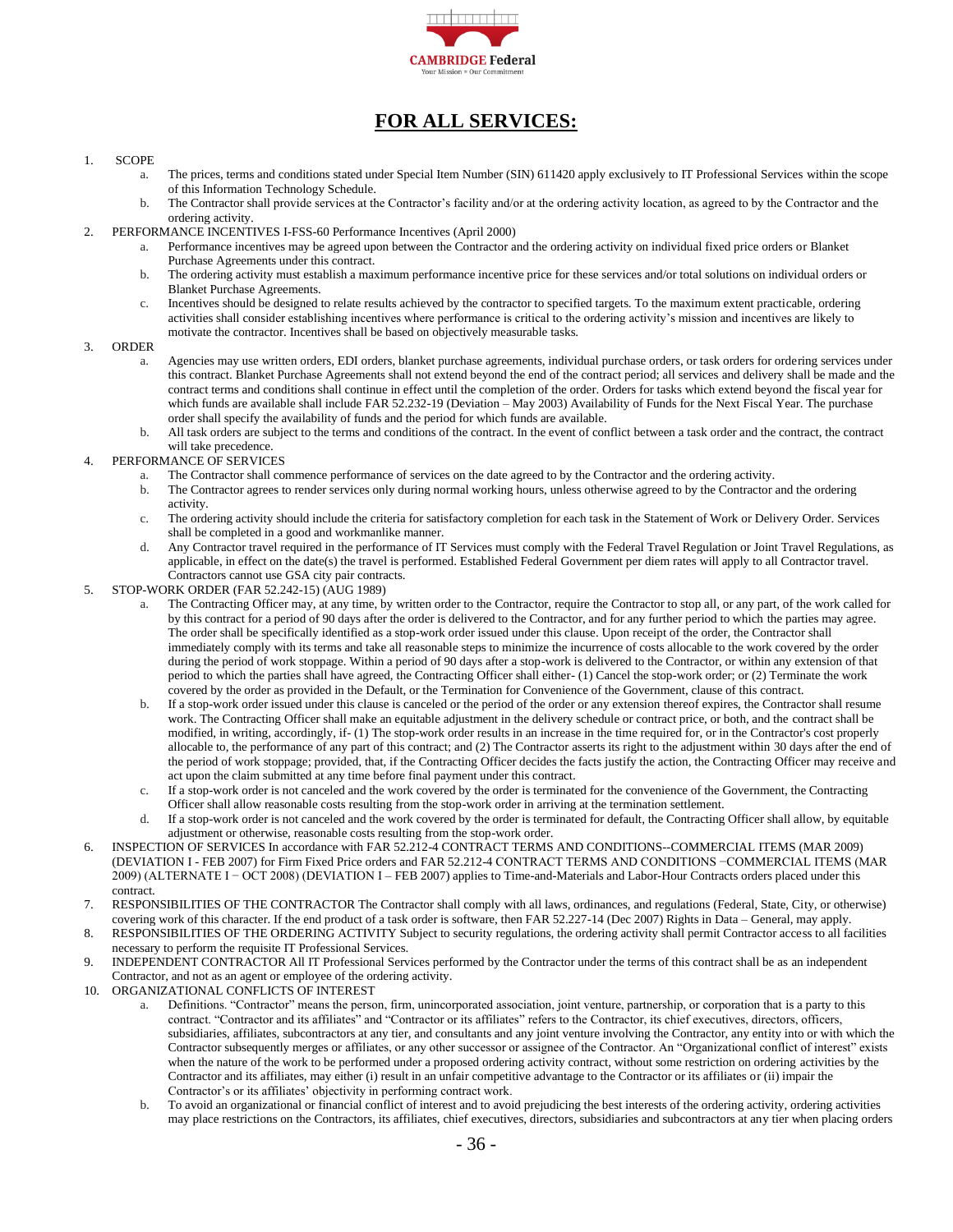

against schedule contracts. Such restrictions shall be consistent with FAR 9.505 and shall be designed to avoid, neutralize, or mitigate organizational conflicts of interest that might otherwise exist in situations related to individual orders placed against the schedule contract. Examples of situations, which may require restrictions, are provided at FAR 9.508.

- 11. INVOICES The Contractor, upon completion of the work ordered, shall submit invoices for IT Professional services. Progress payments may be authorized by the ordering activity on individual orders if appropriate. Progress payments shall be based upon completion of defined milestones or interim products. Invoices shall be submitted monthly for recurring services performed during the preceding month.
- 12. PAYMENTS For firm-fixed price orders the ordering activity shall pay the Contractor, upon submission of proper invoices or vouchers, the prices stipulated in this contract for service rendered and accepted. Progress payments shall be made only when authorized by the order. For time-and-materials orders, the Payments under Time-and-Materials and Labor-Hour Contracts at FAR 52.212-4 (MAR 2009) (ALTERNATE I – OCT 2008) (DEVIATION I – FEB 2007) applies to time-and-materials orders placed under this contract. For labor-hour orders, the Payment under Time-and-Materials and Labor-Hour Contracts at FAR 52.212-4 (MAR 2009) (ALTERNATE I – OCT 2008) (DEVIATION I – FEB 2007) applies to labor-hour orders placed under this contract. 52.216- 31(Feb 2007) Time-and-Materials/Labor-Hour Proposal Requirements—Commercial Item Acquisition. As prescribed in 16.601(e)(3), insert the following provision: (a) The Government contemplates award of a Time-and-Materials or LaborHour type of contract resulting from this solicitation. (b) The offeror must specify fixed hourly rates in its offer that include wages, overhead, general and administrative expenses, and profit. The offeror must specify whether the fixed hourly rate for each labor category applies to labor performed by—(1) The offeror; (2) Subcontractors; and/or (3) Divisions, subsidiaries, or affiliates of the offeror under a common control.
- 13. RESUMES: Resumes shall be provided to the GSA Contracting Officer or the user ordering activity upon request.
- 14. INCIDENTAL SUPPORT COSTS Incidental support costs are available outside the scope of this contract. The costs will be negotiated separately with the ordering activity in accordance with the guidelines set forth in the FAR.
- 15. APPROVAL OF SUBCONTRACTS The ordering activity may require that the Contractor receive, from the ordering activity's Contracting Officer, written consent before placing any subcontract for furnishing any of the work called for in a task order.
- 16. DESCRIPTION OF IT PROFESSIONAL SERVICES AND PRICING a. The Contractor shall provide a description of each type of IT Service offered under Special Item Numbers 132- 51 IT Professional Services should be presented in the same manner as the Contractor sells to its commercial and other ordering activity customers. If the Contractor is proposing hourly rates, a GS-35F-013GA GSA MAS 8 description of all corresponding commercial job titles (labor categories) for those individuals who will perform the service should be provided. b. Pricing for all IT Professional Services shall be in accordance with the Contractor's customary commercial practices; e.g., hourly rates, monthly rates, term rates, and/or fixed prices, minimum general experience and minimum education.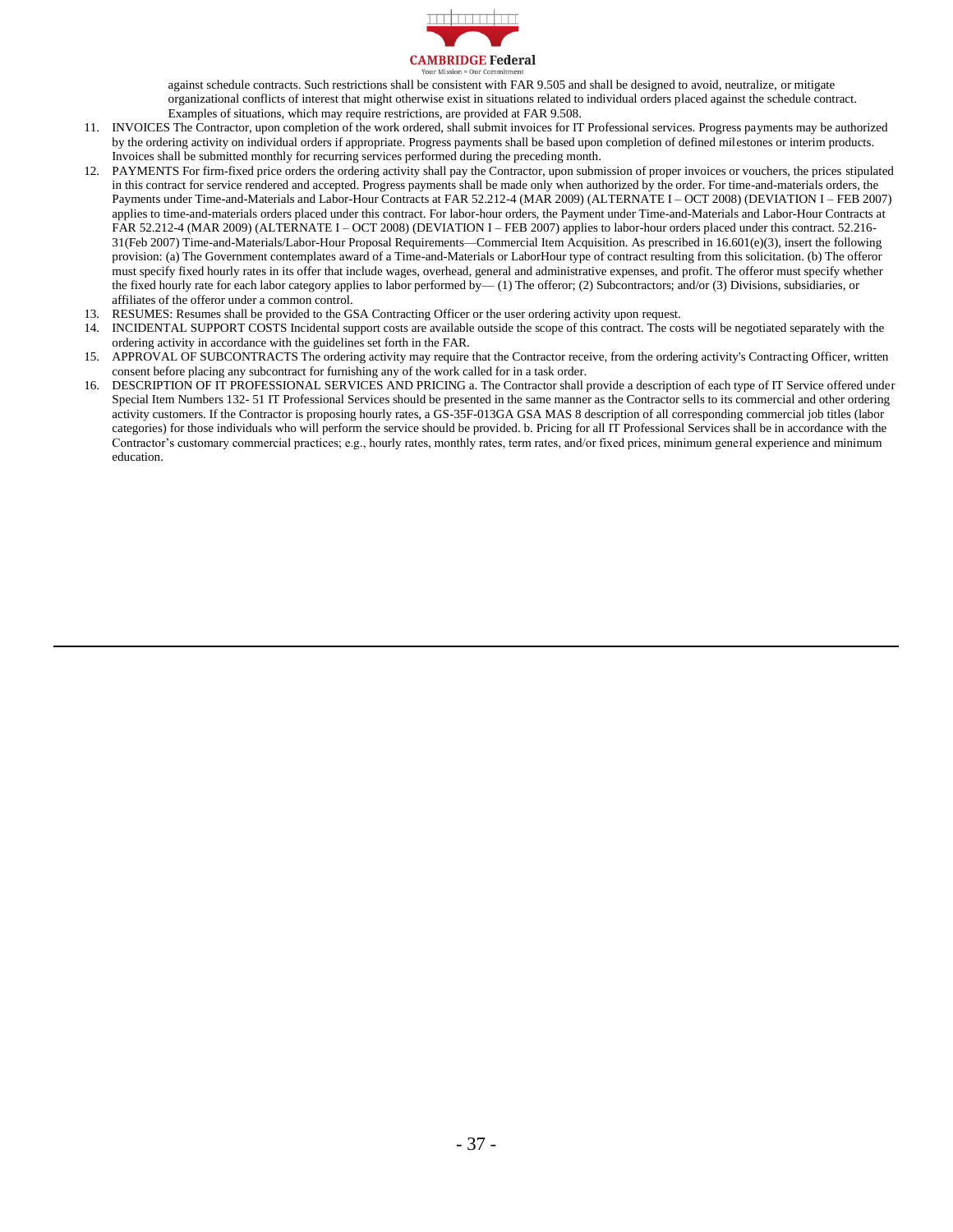

## <span id="page-37-0"></span>**USA Commitment to Promote Small Business Participation Procurement Programs**

#### **PREAMBLE**

Cambridge Federal provides commercial products and services to ordering activities. We are committed to promoting participation of small, small disadvantaged and women-owned small businesses in our contracts. We pledge to provide opportunities to the small business community through reselling opportunities, mentorprotégé programs, joint ventures, teaming arrangements, and subcontracting.

#### **COMMITMENT**

To actively seek and partner with small businesses. To identify, qualify, mentor and develop small, small disadvantaged and women-owned small businesses by purchasing from these businesses whenever practical. To develop and promote company policy initiatives that demonstrate our support for awarding contracts and subcontracts to small business concerns. To undertake significant efforts to determine the potential of small, small disadvantaged and women-owned small business to supply products and services to our company. To insure procurement opportunities are designed to permit the maximum possible participation of small, small disadvantaged, and women-owned small businesses. To attend business opportunity workshops, minority business enterprise seminars, trade fairs, procurement conferences, etc., to identify and increase small businesses with whom to partner. To publicize in our marketing publications our interest in meeting small businesses that may be interested in subcontracting opportunities. We signify our commitment to work in partnership with small, small disadvantaged and women owned small businesses to promote and increase their participation in ordering activity contracts. To accelerate potential opportunities please contact us at:

> Cambridge Federal, LLC, Cambridge Forensics dba 126 E Olympia Ave, Ste 404 Punta Gorda, FL, 33950 Phone: 410-443-1132 Email: Sales@CambridgeFederal.com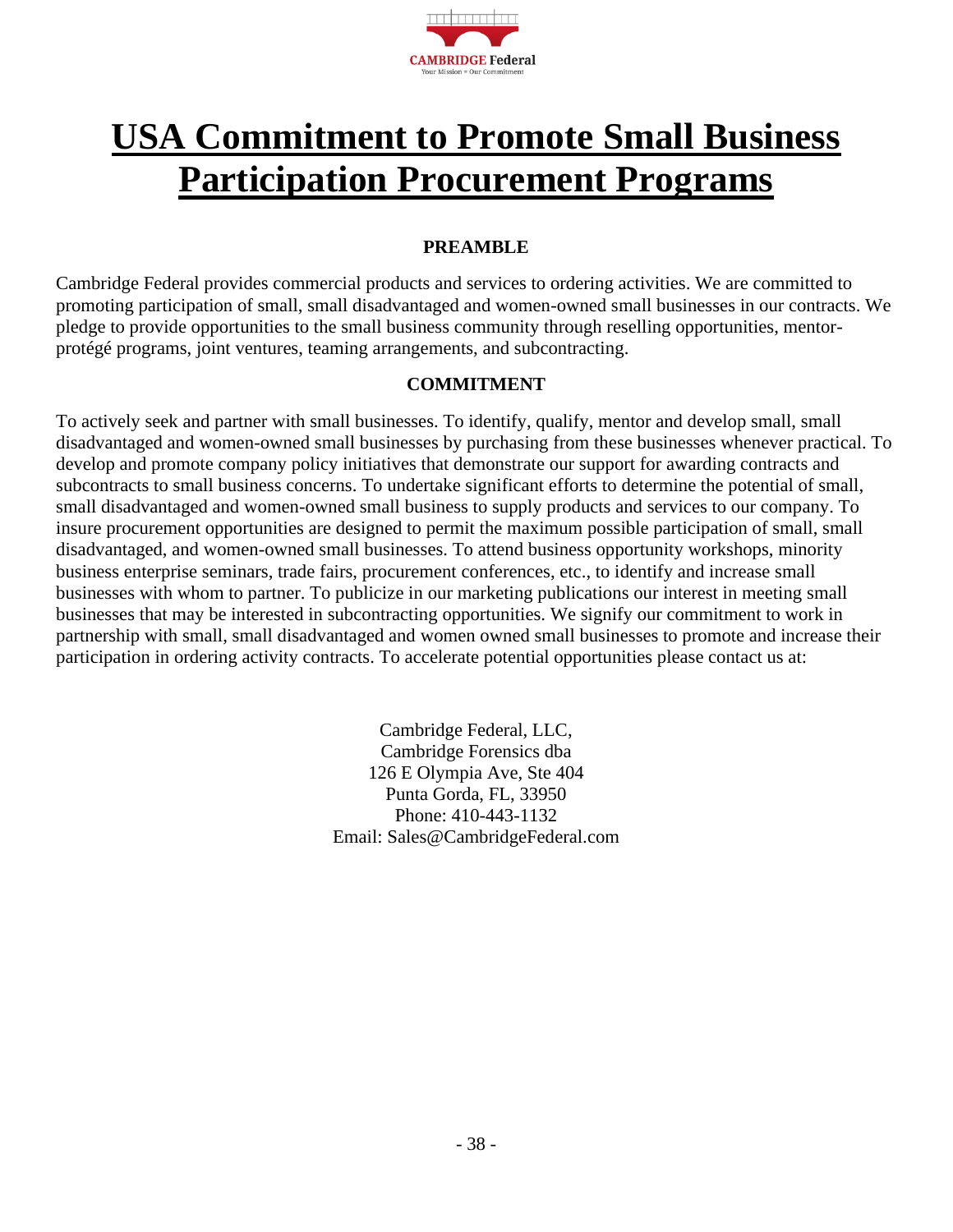

## <span id="page-38-0"></span>**Best Value Blanket Purchase Agreement Federal Supply Schedule**

<span id="page-38-1"></span>(Insert Customer Name)\_\_\_\_\_\_\_\_

In the spirit of the Federal Acquisition Streamlining Act (ordering activity) and (Contractor) enter a cooperative agreement to further reduce the administrative costs of acquiring commercial items from the General Services Administration (GSA) Federal Supply Schedule Contract(s) \_\_\_\_\_\_\_\_\_\_\_\_\_\_\_\_\_\_\_.

Federal Supply Schedule contract BPAs eliminate contracting and open market costs such as: search for sources; the development of technical documents, solicitations, and the evaluation of offers. Teaming Arrangements are permitted with Federal Supply Schedule Contractors in accordance with Federal Acquisition Regulation (FAR) 9.6.

This BPA will further decrease costs, reduce paperwork, and save time by eliminating the need for repetitive, individual purchases from the schedule contract. The end result is to create a purchasing mechanism for the ordering activity that works better and costs less.

Signatures:

| <b>Ordering Activity</b> |       | Date |                      |       |
|--------------------------|-------|------|----------------------|-------|
| <b>Contractor Name</b>   | Title |      | <b>Customer Name</b> | Title |
| Signature                | Date  |      | Signature            | Date  |
| Phone                    | Email |      | Phone                | Email |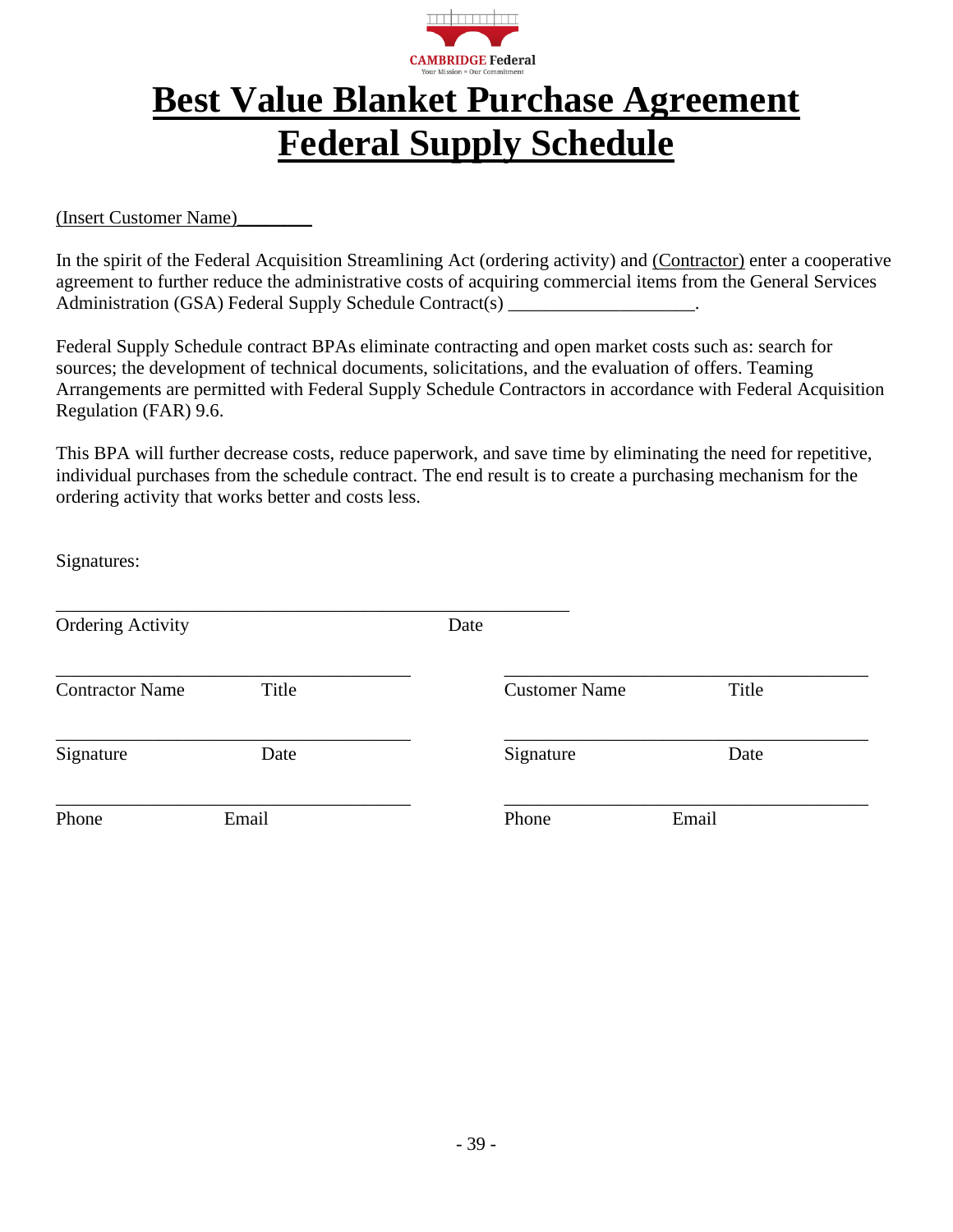

## **BLANKET PURCHASE AGREEMENT**

<span id="page-39-0"></span>BPA NUMBER\_\_\_\_\_\_\_\_\_\_\_\_\_

#### **(CUSTOMER NAME) BLANKET PURCHASE AGREEMENT**

Pursuant to GSA Federal Supply Schedule Contract Number(s)\_\_\_\_\_\_\_\_\_\_\_, Blanket Purchase Agreements, the Contractor agrees to the following terms of a Blanket Purchase Agreement (BPA) EXCLUSIVELY WITH (ordering activity):

(1) The following contract items can be ordered under this BPA. All orders placed against this BPA are subject to the terms and conditions of the contract, except as noted below:

\_\_\_\_\_\_\_\_\_\_\_\_\_\_\_\_\_\_\_\_\_\_\_\_\_\_\_\_\_\_\_\_\_\_\_ \_\_\_\_\_\_\_\_\_\_\_\_\_\_\_\_\_\_\_\_\_\_\_\_\_\_\_\_\_\_\_\_\_\_\_\_  $\overline{\phantom{a}}$  , and the contribution of the contribution of the contribution of the contribution of the contribution of the contribution of the contribution of the contribution of the contribution of the contribution of the \_\_\_\_\_\_\_\_\_\_\_\_\_\_\_\_\_\_\_\_\_\_\_\_\_\_\_\_\_\_\_\_\_\_\_ \_\_\_\_\_\_\_\_\_\_\_\_\_\_\_\_\_\_\_\_\_\_\_\_\_\_\_\_\_\_\_\_\_\_\_\_

\_\_\_\_\_\_\_\_\_\_\_\_\_\_\_\_\_\_\_\_\_\_\_\_ \_\_\_\_\_\_\_\_\_\_\_\_\_\_\_\_\_\_\_\_\_\_\_\_\_ \_\_\_\_\_\_\_\_\_\_\_\_\_\_\_\_\_\_\_\_\_

MODEL NUMBER/PART NUMBER \*SPECIAL BPA DISCOUNT/PRICE

(2) Delivery:

DESTINATION DELIVERY SCHEDULES / DATES

(3) The ordering activity estimates, but does not guarantee, that the volume of purchases through this agreement will be

\_\_\_\_\_\_\_\_\_\_\_\_\_\_\_\_\_\_\_\_\_\_\_\_\_\_\_\_\_\_\_\_\_\_\_ \_\_\_\_\_\_\_\_\_\_\_\_\_\_\_\_\_\_\_\_\_\_\_\_\_\_\_\_\_\_\_\_\_\_\_\_

(4) This BPA does not obligate any funds.

(5) This BPA expires on  $\qquad \qquad$  or at the end of the contract period, whichever is earlier.

(6) The following office(s) is hereby authorized to place orders under this BPA:

OFFICE THE POINT OF CONTACT

(7) Orders will be placed against this BPA via Electronic Data Interchange (EDI), FAX, or paper.

 $\overline{\phantom{a}}$  , and the contract of the contract of the contract of the contract of the contract of the contract of the contract of the contract of the contract of the contract of the contract of the contract of the contrac \_\_\_\_\_\_\_\_\_\_\_\_\_\_\_\_\_\_\_\_\_\_\_\_\_\_\_\_\_ \_\_\_\_\_\_\_\_\_\_\_\_\_\_\_\_\_\_\_\_\_\_\_\_\_\_\_\_\_\_\_  $\overline{\phantom{a}}$  , and the contract of the contract of the contract of the contract of the contract of the contract of the contract of the contract of the contract of the contract of the contract of the contract of the contrac

(8) Unless otherwise agreed to, all deliveries under this BPA must be accompanied by delivery tickets or sales slips that must contain the following information as a minimum:

(a) Name of Contractor;

(b) Contract Number;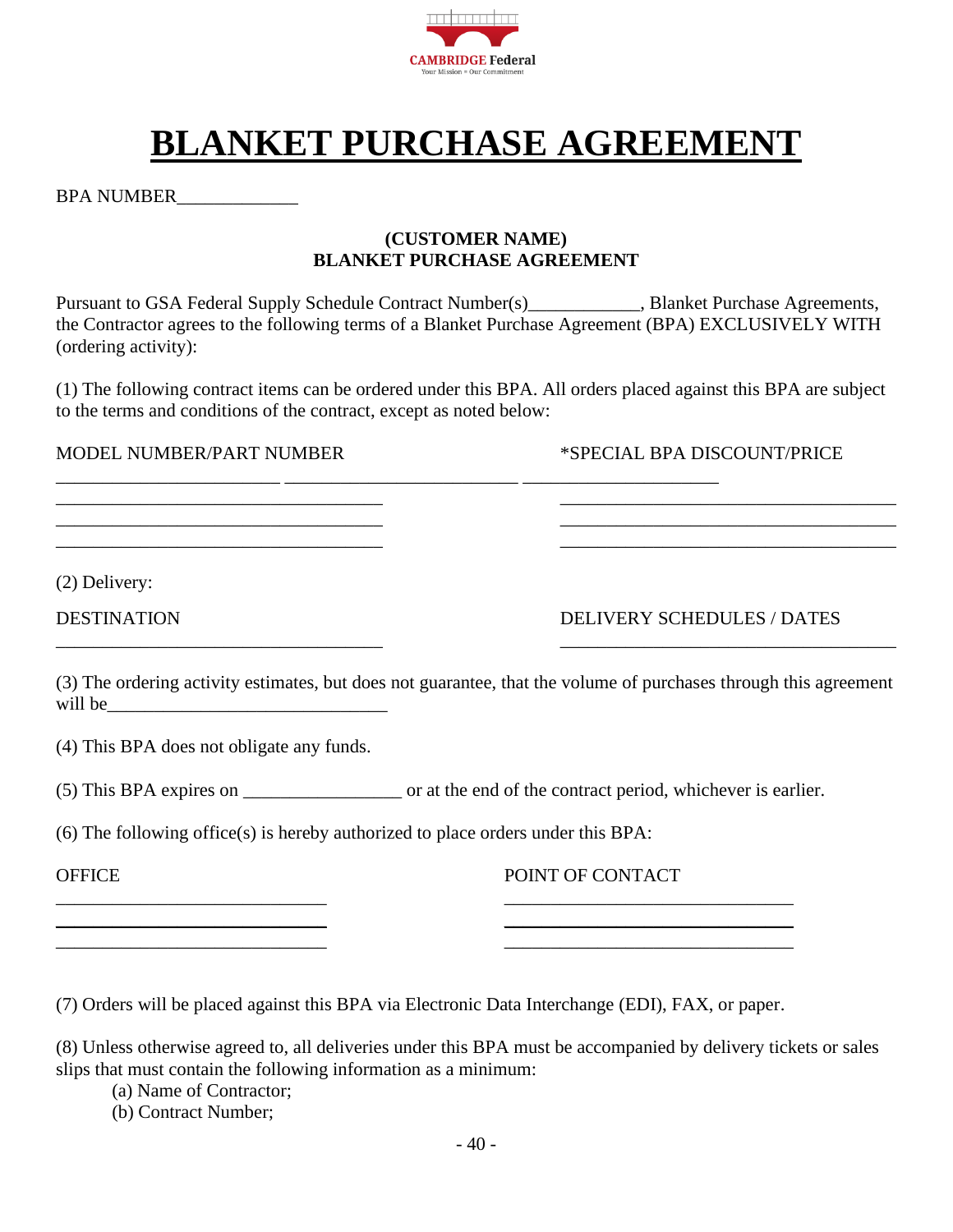

(c) BPA Number;

- (d) Model Number or National Stock Number (NSN);
- (e) Purchase Order Number;
- (f) Date of Purchase;

(g) Quantity, Unit Price, and Extension of Each Item (unit prices and extensions need not be shown when incompatible with the use of automated systems; provided, that the invoice is itemized to show the information); and

(h) Date of Shipment.

(9) The requirements of a proper invoice are specified in the Federal Supply Schedule contract. Invoices will be submitted to the address specified within the purchase order transmission issued against this BPA.

(10) The terms and conditions included in this BPA apply to all purchases made pursuant to it. In the event of an inconsistency between the provisions of this BPA and the Contractor's invoice, the provisions of this BPA will take precedence.